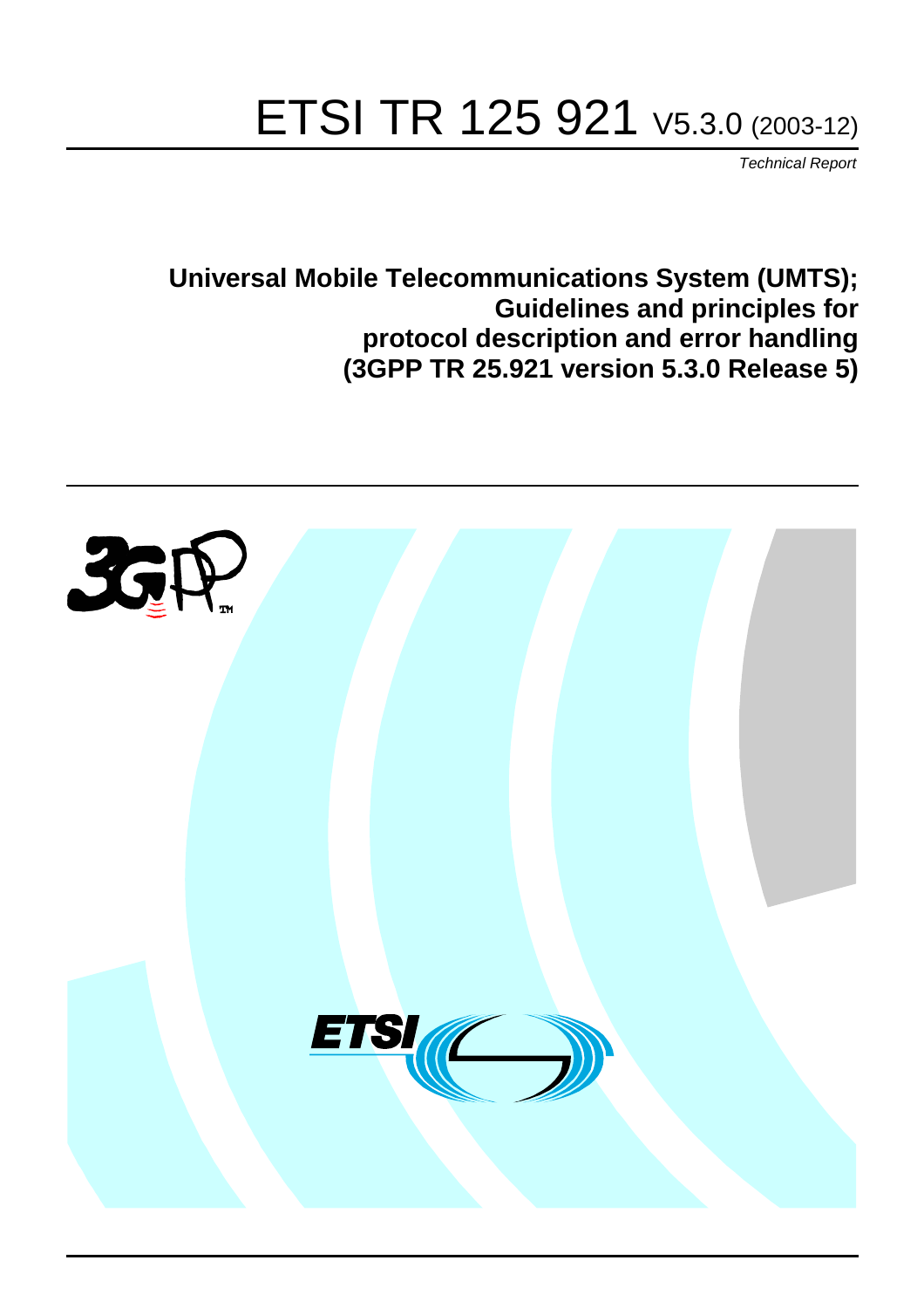Reference RTR/TSGR-0225921v530

> Keywords UMTS

#### **ETSI**

#### 650 Route des Lucioles F-06921 Sophia Antipolis Cedex - FRANCE

Tel.: +33 4 92 94 42 00 Fax: +33 4 93 65 47 16

Siret N° 348 623 562 00017 - NAF 742 C Association à but non lucratif enregistrée à la Sous-Préfecture de Grasse (06) N° 7803/88

#### **Important notice**

Individual copies of the present document can be downloaded from: [http://www.etsi.org](http://www.etsi.org/)

The present document may be made available in more than one electronic version or in print. In any case of existing or perceived difference in contents between such versions, the reference version is the Portable Document Format (PDF). In case of dispute, the reference shall be the printing on ETSI printers of the PDF version kept on a specific network drive within ETSI Secretariat.

Users of the present document should be aware that the document may be subject to revision or change of status. Information on the current status of this and other ETSI documents is available at <http://portal.etsi.org/tb/status/status.asp>

> If you find errors in the present document, send your comment to: [editor@etsi.org](mailto:editor@etsi.org)

#### **Copyright Notification**

No part may be reproduced except as authorized by written permission. The copyright and the foregoing restriction extend to reproduction in all media.

> © European Telecommunications Standards Institute 2003. All rights reserved.

**DECT**TM, **PLUGTESTS**TM and **UMTS**TM are Trade Marks of ETSI registered for the benefit of its Members. **TIPHON**TM and the **TIPHON logo** are Trade Marks currently being registered by ETSI for the benefit of its Members. **3GPP**TM is a Trade Mark of ETSI registered for the benefit of its Members and of the 3GPP Organizational Partners.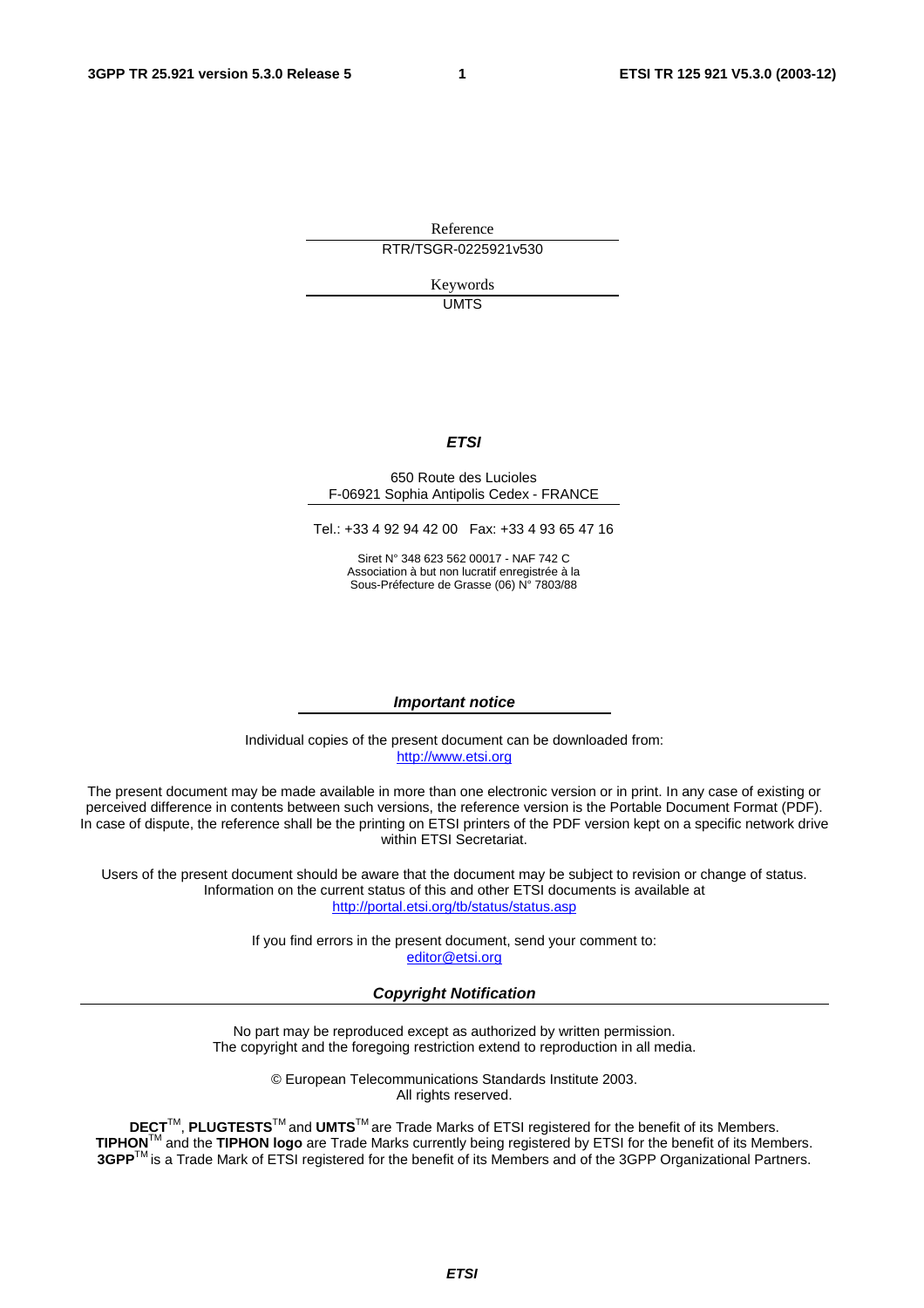## Intellectual Property Rights

IPRs essential or potentially essential to the present document may have been declared to ETSI. The information pertaining to these essential IPRs, if any, is publicly available for **ETSI members and non-members**, and can be found in ETSI SR 000 314: *"Intellectual Property Rights (IPRs); Essential, or potentially Essential, IPRs notified to ETSI in respect of ETSI standards"*, which is available from the ETSI Secretariat. Latest updates are available on the ETSI Web server ([http://webapp.etsi.org/IPR/home.asp\)](http://webapp.etsi.org/IPR/home.asp).

Pursuant to the ETSI IPR Policy, no investigation, including IPR searches, has been carried out by ETSI. No guarantee can be given as to the existence of other IPRs not referenced in ETSI SR 000 314 (or the updates on the ETSI Web server) which are, or may be, or may become, essential to the present document.

## Foreword

This Technical Report (TR) has been produced by ETSI 3rd Generation Partnership Project (3GPP).

The present document may refer to technical specifications or reports using their 3GPP identities, UMTS identities or GSM identities. These should be interpreted as being references to the corresponding ETSI deliverables.

The cross reference between GSM, UMTS, 3GPP and ETSI identities can be found under <http://webapp.etsi.org/key/queryform.asp>.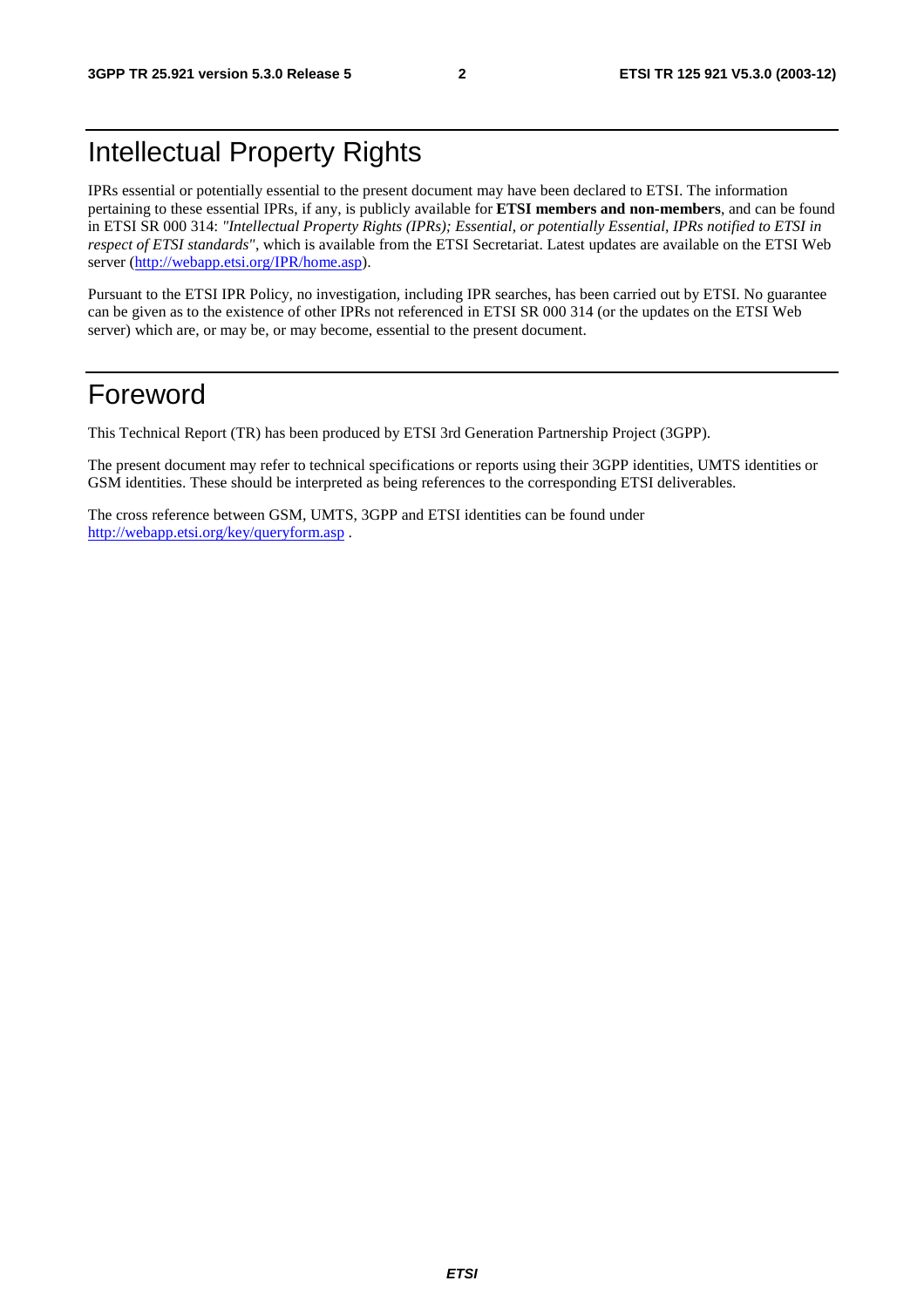$\mathbf{3}$ 

## Contents

| 1                                                                                                                              |             |  |
|--------------------------------------------------------------------------------------------------------------------------------|-------------|--|
| 2                                                                                                                              |             |  |
| 3                                                                                                                              |             |  |
| 4<br>4.1<br>4.2<br>4.3<br>4.3.1<br>4.3.2<br>4.4<br>4.4.1<br>4.4.2<br>4.4.3<br>4.4.4<br>4.4.5<br>4.4.6<br>4.5<br>4.5.1<br>4.5.2 |             |  |
| 4.5.3<br>4.5.4                                                                                                                 |             |  |
| 5                                                                                                                              |             |  |
| 6                                                                                                                              |             |  |
| 7<br>7.1<br>7.1a<br>7.2<br>7.3                                                                                                 |             |  |
| 8<br>8.1<br>8.2<br>8.3<br>8.4<br>8.5<br>8.6<br>8.7<br>8.8<br>8.9<br>8.10                                                       | <b>Void</b> |  |
| 9<br>9.1<br>9.1.1<br>9.1.1.1<br>9.1.1.2<br>9.1.1.2.0<br>9.1.1.2.1<br>9.1.1.2.2                                                 |             |  |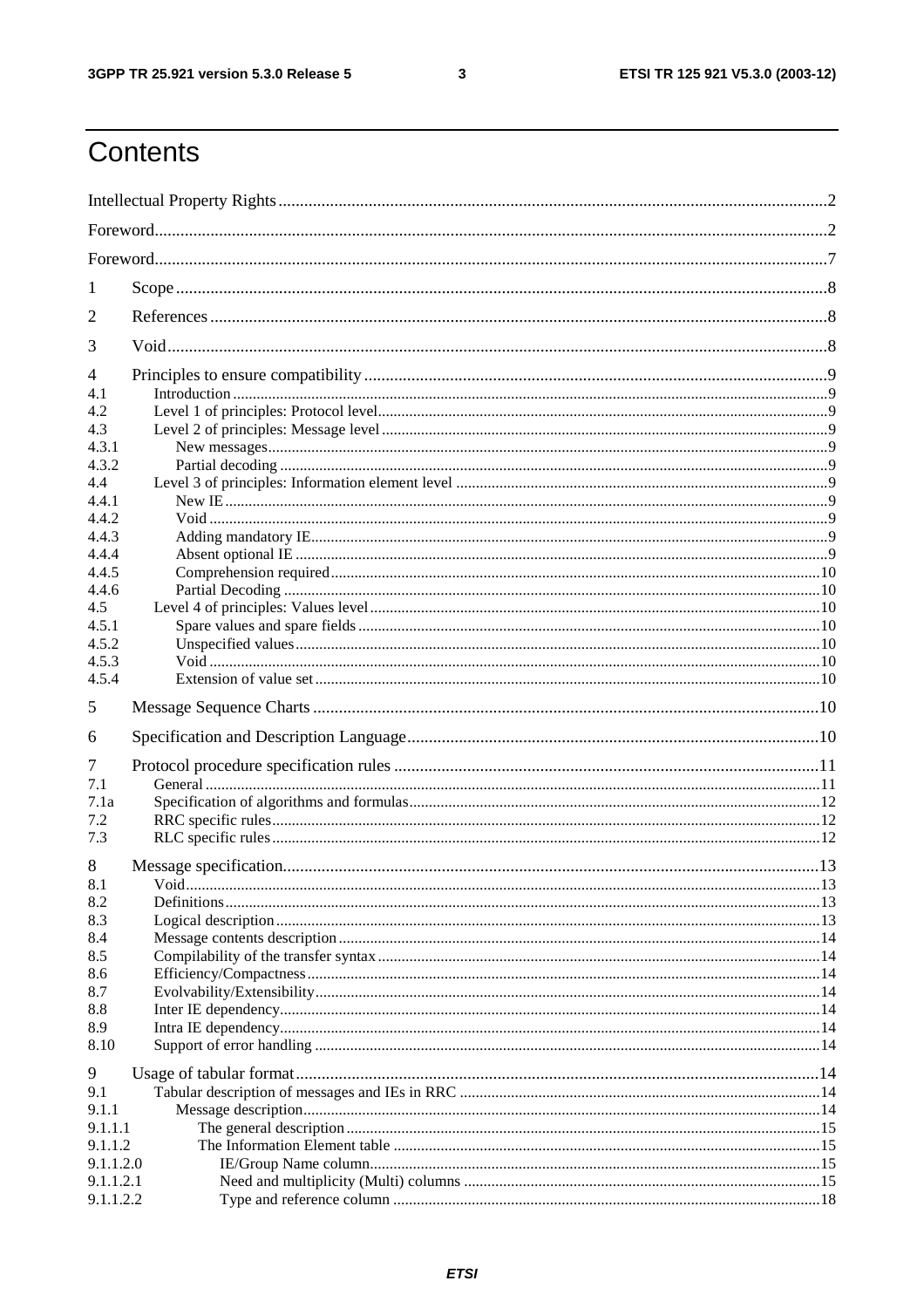| 9.1.1.2.3            |                                                                                 |  |
|----------------------|---------------------------------------------------------------------------------|--|
| 9.1.1.2.4            |                                                                                 |  |
| 9.1.1.2.5            |                                                                                 |  |
| 9.1.1.3              |                                                                                 |  |
| 9.1.2                |                                                                                 |  |
| 9.1.3                |                                                                                 |  |
| 9.1.3.1              |                                                                                 |  |
| 9.1.3.2              |                                                                                 |  |
| 9.1.3.3              |                                                                                 |  |
| 9.1a                 | Tabular description of messages and IEs in RANAP, RNSAP, NBAP, PCAP, and SABP21 |  |
| 9.1a.1               |                                                                                 |  |
| 9.1a.1.1             |                                                                                 |  |
| 9.1a.1.1.1           |                                                                                 |  |
| 9.1a.1.1.2           |                                                                                 |  |
| 9.1a.1.1.3           |                                                                                 |  |
| 9.1a.1.1.4           |                                                                                 |  |
| 9.1a.1.1.5           |                                                                                 |  |
| 9.1a.1.1.6           |                                                                                 |  |
| 9.1a.1.1.7           |                                                                                 |  |
| 9.1a.1.2             |                                                                                 |  |
| 9.1a.2<br>9.1a.3     |                                                                                 |  |
| 9.1a.3.1             |                                                                                 |  |
|                      |                                                                                 |  |
| 9.2<br>9.2.1         |                                                                                 |  |
| 9.2.2                |                                                                                 |  |
| 9.2.3                |                                                                                 |  |
| 9.2.4                |                                                                                 |  |
| 9.2.5                |                                                                                 |  |
| 9.2.6                |                                                                                 |  |
|                      |                                                                                 |  |
| 10                   |                                                                                 |  |
| 10.1                 |                                                                                 |  |
| 10.2                 |                                                                                 |  |
| 10.3                 |                                                                                 |  |
| 10.4                 |                                                                                 |  |
| 10.4.1               |                                                                                 |  |
| 10.4.2               |                                                                                 |  |
| 10.4.3               |                                                                                 |  |
| 10.4.3.1             |                                                                                 |  |
| 10.4.3.2             |                                                                                 |  |
| 10.4.3.3             |                                                                                 |  |
| 10.4.3.4             |                                                                                 |  |
| 10.4.3.4.1           |                                                                                 |  |
| 10.4.3.4.2           |                                                                                 |  |
| 10.4.3.4.3           |                                                                                 |  |
| 10.4.3.4.4           |                                                                                 |  |
| 10.4.3.4.5           |                                                                                 |  |
| 10.4.3.4.6           |                                                                                 |  |
| 10.5                 |                                                                                 |  |
| 10.5.1               |                                                                                 |  |
| 10.5.2               |                                                                                 |  |
| 10.5.3               |                                                                                 |  |
| 10.5.3.1             |                                                                                 |  |
| 10.5.3.2             |                                                                                 |  |
| 10.5.3.2.1           |                                                                                 |  |
| 10.5.3.2.2           |                                                                                 |  |
| 10.5.3.2.3           |                                                                                 |  |
| 10.5.3.2.4           |                                                                                 |  |
| 10.5.3.2.5<br>10.5.4 |                                                                                 |  |
| 10.6                 |                                                                                 |  |
|                      |                                                                                 |  |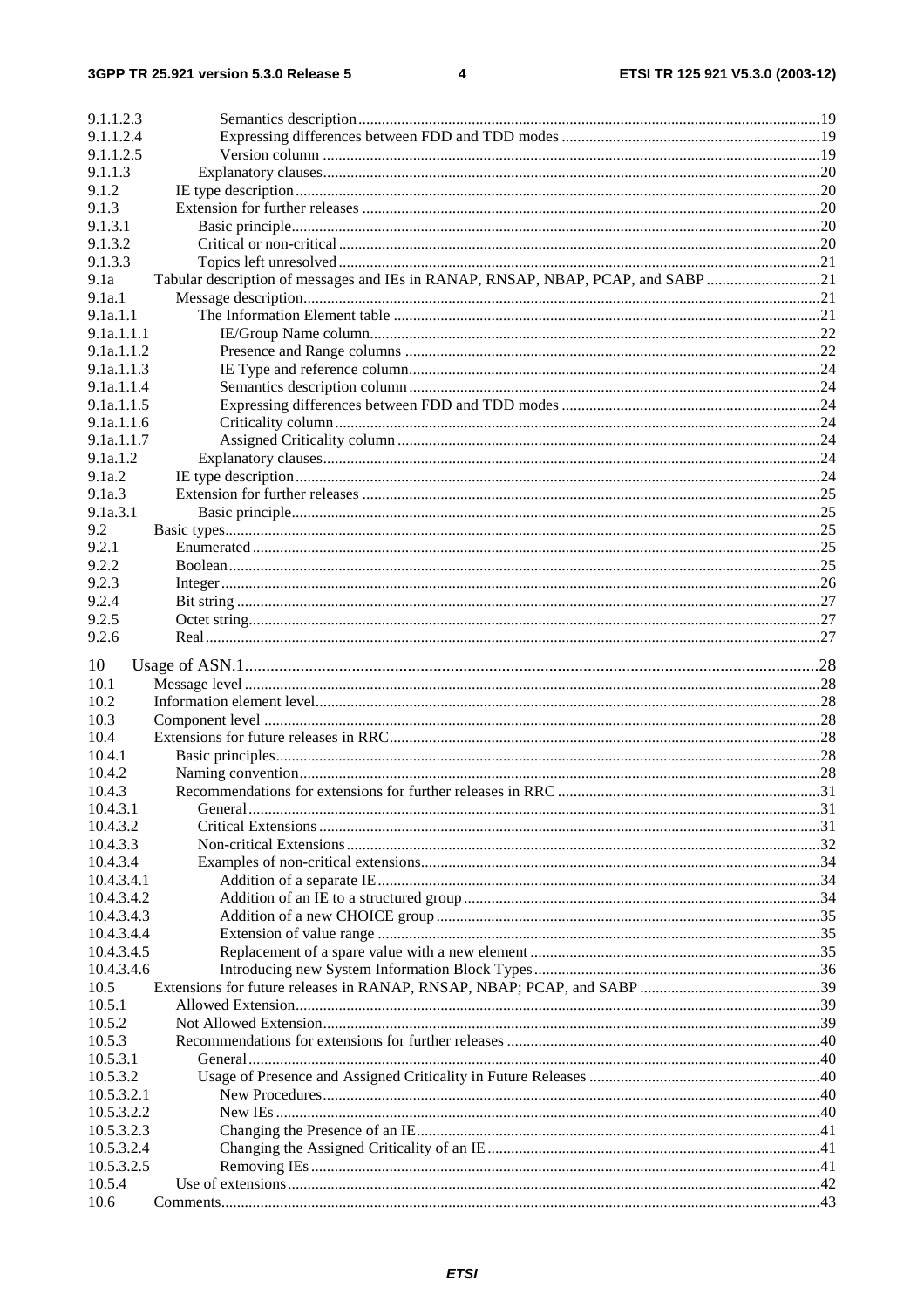#### $5\phantom{a}$

| 11               |                                                                                                   |  |
|------------------|---------------------------------------------------------------------------------------------------|--|
| 11.1             |                                                                                                   |  |
| 11.2             |                                                                                                   |  |
| 11.2.1           |                                                                                                   |  |
| 11.2.2           |                                                                                                   |  |
| 11.2.3           |                                                                                                   |  |
| 11.2.3.1         |                                                                                                   |  |
| 11.2.3.2         |                                                                                                   |  |
| 11.2.4           |                                                                                                   |  |
| 11.2.5           |                                                                                                   |  |
| 11.2.5.1         |                                                                                                   |  |
| 11.2.5.2         |                                                                                                   |  |
| 11.2.5.3         |                                                                                                   |  |
| 11.2.5.4         |                                                                                                   |  |
| 11.2.5.5         |                                                                                                   |  |
| 11.2.5.6         |                                                                                                   |  |
| 11.2.5.7         |                                                                                                   |  |
| 11.2.5.8         |                                                                                                   |  |
| 11.2.5.9         |                                                                                                   |  |
| 11.2.6           |                                                                                                   |  |
| 11.2.6.1         |                                                                                                   |  |
| 11.2.6.2         |                                                                                                   |  |
| 11.2.6.3         |                                                                                                   |  |
| 12               |                                                                                                   |  |
| 12.1             |                                                                                                   |  |
| 12.1.1           |                                                                                                   |  |
| 12.1.1.1         |                                                                                                   |  |
| 12.1.1.2         | IE is mandatory in ASN.1 while it is correctly specified as optional in tabular54                 |  |
| 12.1.2           |                                                                                                   |  |
| 12.1.2.1         |                                                                                                   |  |
|                  |                                                                                                   |  |
| 12.1.2.2         | IE is optional in ASN.1 while the associated functionality should be removed from this release 55 |  |
|                  |                                                                                                   |  |
| Annex A:         |                                                                                                   |  |
| A.1              |                                                                                                   |  |
| A.1.1            |                                                                                                   |  |
| A.1.2            |                                                                                                   |  |
| A.1.3            |                                                                                                   |  |
| A.1.4            |                                                                                                   |  |
| A.2              |                                                                                                   |  |
| A.2.1<br>A.2.2   |                                                                                                   |  |
| A.2.3            |                                                                                                   |  |
| A.2.4            |                                                                                                   |  |
| A.2.5            |                                                                                                   |  |
| A.2.6            |                                                                                                   |  |
| A.3              |                                                                                                   |  |
| A.3.1            |                                                                                                   |  |
| A.3.2            |                                                                                                   |  |
| A.3.3            |                                                                                                   |  |
| A.3.4            |                                                                                                   |  |
| A.3.5            |                                                                                                   |  |
| A.3.6            |                                                                                                   |  |
| A.3.7            |                                                                                                   |  |
| A.3.8            |                                                                                                   |  |
| A.3.9            |                                                                                                   |  |
| A.3.10           |                                                                                                   |  |
| A.3.11           |                                                                                                   |  |
| A.3.12           |                                                                                                   |  |
| A.3.13<br>A.3.14 |                                                                                                   |  |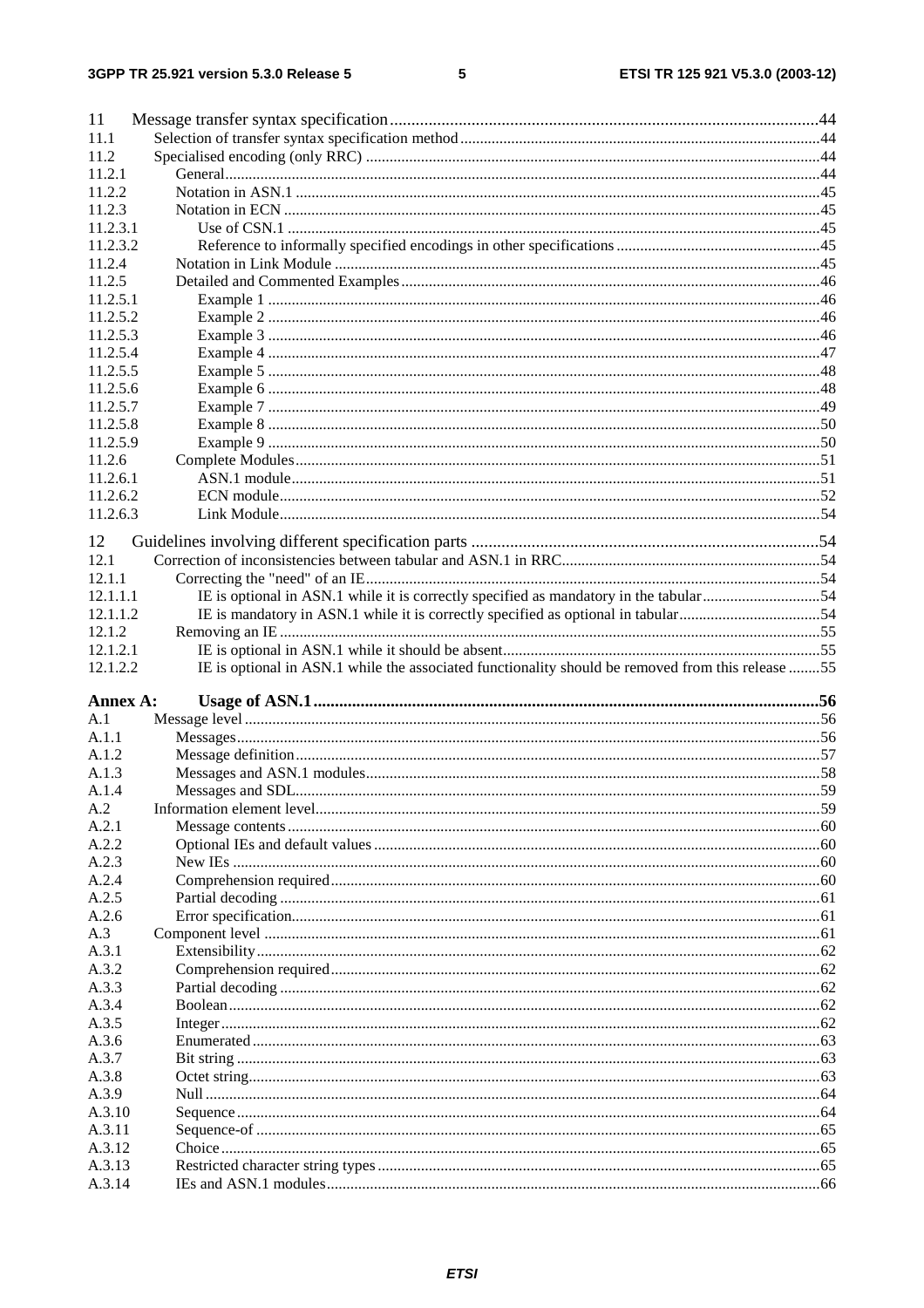| <b>Annex B:</b> |  |
|-----------------|--|
|                 |  |
|                 |  |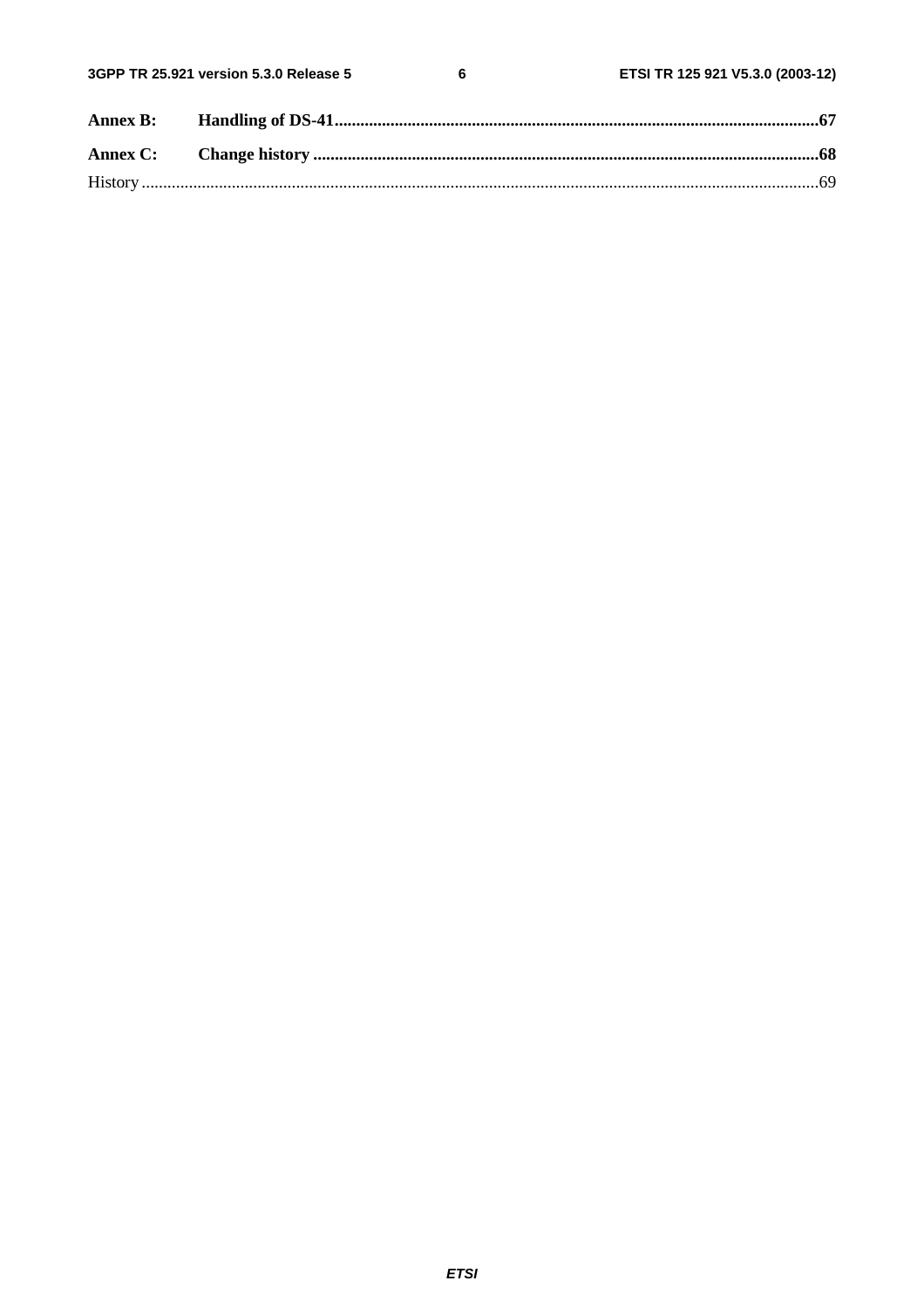## Foreword

This Technical Report (TR) has been produced by the 3<sup>rd</sup> Generation Partnership Project (3GPP).

The contents of the present document are subject to continuing work within the TSG and may change following formal TSG approval. Should the TSG modify the contents of the present document, it will be re-released by the TSG with an identifying change of release date and an increase in version number as follows:

Version x.y.z

where:

- x the first digit:
	- 1 presented to TSG for information;
	- 2 presented to TSG for approval;
	- 3 or greater indicates TSG approved document under change control.
- y the second digit is incremented for all changes of substance, i.e. technical enhancements, corrections, updates, etc.
- z the third digit is incremented when editorial only changes have been incorporated in the document.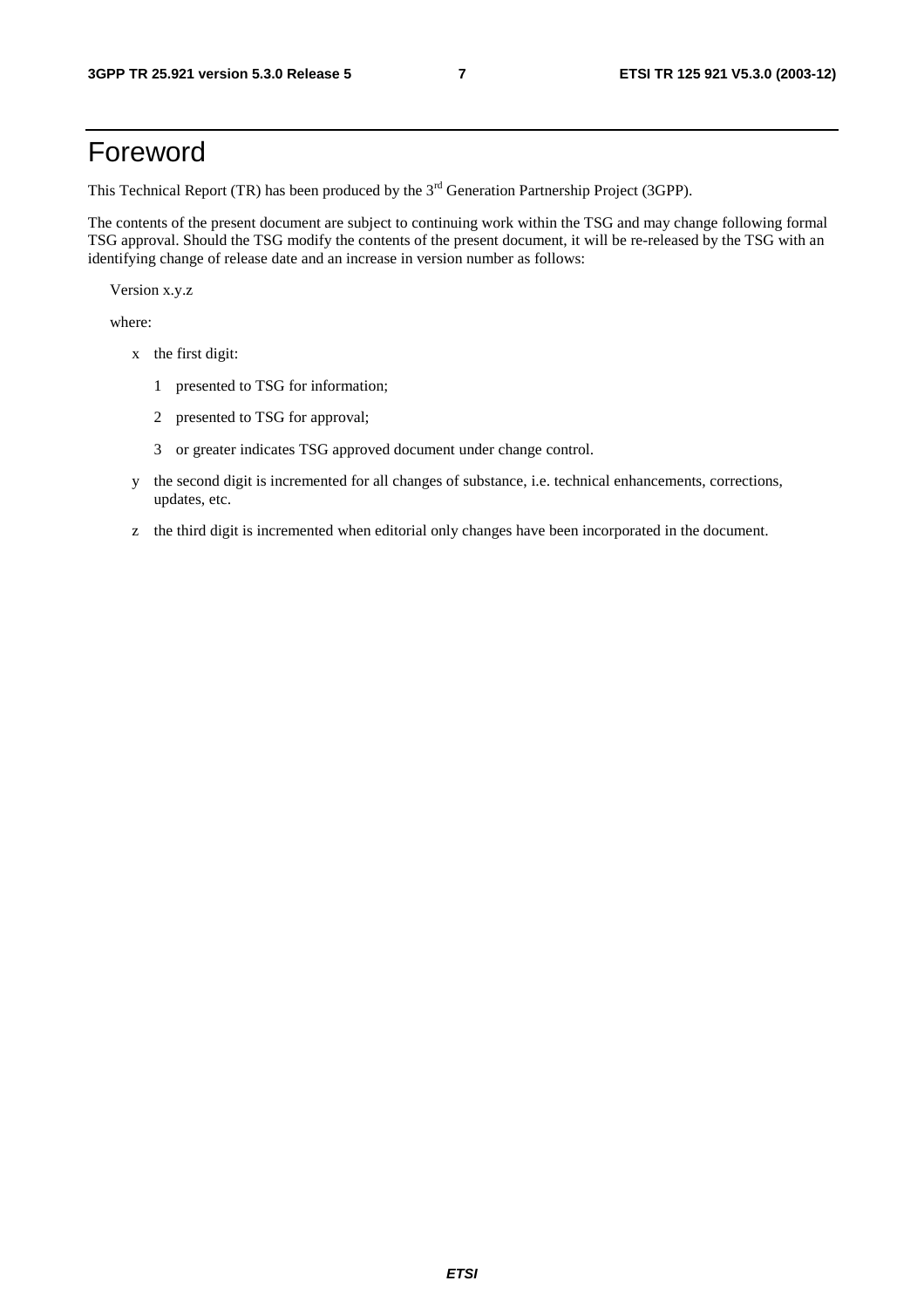## 1 Scope

The present document provides a guideline for protocol specification of UMTS stage 2 and 3 including the usage of formal languages and rules for error handling. The present document covers control-plane and user-plane protocols specified in TSG-RAN such as RRC, RLC, RANAP, RNSAP, NBAP, PCAP, and SABP.

## 2 References

The following documents contain provisions which, through reference in this text, constitute provisions of the present document.

- References are either specific (identified by date of publication, edition number, version number, etc.) or non-specific.
- For a specific reference, subsequent revisions do not apply.
- For a non-specific reference, the latest version applies. In the case of a reference to a 3GPP document (including a GSM document), a non-specific reference implicitly refers to the latest version of that document *in the same Release as the present document*.
- [1] ITU-T Recommendation X.680: "Information technology Abstract Syntax Notation One (ASN.1): Specification of the basic notation".
- [2] ITU-T Recommendation X.681: "Information technology Abstract Syntax Notation One (ASN.1): Information object specification".
- [3] ITU-T Recommendation X.682: "Information technology Abstract Syntax Notation One (ASN.1): Constraint specification".
- [4] ITU-T Recommendation X.690: "Information technology ASN.1 encoding rules: Specification of Basic Encoding Rules (BER), Canonical Encoding Rules (CER) and Distinguished Encoding Rules (DER)".
- [5] ITU-T Recommendation X.691: "Information technology ASN.1 encoding rules: Specification of Packed Encoding Rules (PER)".
- [6] CSN.1: "specification, version 2.0".
- [7] ITU-T Recommendation Z.100: "Specification and description language (SDL)".
- [8] ITU-T Recommendation Z.105: "SDL Combined with ASN.1 modules (SDL/ASN.1)".
- [9] ITU-T Recommendation Z.120: "Message Sequence Chart (MSC)".
- [10] ISO/IEC 9646-3: "Information technology Open Systems Interconnection Conformance testing methodology and framework - Part 3: The Tree and Tabular Combined Notation (TTCN)".
- [11] 3GPP TR 21.801 (Release 4): "Specification drafting rules".
- [12] ETSI EG 202 106 (DEG/MTS-00050): "Methods for Testing and Specification (MTS); Guidelines for the use of formal SDL as a descriptive tool".
- [13] 3GPP TS 24.008: "Mobile radio interface layer 3 specification; Core Network Protocols; Stage 3".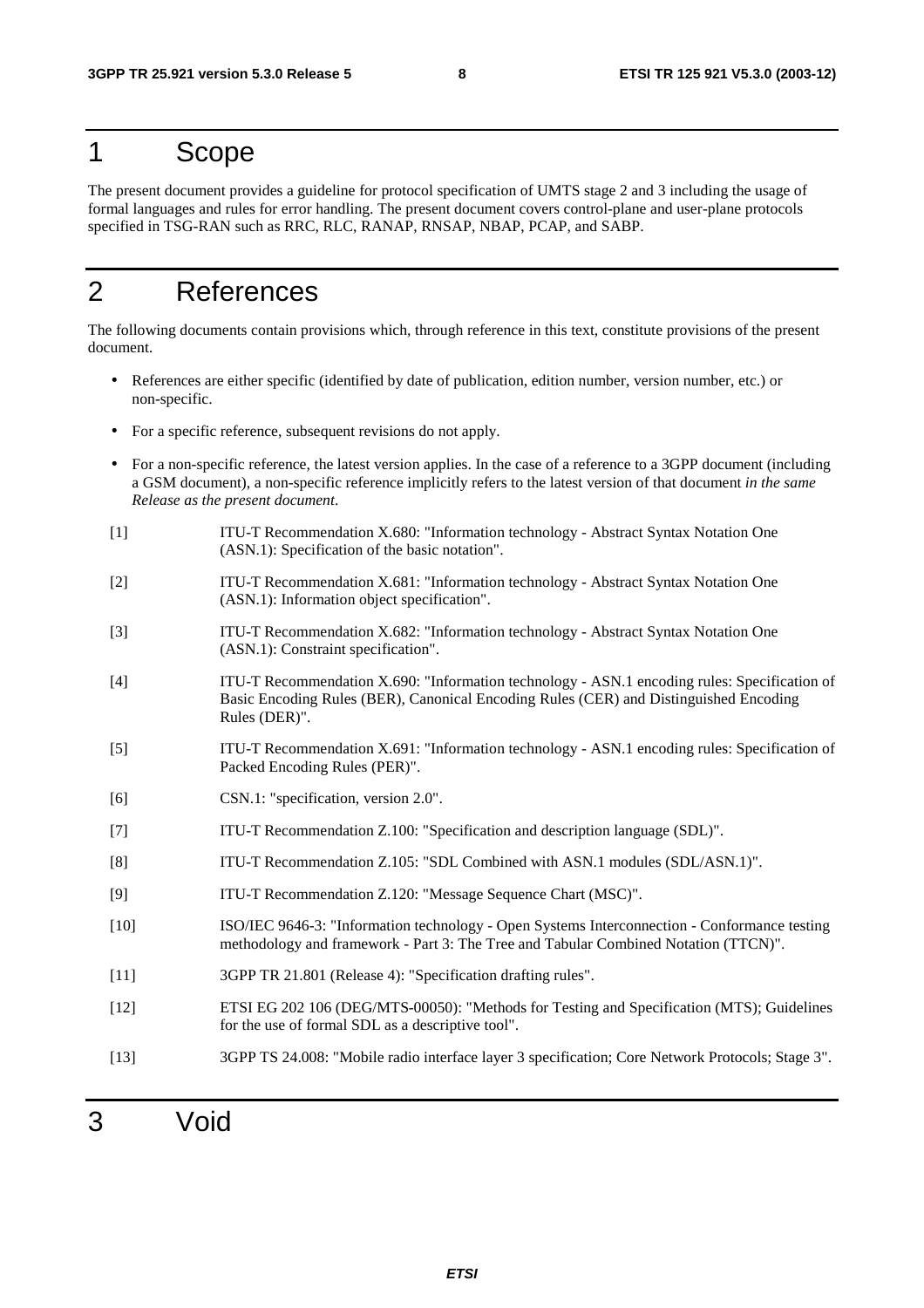## 4 Principles to ensure compatibility

## 4.1 Introduction

The rules intend to prevent incompatibilities between several phases of UMTS evolution (in analogy to what happened from GSM phase 1 to GSM phase 2).

## 4.2 Level 1 of principles: Protocol level

It shall be possible to inter-work different versions of any protocol specification.

An unknown protocol shall not cause problems to any entity that terminates the protocol.

As a consequence, introduction of new protocol shall not disturb any receiving entity.

## 4.3 Level 2 of principles: Message level

### 4.3.1 New messages

The protocols shall specify a mechanism such that new message types shall be able to be introduced without causing any unexpected behaviour or damage.

The protocols may define a mechanism that allows a different behaviour, on received messages that are not understood, when a specific reaction is requested from the receiving entity. This mechanism has to be implemented from the beginning. A special care has to be taken into account when defining broadcast messages and the associated Error handling. Further refinement on this paragraph is needed.

## 4.3.2 Partial decoding

PDU extensions are allowed in a compatible way, e.g. by utilising partial decoding or other mechanisms that allows the decoder to skip the extensions. Partial decoding means that a PDU can be decoded in parts. One part forms a complete value that can be separated from other parts.

## 4.4 Level 3 of principles: Information element level

## 4.4.1 New IE

New elements shall generally be discarded when not understood.

In some cases new elements might be taken into account when specific behaviour is requested from the receiving side (e.g. a rejection of the message is expected when the element is not understood: "comprehension required").

## 4.4.2 Void

## 4.4.3 Adding mandatory IE

For backward compatibility reasons, addition of mandatory IE shall be avoided.

### 4.4.4 Absent optional IE

Absent optional element may be understood as having a certain default value hence a defined meaning.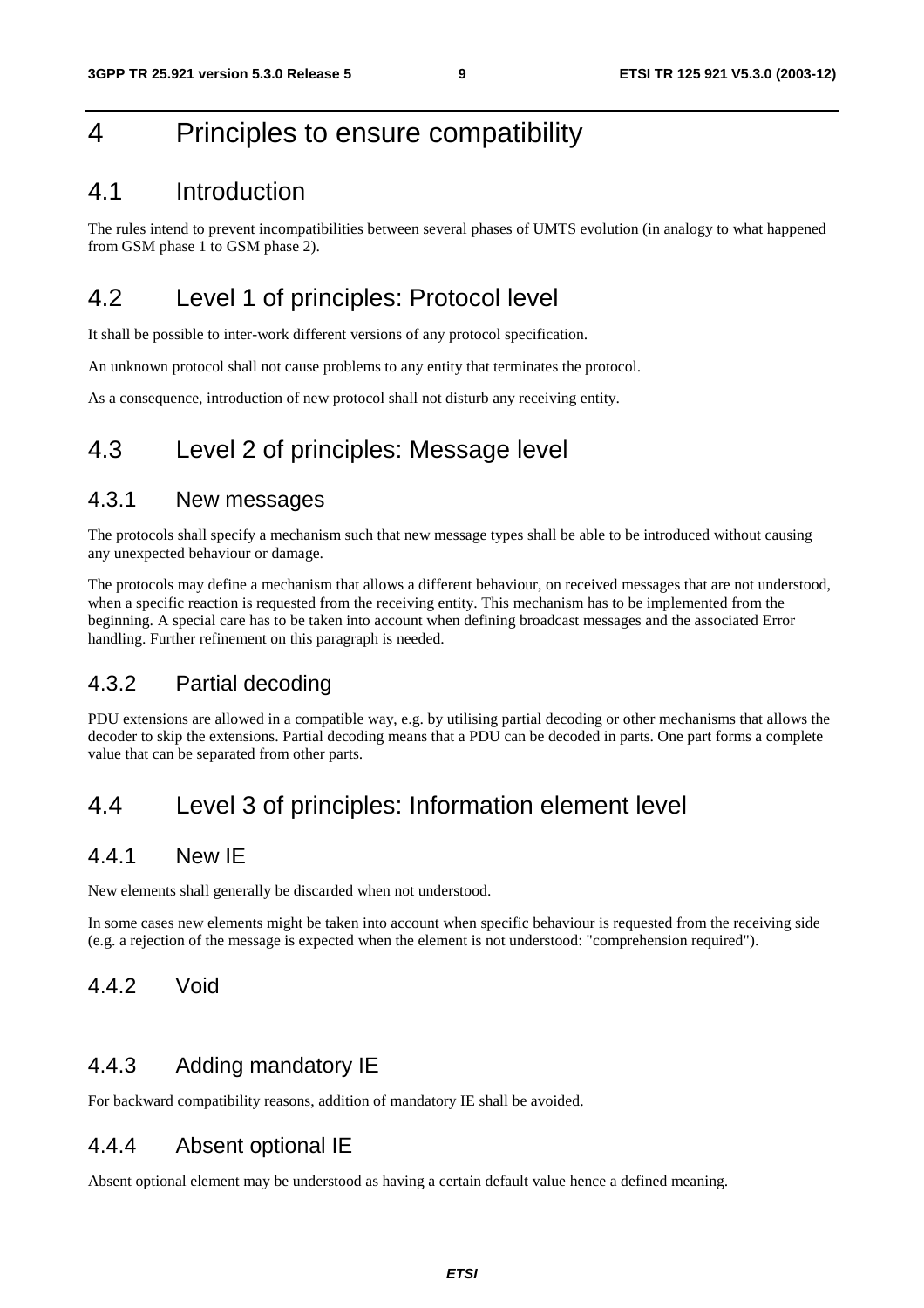## 4.4.5 Comprehension required

"Comprehension required" requirement can be associated with an IE or a message. It means that the IE or message is tagged with "criticality" information (explicit in the message or implicit based on the type of IE or message). Any action performed by the receiver if the IE or message is not understood ("comprehended") is based on this "criticality" information.

### 4.4.6 Partial Decoding

The notion of partial decoding may also be applied at the IE level.

## 4.5 Level 4 of principles: Values level

## 4.5.1 Spare values and spare fields

In case the protocol allows for the transfer of spare information element values, the behaviour of the receiving entity not comprehending these values shall be specified.

In case the protocol allows for the transfer of spare fields, the behaviour of the receiving entity not comprehending the spare fields shall be specified. Facilities may be needed to allow receivers that do not comprehend the spare fields to decode the other message parts.

### 4.5.2 Unspecified values

In case the protocol allows for the transfer of undefined information element values, the behaviour of the receiving entity not comprehending these values shall be specified.

### 4.5.3 Void

### 4.5.4 Extension of value set

There are cases when a data field may originally contain only a definite set of values. In the future the set of values grows but the number new values can be anticipated. There are two alternative ways to specify extension of a value set:

- 1) Infinite extension of a value set. Example: The first version of a data field may contain only values 0-3. In the future the field may contain any positive integer value.
- 2) Finite extension of a value set. Example: The first version of a data field may contain only values 0-3. In the future values 4-15 shall also be used.

## 5 Message Sequence Charts

It is agreed to recommend the use of MSCs as one of the formal methods.

MSCs are adapted for description of normal behaviour of protocol layers between peer entities and/or through SAPs. So it may be used in stage 2 of protocol description.

## 6 Specification and Description Language

The groups are encouraged to use of SDL where appropriate. The SDL code included in the standards should follow the descriptive SDL guidelines from ETSI TC-MTS (DEG/MTS-00050) [12] as closely as possible.

The groups themselves should decide how SDL is used.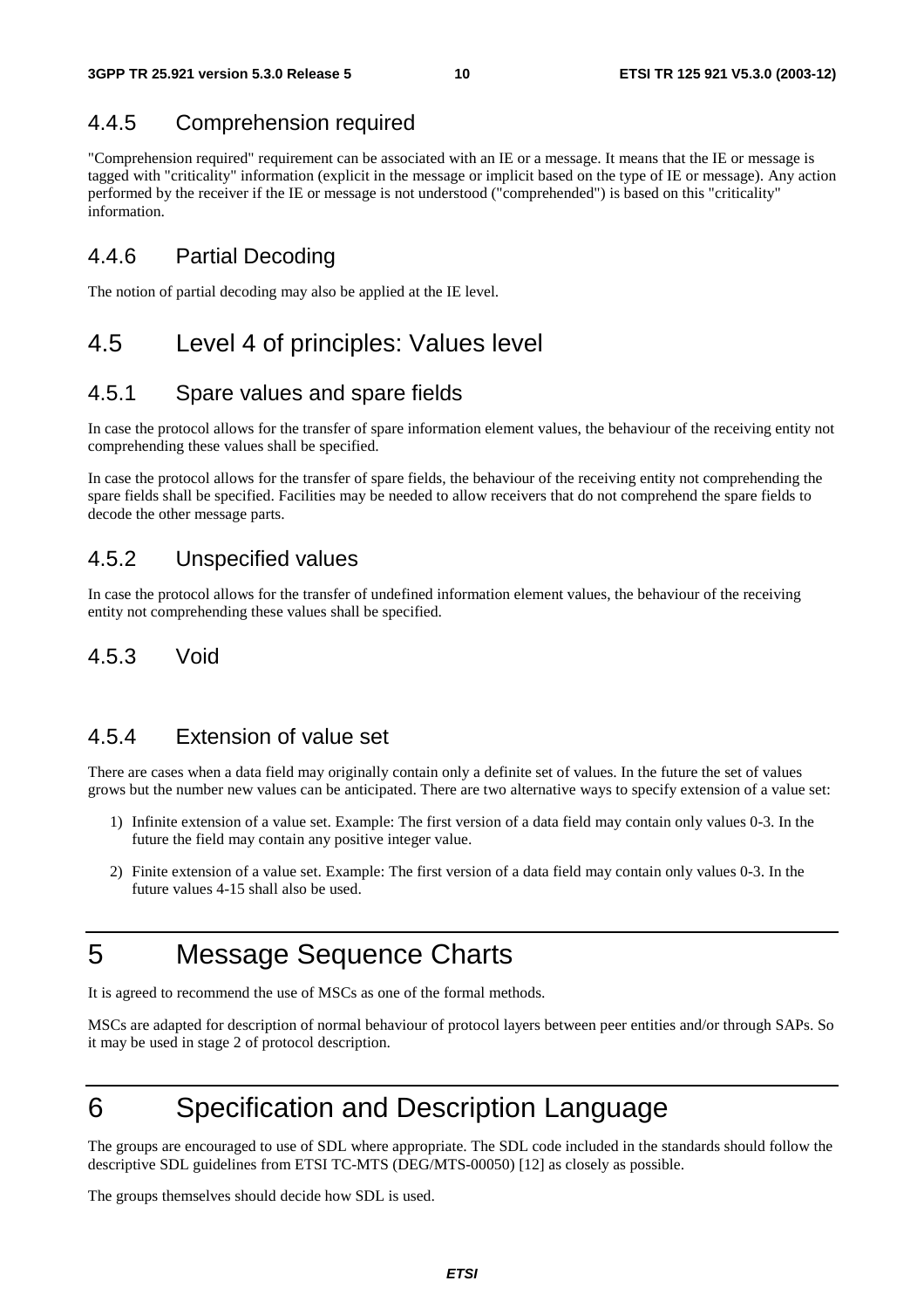In some protocol parts, text is more adapted (e.g.: algorithm or multiplexing), in some other parts SDL is better.

SDL is adapted for describing the observable behaviour of a protocol layer.

In this version the specifications shall not use SDL for the normative part of the specifications.

## 7 Protocol procedure specification rules

## 7.1 General

- A protocol specification shall contain a 'Procedures' clause, which specifies the functional behaviour, using "procedures". A procedure is typically a sequence of events, with a start and an end, which can be observed in the protocol and/or in the interfaces to other layers (upper and/or lower layers).
- The procedure specification shall be made using text and verbal forms.
- The verbal forms, such as "shall", "should" and "may" are used in conformance with [11] Annex E.
- The procedures should be specified in an asymmetric way, by concentrating on the behaviour on one side of the interface. As guidance, the "controlled" side, rather than the "controlling" side of the interface should be specified.
- The procedures should be specified using the externally observable behaviour, to ease writing of test specifications.
- All normal cases shall be covered. Normal cases are straightforward cases, branches of procedures and combinations of procedures.
- All error cases shall be specified, either explicitly or implicitly. The error cases are all cases that are not considered as normal cases. The error handling should be divided between error handling global to the protocol layer and procedure specific error handling. The procedure specific error cases should be put after the normal cases in each procedure.
- Redundancy/duplication shall be avoided, in order to avoid problems with later CR, even if this makes the specification initially less readable.
- States and state variables should be used when it provides unambiguity, a way to describe nested procedures and colliding cases.
- Timers, variables and constants and usage of them must be specified.
- Explicit explanation when the action shall be performed is specified in the procedure itself.
- When there are procedural differences between the FDD and TDD modes these should be clearly pointed out using a consequent notation, e.g. "FDD only", "In TDD, …".
- When optional IEs are possible in a given message, the meaning of the presence (i.e.: which "function" are activated with the given IE) shall be specified in the procedure for the receiving entity. The requirements on when to include a given IE shall be specified for the transmitting entity. An exception for this rule is when the requirements on the entity is not specified by the protocol.
- Requirements on the content of a message at the sending entity are put before analysis of the message at the receiving entity.
- References to IEs that are parts of another IE is allowed.
- When referring to an IE a formal notation shall be used.
- When referring to a message, a formal notation shall be used.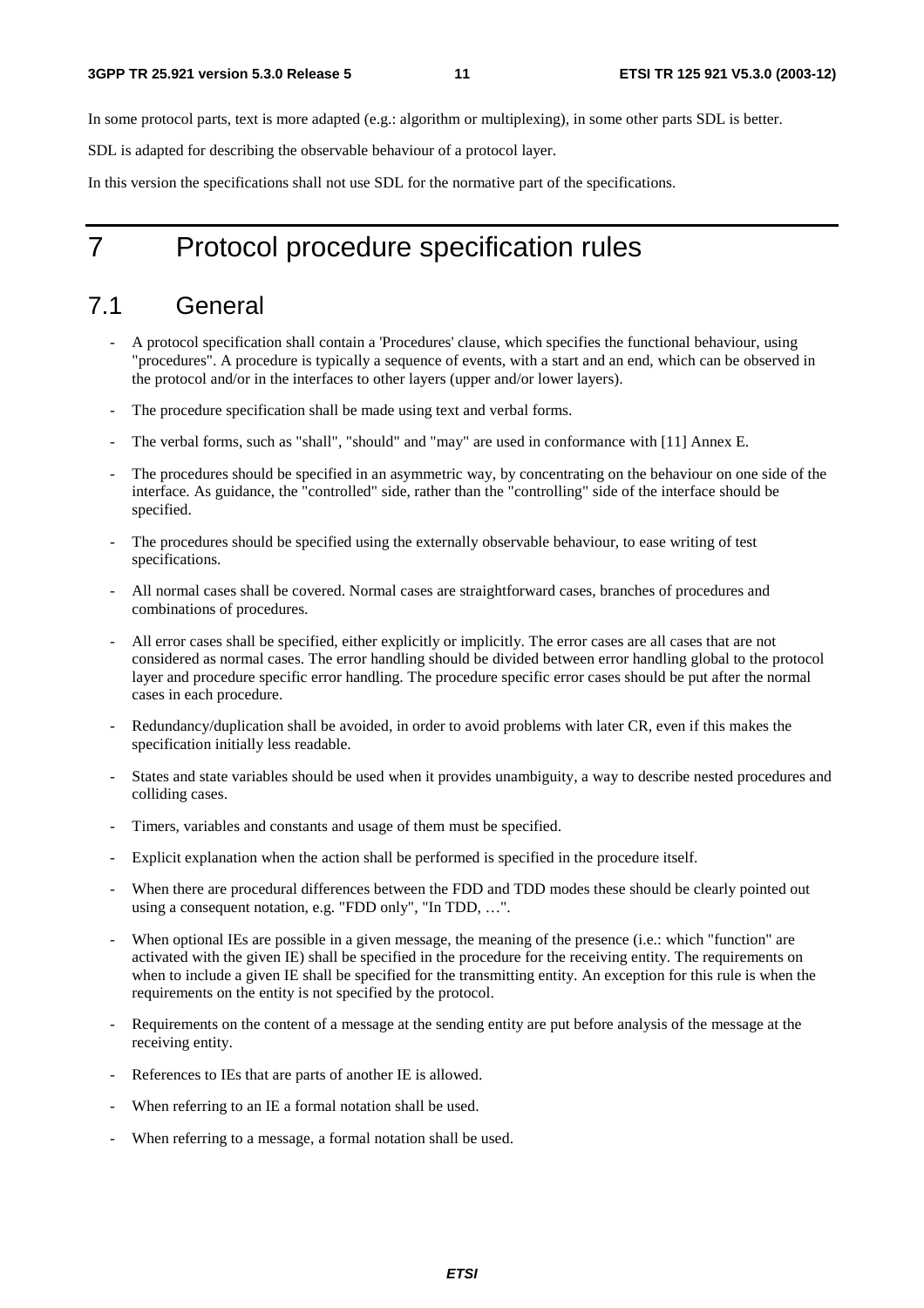## 7.1a Specification of algorithms and formulas

When algorithms or formulas are used in the specifications, a formal notation shall be used and mathematical expressions should be used to reduce ambiguity.

- The notations "OP1 div OP2" and "OP1 mod OP2" shall be interpreted according to the following:
	- $OP1 = OP2 * A + B$ ;
	- $-$  0 =  $B = <$  OP2-1;
	- OP1 div OP2 corresponds to A;
	- OP1 mod OP2 corresponds to B.

## 7.2 RRC specific rules

- The specification shall focus on the UE behaviour.
- Only UE timers are normative (when UTRAN timers are present, it is for information).
- The procedure specification text shall specify how the UE shall handle the IEs.
- As much as possible of the UE behaviour shall be tied to reception and non-reception of IEs and included in the subclause "Generic actions upon receipt and absence of an information element", to avoid duplication of text.
- "UTRAN shall" shall be only used when UTRAN behaviour is normative.
- It shall be specified whether timers shall be started when RRC sends the message to lower layers or when the message is effectively sent at the radio interface.
- When referring to messages in the procedure text, the notation "EXAMPLE message" is used (excluding the quotation marks). For example: "The UE shall transmit an RRC CONNECTION REQUEST message".
- When referring to IEs in the procedure text, the tabular description of IEs should be used as basis. The notation "IE "Example"" is used (including the inner but not the outer quotation marks). Values of IEs are put within quotation marks. For example: "The UE set the IE "Protocol error indicator" to "FALSE" in the RRC CONNECTION REQUEST message".
- UE performance requirements are considered to be TSG RAN WG2 work. These must be specified only if they are testable.
- The following rules apply to the procedure text:
	- "n>" shall be used as an indentation level specifier, where, n denotes the level of indentation,  $n = 1$ ....10.

## 7.3 RLC specific rules

- The behaviour of an RLC entity is specified by means of one or more elementary procedures. Each elementary procedure involves a Sender and a Receiver. In this respect the Sender is the RLC protocol entity that initiates the procedure, while the Receiver is the peer entity of the Sender. For each elementary procedure there are two possible configurations: one in which the UE is the Sender and UTRAN is the Receiver and another one in which UTRAN is the Sender and the UE is the Receiver.
- An RLC entity is normally configured to be either Sender or Receiver. In some cases however e.g. the AM RLC entity, the RLC entity consists of a transmitting and a receiving side. Such RLC entities can be Sender for some elementary procedures as well Receiver for other elementary procedure(s).
- The procedure specifications shall be specified independently as elementary procedures. Inter- relations between elementary procedures may be described in a general subclause describing the initiation of the procedure.
- The procedure specification text shall specify both how the Sender shall set the PDU parameters and how the Receiver shall handle them.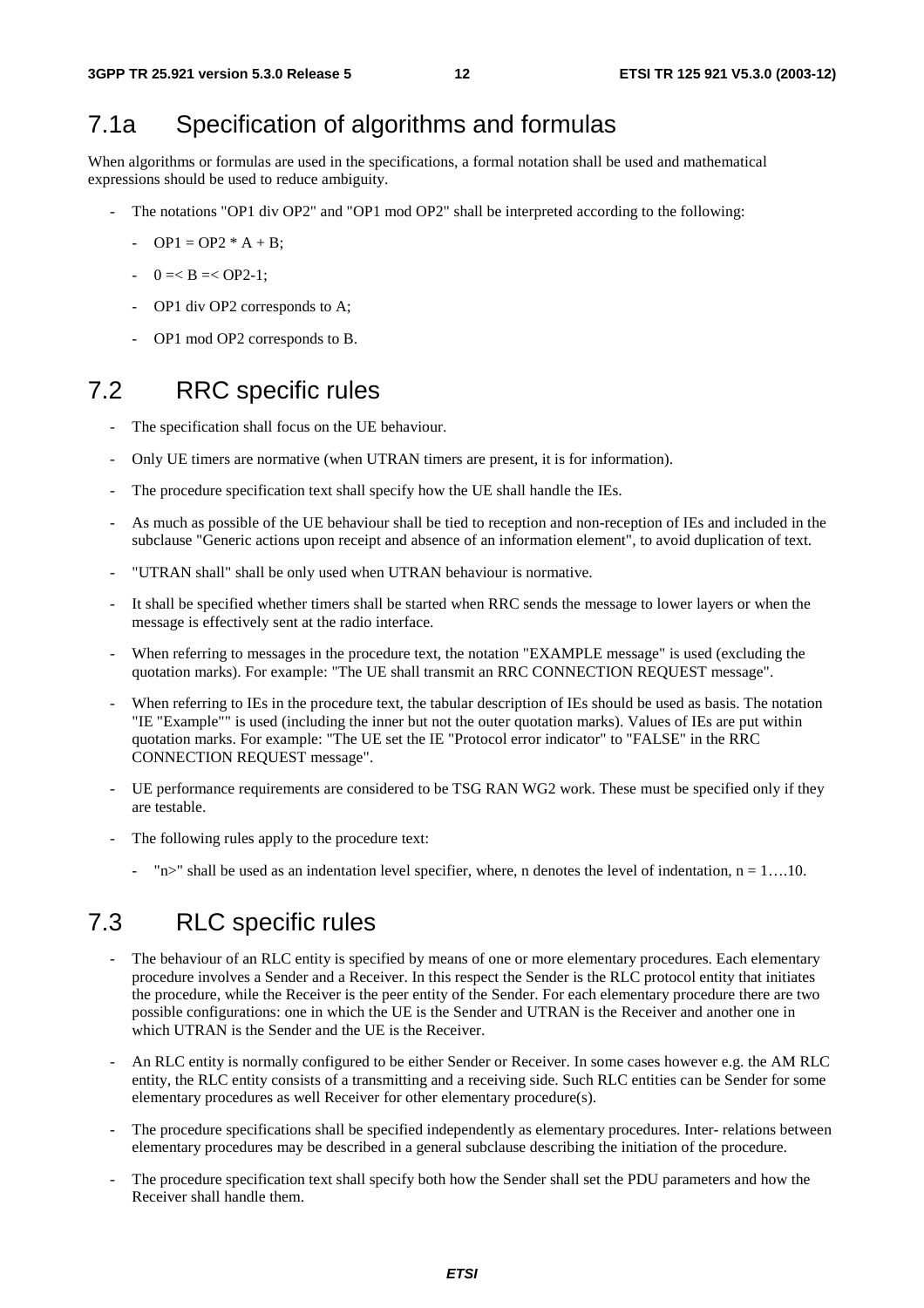- It shall be specified when the timers are started, for example whether a timer shall be started when RLC submits a PDU to lower layers or when the successful or unsuccessful transmission of the PDU on the radio interface is indicated by lower layer.
- When referring to messages in the procedure text, the notation "EXAMPLE PDU" is used (excluding the quotation marks). For example: "The receiver shall transmit a RESET ACK PDU".
- When referring to PDU parameters in the procedure text, double quotation marks are used. The notation "PDU" parameter "Example"" illustrates this usage (including the inner but not the outer quotation marks). Values of PDU parameters are also put within double quotation marks. For example: "If the PDU parameter "Length indicator" equals "0000000" the Receiver shall...".
- When referring to configuration parameters in the procedure text, double quotation marks are used. The notation "parameter "Example" is configured as" illustrates this usage (including the inner but not the outer quotation marks). Values of configuration parameters are also put within double quotation marks. For example: "If the Sender has the parameter "Delivery of erroneous PDUs" configured for "No Detect" …".
- When referring to state variables in the procedure text, the notation "VT(EXAMPLE)" and "VR(EXAMPLE)" is used (without the quotation marks) for state variables used in the RLC transmitter and RLC receiver respectively. For example: "If the value of VT(DAT) is equal to...".
- When referring to timers in the procedure text, the notation "Timer\_Example" is used (without the quotation marks). For example: "If the timer Timer Poll Prohibit has expired the sender shall...".
- When referring to RLC protocol states in the procedure text, the notation "EXAMPLE\_NAME state" is used (without the quotation marks). For example: "If the sender is in RESET\_PENDING state, the sender shall...".
- Cross-references to other clauses are referred to as "clauses", subclauses are referred to as "subclauses". For example: "see subclause 9.3".
- Procedures which include conditional behaviour use the convention "if" … "else if" … "otherwise" to specify each condition.

## 8 Message specification

8.1 Void

## 8.2 Definitions

Message descriptions are divided into three levels:

- a logical description, which describes messages and relevant information elements in an easily understandable, semi-formal fashion;
- a message contents description, which describes the messages formally and completely in an abstract fashion ("abstract syntax"); and
- a message encoding, which defines the encoded messages (i.e. what is carried as a bit string, "transfer syntax").

## 8.3 Logical description

The logical description of messages shall be done using tabular format specified in clause 9 of the present document, Message contents description.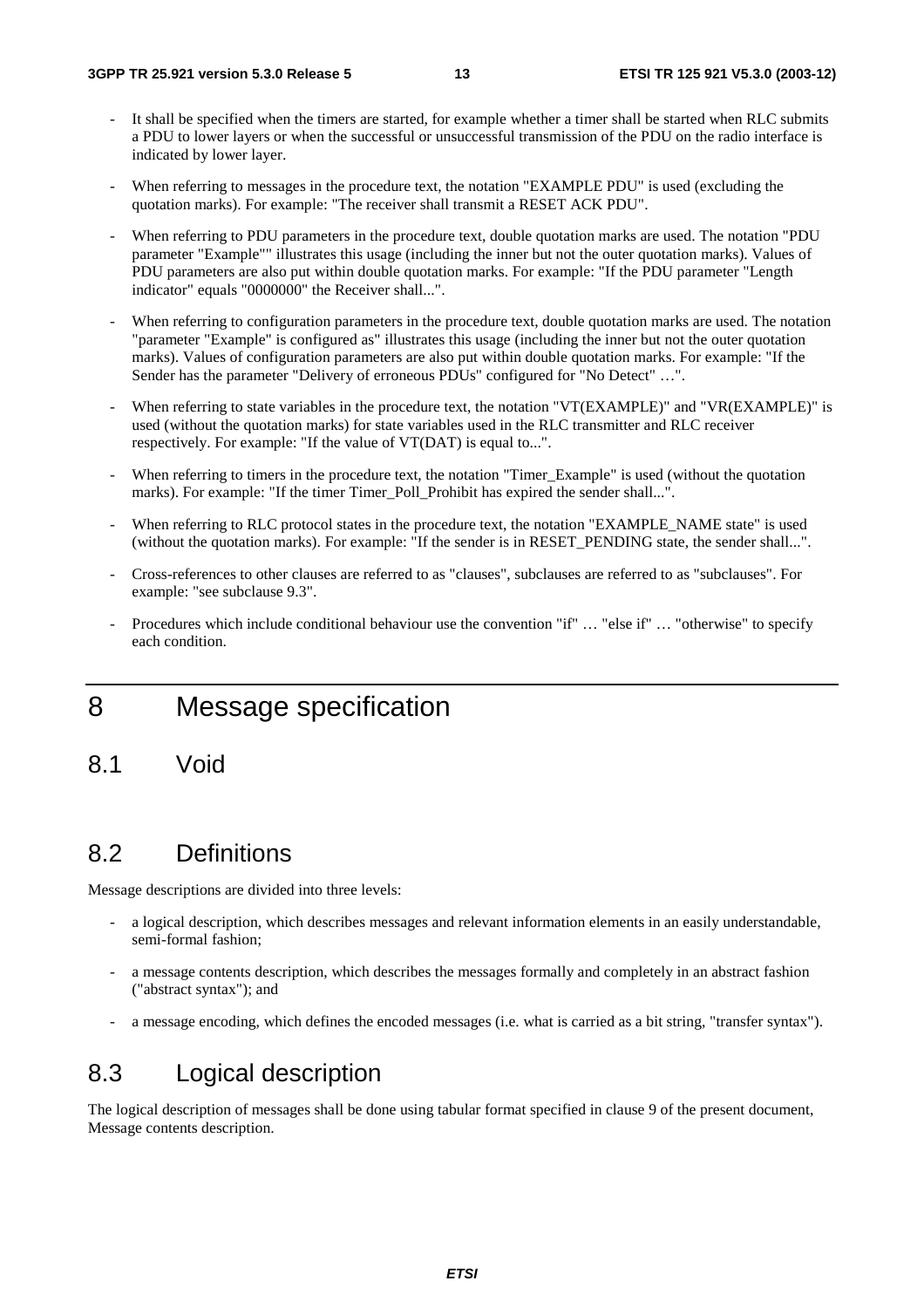## 8.4 Message contents description

The message contents descriptions shall be written using ASN.1. The message encoding shall be based on the ASN.1 description.

## 8.5 Compilability of the transfer syntax

The transfer syntax should allow as automatic as possible compilers that transform between a sequence of received bits and a sequence of IEs that can be utilised by the protocol machine. Specialised encoding may be used. A link between message contents description and transfer syntax needs to be specified.

## 8.6 Efficiency/Compactness

The transfer syntax should allow minimising the size of messages if so necessary. It should allow protocol dependant optimisations.

## 8.7 Evolvability/Extensibility

The message contents description shall allow the evolution of the protocol.

## 8.8 Inter IE dependency

The message contents description shall allow that presence of IEs depends on values in previous IEs.

The description of messages should avoid dependency between values in different IE. Indeed, it would mean that values are not independent and that there is a redundancy.

## 8.9 Intra IE dependency

The abstract and transfer syntaxes shall allow that, within an IE, some fields depend on previous ones.

## 8.10 Support of error handling

The syntax used should support optional IEs, default values, partial decoding, "comprehension required" and extensibility as defined above.

## 9 Usage of tabular format

A protocol specification should include a 'Tabular description' subclause, including:

- a message description subclause;
- an IE description subclause.

## 9.1 Tabular description of messages and IEs in RRC

## 9.1.1 Message description

A "Message description" subclause includes one subclause per message.

A message is described with, in this order: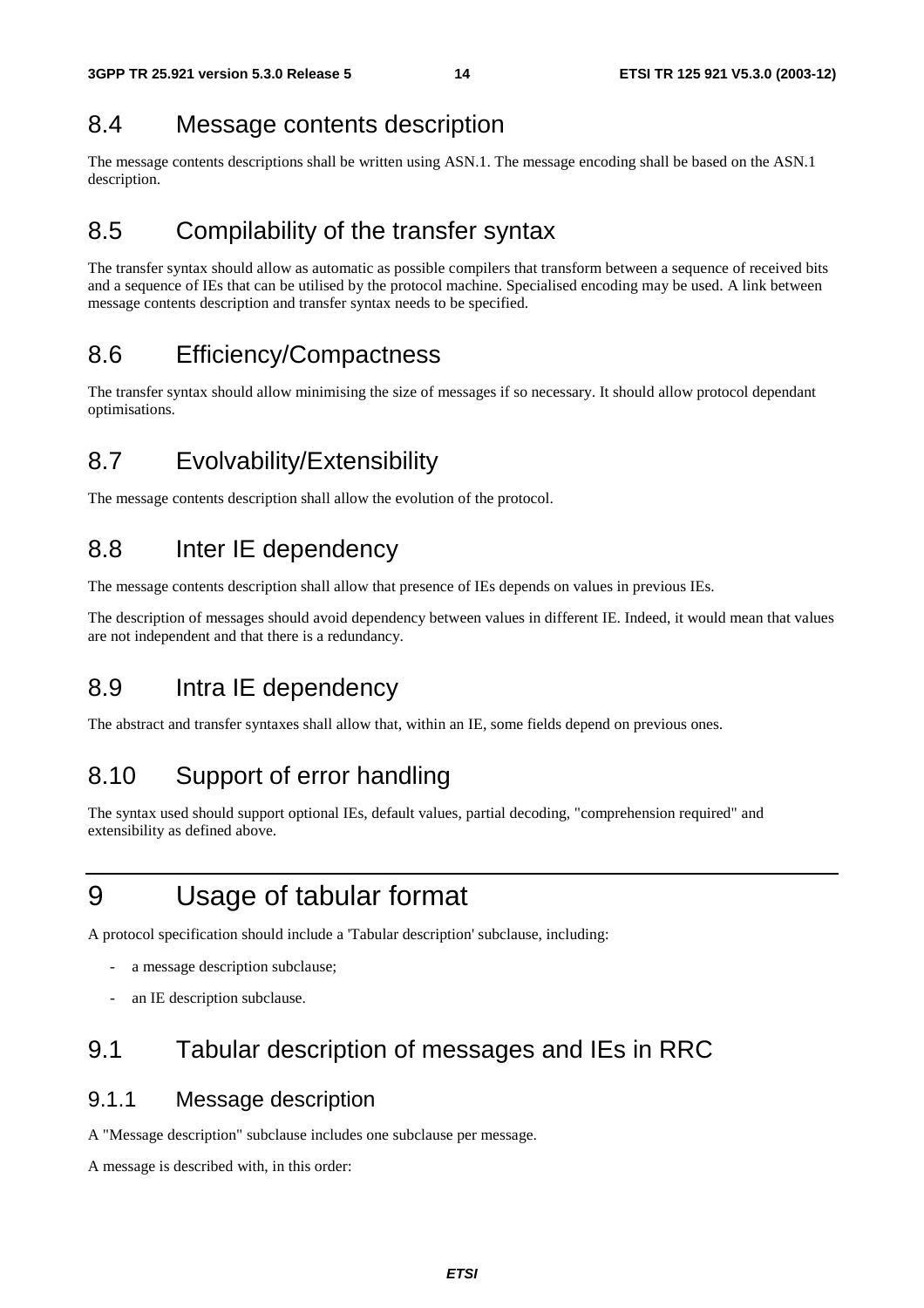- a general description, including the flow the message belongs to (e.g.: SAP, direction, ...); this indirectly points to the message header description, which is not described again for each message;
- a table describing a list of information elements;
- explanatory clauses, mainly for describing textually conditions for presence or absence of some IEs.

#### 9.1.1.1 The general description

#### 9.1.1.2 The Information Element table

The table is composed of 6 columns, labelled and presented as shown below.

| <b>IE/Group Name</b> | Need | Multi | Type and reference | <b>Semantics description</b> | Version |
|----------------------|------|-------|--------------------|------------------------------|---------|
|                      |      |       |                    |                              |         |

NOTE: Indentations are used to visualise the embedding level of an "IE/Group".

Indentations are explicitly written with the character ">", one per level of indentation. Indentations of lines can be found in the IE/Group Name column.

Each line corresponds either to an IE or to a group. A group includes all the IEs in following lines until, and not including, a line with the same indentation as the group line.

Dummy groups can be used for legibility: the following IE/Group has the same indentation. For such dummy groups, the Need and Multi columns are meaningless and should be left empty.

#### 9.1.1.2.0 IE/Group Name column

This column gives the local name of the IE or of a group of IEs. This name is significant only within the scope of the described message, and must appear only once in the column at the same level of indentation. It is a free text, which should be chosen to reflect the meaning of the IE or group of IEs. This text is to be used to refer to the IE or the group of IEs in the procedure specification described in clause 7.

The first word 'choice' has a particular meaning, and must not be used otherwise.

#### 9.1.1.2.1 Need and multiplicity (Multi) columns

These columns provide most of the information about the presence, absence and number of instances of the IE (in the message or in the group) or group of IEs. The different possibilities for these columns are described one by one.

The meaning of the 'need' column is summarised below:

MP Mandatorily present.

 A value for that information is always needed, and no information is provided about a particular default value. If ever the transfer syntax allows absence (e.g.: due to extension), then absence leads to an error diagnosis.

MD Mandatory with default value.

 A value for that information is always needed, and a particular default value is mentioned (in the "Semantical information" column). This opens the possibility for the transfer syntax to use absence or a special pattern to encode the default value.

CV Conditional on value.

 The need for a value for that information depends on the value of some other IE or IEs, and/or on the message flow (e.g.: channel, SAP). The need is specified by means of a condition, which result may be that the information is mandatorily present, mandatory with default value, not needed or optional.

 If one of the results of the condition is that the information is mandatorily present, the transfer syntax must allow for the presence of the information. If in this case the information is absent an error is diagnosed.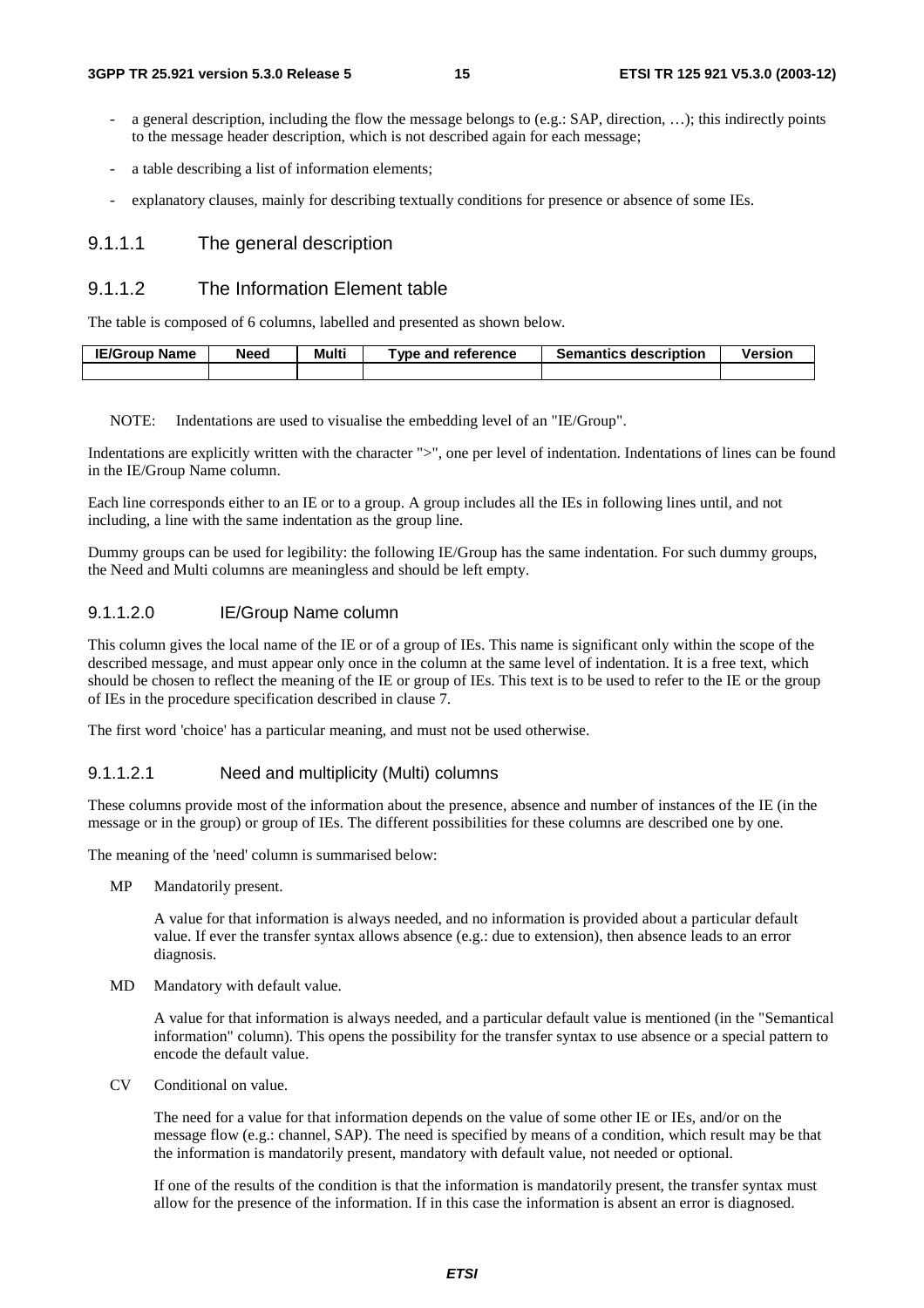If one of the results of the condition is that the information is mandatory with default value, and a particular default value is mentioned (in the "Semantical information" column), the transfer syntax may use absence or a special pattern to encode the default value.

 If one of the results of the condition is that the information is not needed, the transfer syntax must allow encoding the absence. If in this case the information is present, it will be ignored. In specific cases however, an error may be diagnosed instead.

 If one of the results of the condition is that the information is optional, the transfer syntax must allow for the presence of the information. In this case, neither absence nor presence of the information leads to an error diagnosis.

CH Conditional on history.

 The need for a value for that information depends on information obtained in the past (e.g.: from messages received in the past from the other party). The need is specified by means of a condition, which result may be that the information is mandatorily present, mandatory with default value, not needed or optional.

The handling of the conditions is the same as described for CV.

OP Optional.

 The presence or absence is significant and modifies the behaviour of the receiver. However whether the information is present or not does not lead to an error diagnosis.

#### 9.1.1.2.1.1 Mandatory

| <b>IE/Group Name</b> | Need      | Multi | Type and reference | <b>Semantics description</b> | Version |
|----------------------|-----------|-------|--------------------|------------------------------|---------|
| Name                 | <b>MP</b> |       |                    |                              |         |
| Name                 | MD        |       |                    | (default value is indicated) |         |

The multiplicity column may be left empty (see subclause 9.1.1.2.1.5).

For mandatory IEs, the rules are as follows, applied on the number of instances given by the multiplicity column (leaving the multiplicity column empty means one and only one instance).

For an IE not belonging to a group MP indicates that the number of instances as given by the multiplicity column of 'Name IE' is necessary in the message.

For a group not belonging to another group, MP means that the number of instances as given by the multiplicity column of the 'Name group' is necessary in the message.

For an IE or a group belonging to another group, MP means that if the parent group is present, then the number of instances as given by the multiplicity column of the 'Name group' or 'Name IE' is necessary in the embedding group.

For an IE not belonging to a group MD indicates that the number of instances as given by the multiplicity column for information 'Name IE' is necessary in the message, and that a special value (the default value) exists, for all instances or individual instances, and is mentioned in the 'Semantics description' column.

For a group not belonging to another group, MD means that the number of instances as given by the multiplicity column for information structure 'Name group' is necessary in the message, and that a special value (the default value) exists, for all instances or individual instances, and is mentioned in the 'Semantics description' column.

For an IE or a group belonging to another group, MD means that if the parent group is present, then the number of instances as given by the multiplicity column for information structure 'Name group' or information 'Name IE' is necessary in the embedding group, and that a special value (the default value) exists and is mentioned in the 'Semantics description' column.

The default value might be fixed by the standard, or conditional to the value of some other IE or IEs, or conditional on information obtained in the past. In case the default value depends on information obtained in the past, variables may be used to specify it.

9.1.1.2.1.2 Optional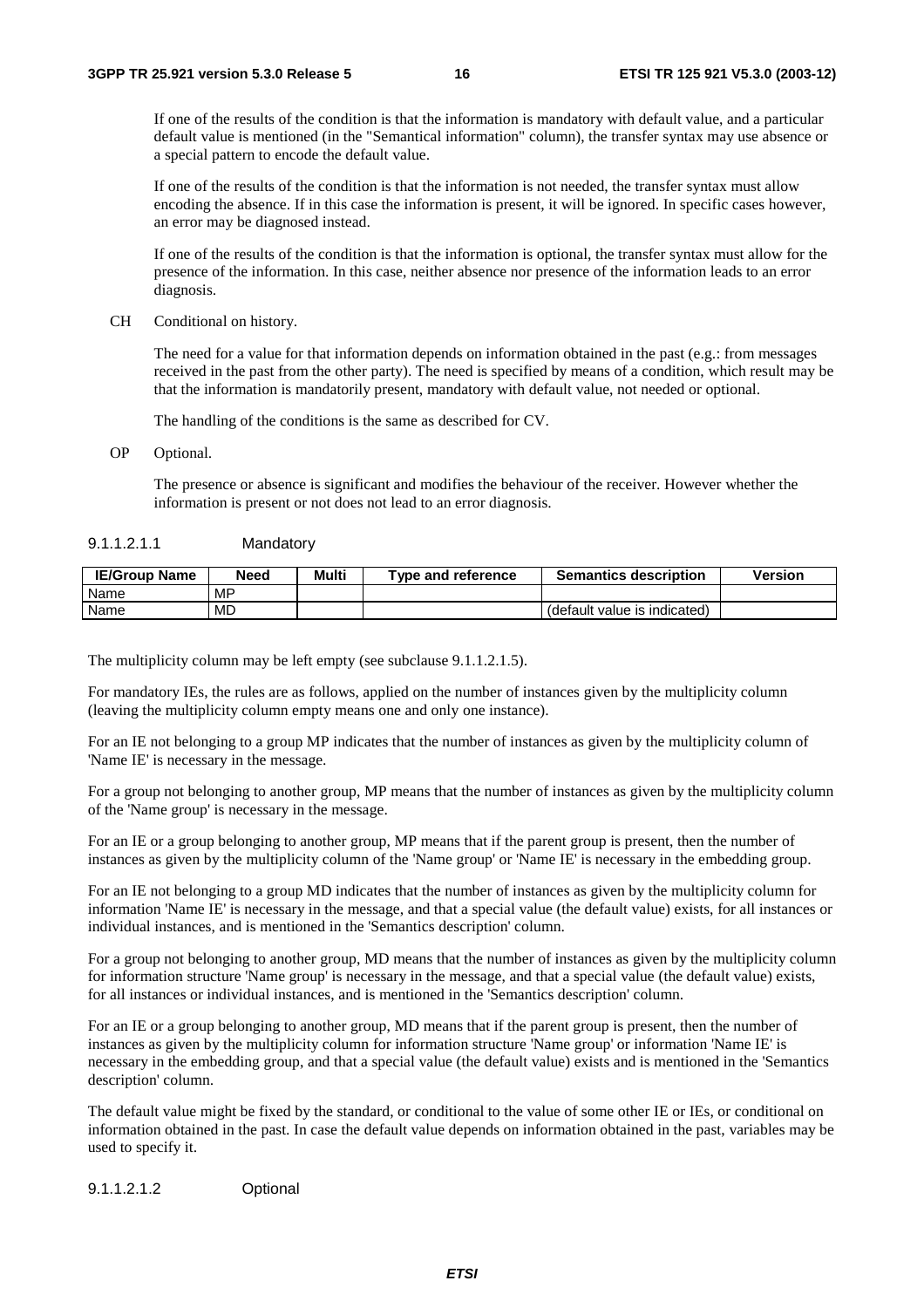| <b>IE/Group</b><br><b>Name</b> | Need | Multi | vpe and<br>∣ reference | <b>Semantics description</b> | Version |
|--------------------------------|------|-------|------------------------|------------------------------|---------|
| Name                           | ОP   |       |                        |                              |         |

The multiplicity column may be empty (see subclause 9.1.1.2.1.5).

This indicates that the number of instances as given by the multiplicity column of the 'Name IE' or 'Name group' is not necessary in the message or the embedding group, and that the sender can choose not to include it.

#### 9.1.1.2.1.3 Conditional

| <b>IE/Group Name</b> | Need              | Multi | Tvpe and reference | <b>Semantics description</b> | <b>Version</b> |
|----------------------|-------------------|-------|--------------------|------------------------------|----------------|
|                      | cond<br>$\cdot$ v |       |                    |                              |                |
|                      | CН                |       |                    |                              |                |

The multiplicity column may be empty (see subclause 9.1.1.2.1.5).

CV indicates that the requirement for presence or absence of the number of instances as given by the multiplicity column of the IE or group of IE depends on the value of some other IE or IEs, and/or on the message flow (e.g.: channel, SAP). In the CV case, the condition is to be described in a textual form in an explanatory clause. *cond* stands for a free text that is used as a reference in the title of the explanatory clause. In the CH case, the condition is described in the procedural section.

The expression *cond* should explicitly cover all cases. A typical *cond* expression is "The IE is *CS1* if *TE* and *CS2* otherwise", where *CS1* and *CS1* are condition statements and *TE* is an expression used in the if test. For example: "The IE is mandatory if the IE "XXX" has the value "YYY" and not needed otherwise".

The result of evaluating the condition (if the condition is met or not) may mean that the IE is:

- mandatorily present, when the condition statement says "mandatory";
- mandatory with default value, when the condition statement says "mandatory with default value";
- not needed, when the condition statement says "not needed";
- optional, when the condition statement says "optional".

The error handling shall be specified in the protocol for the cases when the requirement for presence or absence of an IE indicated by the condition is not followed.

#### 9.1.1.2.1.4 Choice

This is particular group of at least two children.

| <b>IE/Group Name</b> | <b>Need</b> | Multi | Type and reference | <b>Semantics description</b> | <b>Version</b> |
|----------------------|-------------|-------|--------------------|------------------------------|----------------|
| Choice name          | NOTE 1      |       |                    |                              |                |
| $>$ Name1            |             |       |                    |                              |                |
| >Name2               |             |       |                    |                              |                |

NOTE: The Need column shall take one of the values "MP", "MD", "OP", "CV *cond*" or "CH *cond*".

A 'choice' group is distinguished from standard groups by the use of 'choice' as first word in the name.

The Need column shall and the Multi columns may be filled for the group line. They are not filled for the children lines: the implicit value is conditional, one condition being that one and only one of the children is present if the group is present.

If additional conditions (depending on the value of some other IE or IEs, and/or on the message flow) exist for the choice, they are explained in an explanatory clause.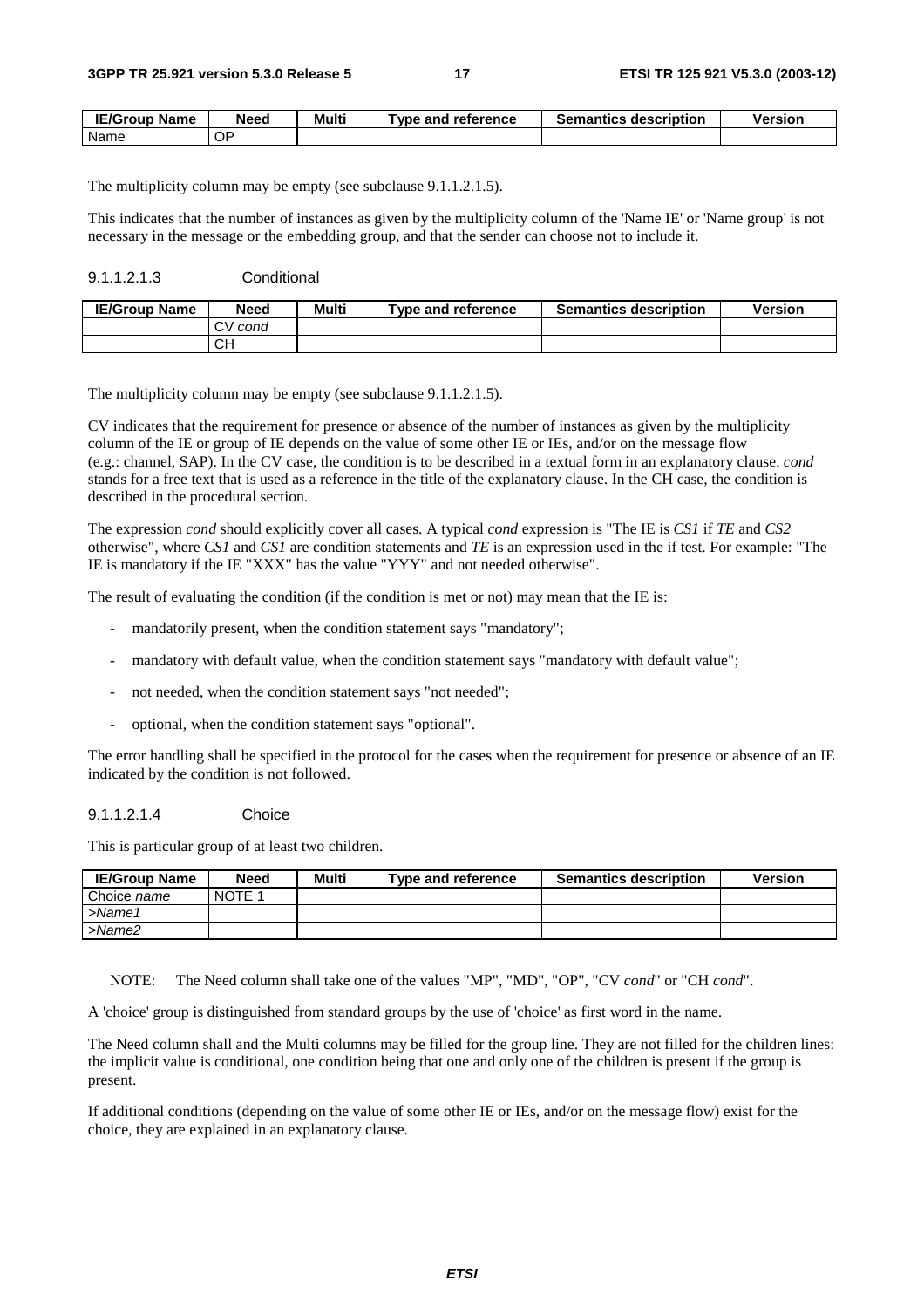#### **3GPP TR 25.921 version 5.3.0 Release 5 18 ETSI TR 125 921 V5.3.0 (2003-12)**

#### 9.1.1.2.1.5 Sets

In general, this indicates that more than one instance of an IE/Group might be necessary in the message.

| <b>IE/Group Name</b> | <b>Need</b> | Multi        | <b>Type and reference</b> | <b>Semantics description</b> | Version |  |
|----------------------|-------------|--------------|---------------------------|------------------------------|---------|--|
| Name                 | MP          | nnpp         |                           |                              |         |  |
| Name                 | <b>MP</b>   | nnindefinite |                           |                              |         |  |
| Name                 | <b>MP</b>   | nnsym2       |                           |                              |         |  |
| Name                 | <b>MP</b>   | sym1pp       |                           |                              |         |  |
| Name                 | <b>MP</b>   | sym1sym2     |                           |                              |         |  |
| Name                 | <b>MD</b>   | nnpp         |                           |                              |         |  |
| Name                 | MD          | nnindefinite |                           |                              |         |  |
| Name                 | <b>MD</b>   | nnsym2       |                           |                              |         |  |
| Name                 | MD          | sym1pp       |                           |                              |         |  |
| Name                 | <b>MD</b>   | sym1sym2     |                           |                              |         |  |
| Name                 | OP          | nnpp         |                           |                              |         |  |
| Name                 | <b>OP</b>   | nnindefinite |                           |                              |         |  |
| Name                 | OP          | nnsym2       |                           |                              |         |  |
| Name                 | OP          | sym1pp       |                           |                              |         |  |
| Name                 | OP          | sym1sym2     |                           |                              |         |  |
| Name                 | Cx cond     | $nn$ pp      |                           |                              |         |  |
| Name                 | Cx cond     | nnindefinite |                           |                              |         |  |
| Name                 | Cx cond     | nn.sym2      |                           |                              |         |  |
| Name                 | Cx cond     | sym1pp       |                           |                              |         |  |
| Name                 | Cx cond     | sym1sym2     |                           |                              |         |  |

The two lines below indicate different allowed alternatives.

Where *nn* and *pp* stand for positive integers, and *sym1* and *sym2* for symbolic names. The Need column can be empty, CV or CH.

The notation '..' can be replaced with the same meaning by 'to'.

This indicates that a number of instances of the IE/Group are necessary in the message/embedding group. The order is significant. The reference should use the bracket notation (e.g.: 'Name[1] IE') to refer to a specific instance; numbering starts by 1.

The *nn..pp* case indicates that the number of instances is between nn and pp, inclusively. This means that *nn* instances are necessary in the message, that additional *pp*-*nn* instances are optional and meaningful, and that instances after the *pp*th are not necessary.

The number *nn* is positive or null. The number *pp* must be equal or greater than *nn*. The 1..1 case should be avoided and instead the Multi column should be left empty to indicate one and only one instance. The 0..1 case combined with MP should be avoided and replaced by an OP indication with the Multi column left empty.

The *nn*..indefinite case indicates that the number of instances is *nn* or greater. This means that *nn* instances are necessary in the message, and that additional instances are optional and meaningful. The number *nn* is positive or null. It is however allowed that the transfer syntax puts some practical limits on the maximum number of instances.

The use of a symbolic name for one or the other of the range bounds indicates that the value is given in a textual clause. This is necessary the case when the bound depends is conditional to the value of some other IE or IEs.

The 'Need' column is set to MP, MD, CV or CH and interpreted as described in subclauses 9.1.1.2.1.1 to 9.1.1.2.1.3 applied to the whole set.

#### 9.1.1.2.2 Type and reference column

This column is not filled for groups and must be filled for IEs.

This column includes the reference to a more detailed abstract description of the IE. This includes:

a) a reference to a subclause in the Information Element Description clause in the same document; typically the subclause number and titles are given, and if possible this should be a hypertext link;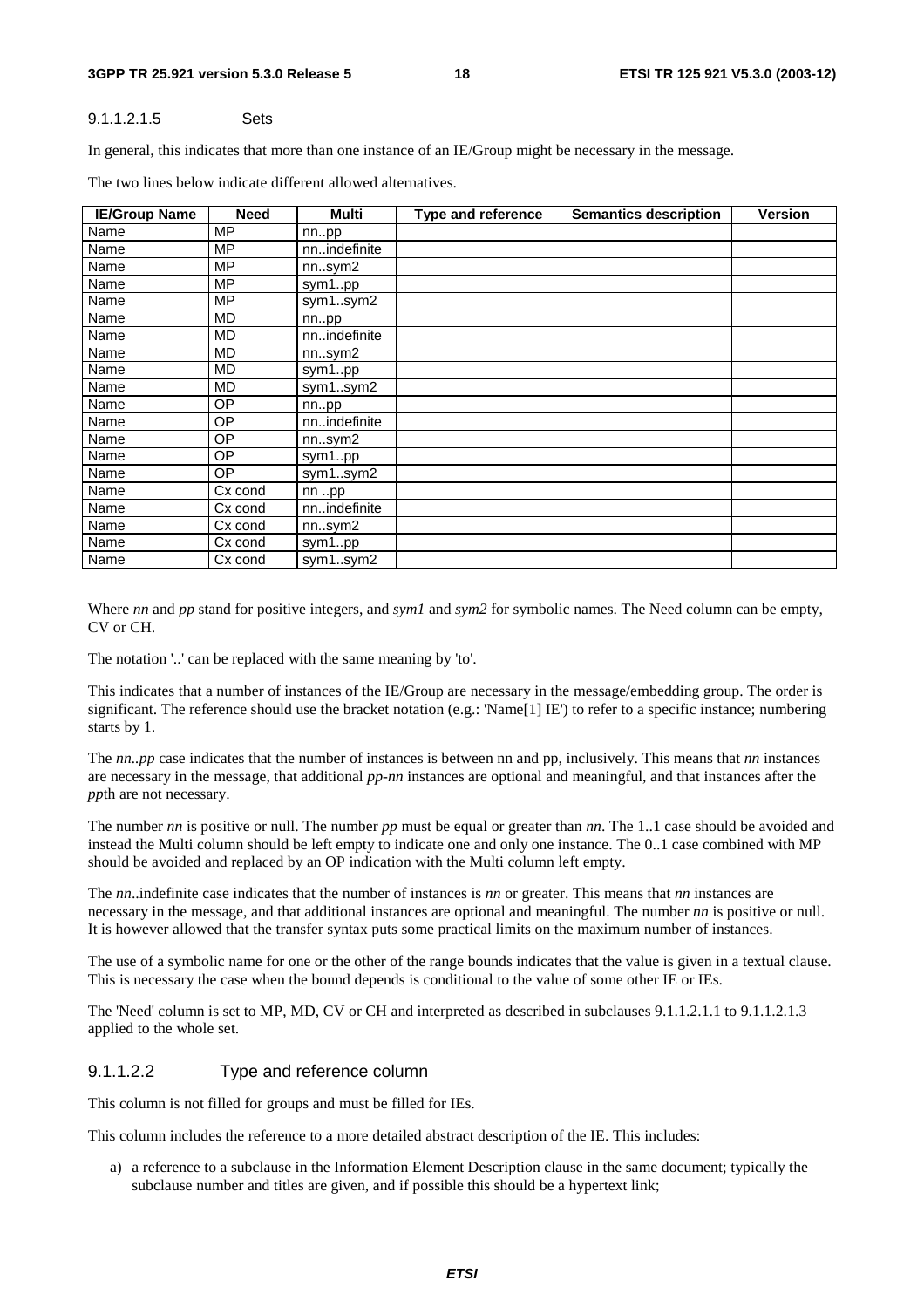b) a reference to another document, and to a subclause in the Information Element Description clause in the indicated document; typically only the subclause title is indicated.

#### 9.1.1.2.3 Semantics description

Filling this column is optional. It should be use to clarify the meaning of the IE or group of IE, as a summary of their use as described in the procedural part.

#### 9.1.1.2.4 Expressing differences between FDD and TDD modes

If a PDU or a structured information element contain information elements whose Need value is different for FDD and TDD modes or if a certain structured information element is completely different for the two modes, a choice group should be used.

| <b>IE/Group Name</b>      | Need | Multi | Type and reference | <b>Semantics description</b> | <b>Version</b> |
|---------------------------|------|-------|--------------------|------------------------------|----------------|
| Choice mode               | MP   |       |                    |                              |                |
| l >FDD                    |      |       |                    |                              |                |
| $\Rightarrow$ >>element1  | MP.  |       |                    |                              |                |
| $\Rightarrow$ >>element2  | OΡ   |       |                    |                              |                |
| $\blacktriangleright$ TDD |      |       |                    |                              |                |
| $\Rightarrow$ >>element3  | OΡ   |       |                    |                              |                |
| $\Rightarrow$ >>element4  | MP   |       |                    |                              |                |

#### 9.1.1.2.5 Version column

When an information element is added from one version to a latter one, the version in which the element is added (e.g.: REL-4, REL-5) is included in the version column.

When a new CHOICE group is added from one version to a later one, the version in which the group is added is included in the version column of all new rows. If some of the information elements in the new CHOICE group were included in the older version (but not inside a CHOICE group), the version column is not updated for those information elements (see also the example at the end of this clause).

When an existing CHOICE group is extended from one version to a later one to include more options, the version in which the new options are added is included in the version column of the rows describing the new options.

When the type of an information element is modified from one version to a later one to include more values, a new subrow is created in which the new values are added. The version in which the modification takes place is included in the version column of the new subrow.

When the multiplicity of an IE is extended from one version to another, a new subrow is created in which the extended multiplicity values are included. The version in which the modification takes place is included in the version column of the new subrow.

The example below shows how the version column is used for the cases described above. The first table shows an example of a Release '99 table.

| <b>IE/Group Name</b>     | <b>Need</b> | Multi | <b>Type and reference</b> | <b>Semantics description</b> | <b>Version</b> |
|--------------------------|-------------|-------|---------------------------|------------------------------|----------------|
| Element1-99              | MP          |       | Type1                     |                              |                |
| Element2-99              | MP          |       | Type2                     |                              |                |
| CHOICE choice 1-99   MP  |             |       |                           |                              |                |
| >first                   |             |       |                           |                              |                |
| >>Element3-99            | <b>MP</b>   |       | Type3                     |                              |                |
| >second                  |             |       |                           |                              |                |
| >>Element4-99            | MP          |       | Type4                     |                              |                |
| Element <sub>5</sub> -99 | MP          |       | Enumerated(a,b)           |                              |                |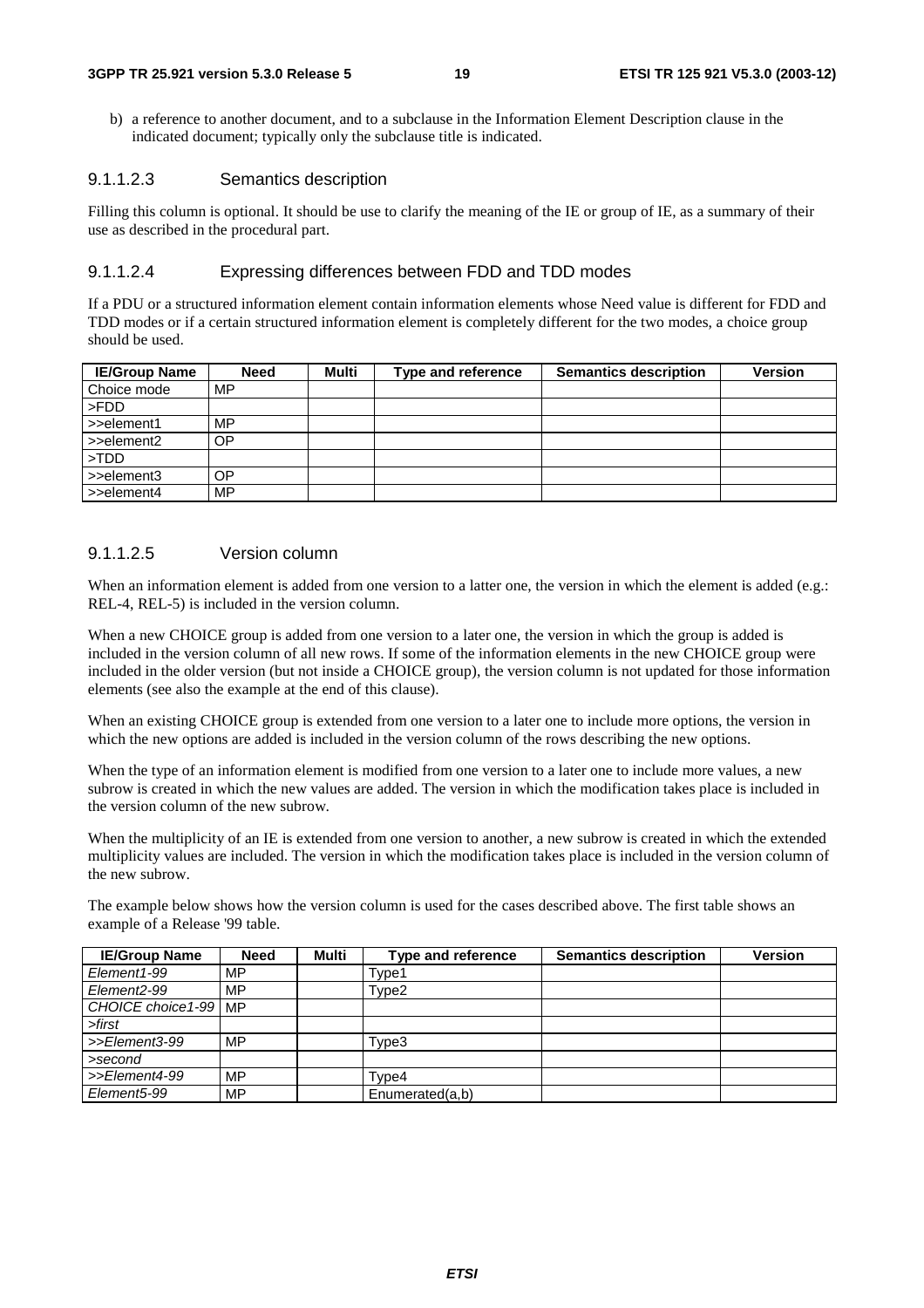The second table shows extensions of the above table in Release 5, and how the REL-4 and REL-5 shall be included in the version column.

| <b>IE/Group Name</b> | <b>Need</b> | Multi      | Type and reference | <b>Semantics description</b> | <b>Version</b> |
|----------------------|-------------|------------|--------------------|------------------------------|----------------|
| Element1-99          | MP          |            | Type1              |                              |                |
| Element6-r4          | MP          |            | Type <sub>6</sub>  |                              | REL-4          |
| CHOICE choice2-r4    | <b>MP</b>   |            |                    |                              | REL-4          |
| >old                 |             |            |                    |                              | REL-4          |
| >>Element2-99        | <b>MP</b>   |            | Type2              |                              |                |
| $>$ new              |             |            |                    |                              | REL-4          |
| >>Element7-r4        | <b>MP</b>   |            | Type7              |                              | REL-4          |
| CHOICE choice1-99    | <b>MP</b>   |            |                    |                              |                |
| >first               |             |            |                    |                              |                |
| >>Element3-99        | <b>MP</b>   |            | Type3              |                              |                |
| >second              |             |            |                    |                              |                |
| >>Element4-99        | MP          |            | Type4              |                              |                |
| $>$ third            |             |            |                    |                              | REL-4          |
| >>Element8-r4        | <b>MP</b>   |            | Type8              |                              | REL-4          |
| Element5-99          | <b>MP</b>   |            | Enumerated(a,b,    |                              |                |
|                      |             | $1$ to $2$ |                    |                              | REL-4          |
|                      |             |            | C)                 |                              | REL-5          |

#### 9.1.1.3 Explanatory clauses

This includes the subclauses needed to elaborate conditions. There must be one explanatory clause for each named condition. The text must give the information sufficient to decide whether the IE/group is to be included or not.

### 9.1.2 IE type description

This describes IE types referred elsewhere, either in the description of a message or in the description of another IE type. The description of an IE type must be as generic as possible, i.e. independent of any specific use. A type should as far as possible not be defined in multiple places in a specification.

An 'IE description' subclause includes one subclause per IE type.

The description of an IE type is done as a table similar to that used for the description of messages.

| <b>IE/Group Name</b> | Need | Multi | $\tau$ vpe and reference | <b>Semantics description</b> | Version |
|----------------------|------|-------|--------------------------|------------------------------|---------|
|                      |      |       |                          |                              |         |

The different columns are filled as message description columns are filled with the addition that in the IE Type and reference column also the use of basic types defined in subclause 9.3 in the present document is allowed. These basic types shall be considered as pre-defined and for those no reference is necessary. For IE type descriptions, explanatory clauses should also be used as described in subclause 9.1.1.3.

### 9.1.3 Extension for further releases

#### 9.1.3.1 Basic principle

Added elements or choice branches are included where they fit most naturally according to their semantics, independently from the version in which they were added.

#### 9.1.3.2 Critical or non-critical

A case-by-case guideline is provided by informal text after the table itself.

Spare values shall not be defined for critical information elements. Extension of the value range of critical information elements must be done by creating a critical extension.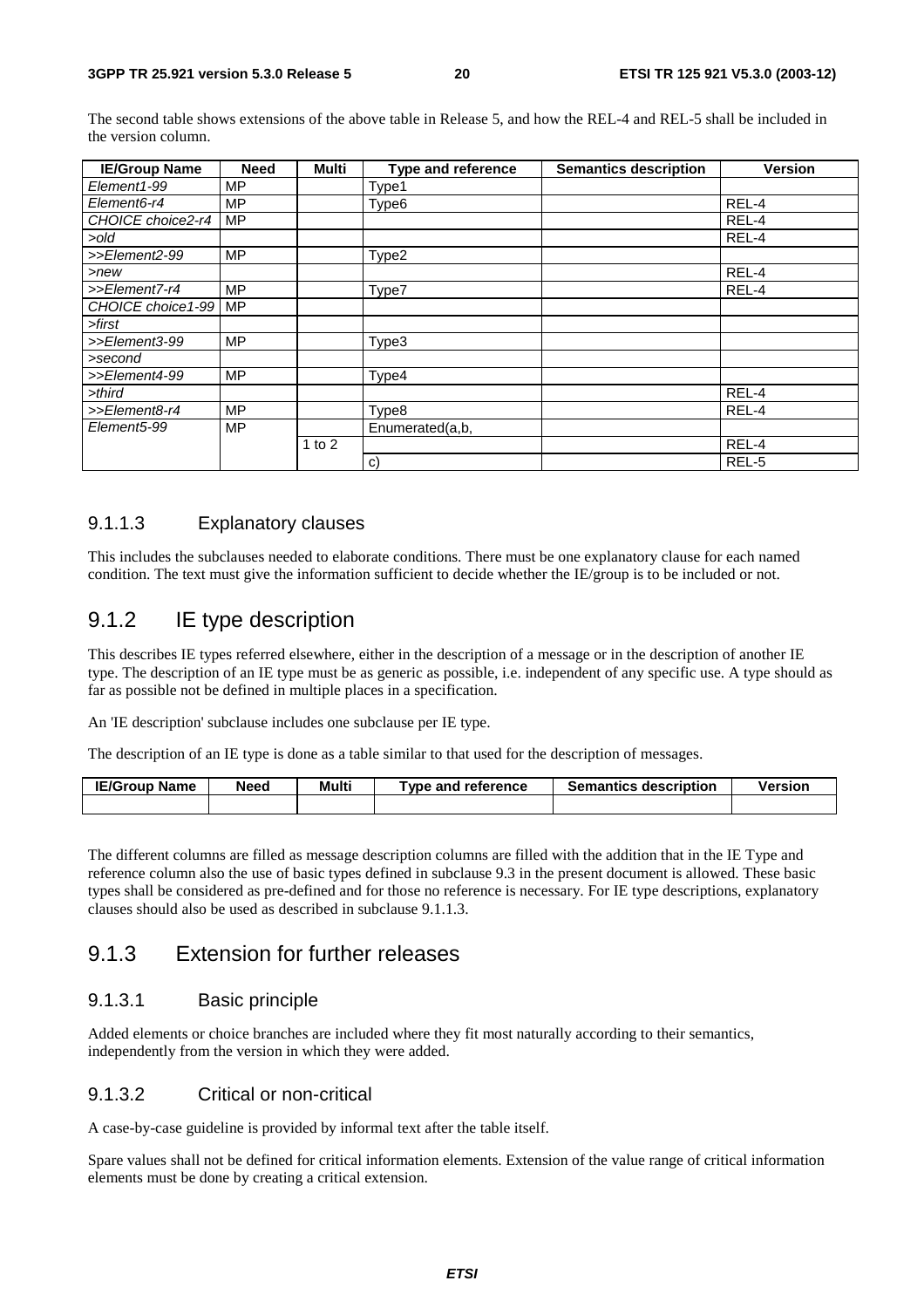#### **3GPP TR 25.921 version 5.3.0 Release 5 21 ETSI TR 125 921 V5.3.0 (2003-12)**

Spare values may be defined for non-critical information elements. For spares that result after mapping of the original information element value the same handling and/or guidelines apply.

In case spares are defined, the tabular notation should indicate the number of spare values that is needed. Within the ASN.1 spare values should only be used to increase the encoded size of an IE. This means that the ASN.1 should only include spares if the number of spare values that is needed exceeds the number of undefined values within the transfer syntax of the information element.

For downlink messages, spare values may be defined for non-critical information elements for which the need is specified to be MD or OP (or CV case leading to MD or OP). In this case, a receiver not comprehending the received a spare value shall consider the information element to have the default value or consider it to be absent respectively.

For uplink messages spares values may be defined for all information elements, including those for which the need is specified to be MP (or CV case leading to MP).

In all cases at most one spare should be defined for choices.

#### 9.1.3.3 Topics left unresolved

Other extensions like removing a component, changing the 'Needed' status of a component, changing the 'multiplicity' status of a component (i.e. extending or reducing the range), adding or removing values to an enumerated, extending or reducing the range of a bit or octet string, extending or reducing the range of an integer are FFS.

Whether, and if so how, the tables indicate the critical or non-critical status of the addition in the coding requires FS. One issue is that for an extension within sub-structures (i.e. not a message structure) the status may differ from one message to another.

## 9.1a Tabular description of messages and IEs in RANAP, RNSAP, NBAP, PCAP, and SABP

### 9.1a.1 Message description

A 'Message description' subclause includes one subclause per message.

A message is described with, in this order:

- a table describing a list of information elements;
- explanatory clauses, mainly for describing textually conditions for presence or absence and range bounds for some IEs/IE groups.

#### 9.1a.1.1 The Information Element table

The table used in RANAP, RNSAP, NBAP, PCAP, and SABP is composed of 7 columns, labelled and presented as shown below.

| <b>IE/Group Name</b> | <b>Presence</b> | Range | <b>IE</b> type<br>and<br>reference | <b>Semantics</b><br>description | <b>Criticality</b> | <b>Assigned</b><br><b>Criticality</b> |
|----------------------|-----------------|-------|------------------------------------|---------------------------------|--------------------|---------------------------------------|
|                      |                 |       |                                    |                                 |                    |                                       |

NOTE: Indentations are used to visualise the embedding level of an "IE/Group".

Indentations are explicitly written with the character ">" as well as by use of ruler indentations, one per level of indentation. Indentations of lines can be found in the IE/Group Name column.

Each line corresponds either to an IE or to a IE group. An IE group includes all the IEs in following lines until, and not including, a line with the same indentation as the group line.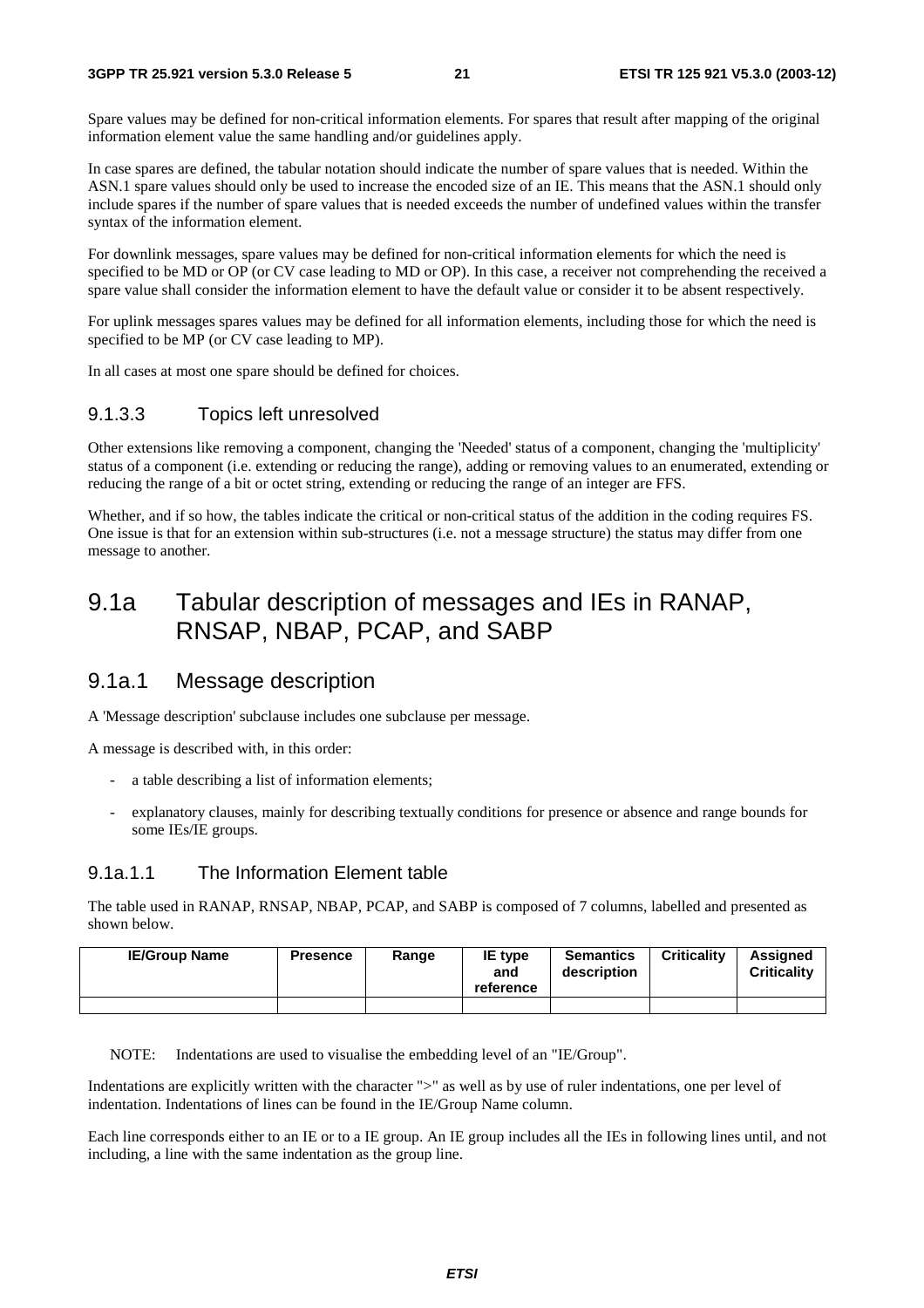#### 9.1a.1.1.1 IE/Group Name column

This column gives the local name of the IE or of a group of IEs. This name is significant only within the scope of the described message, and must appear only once in the column at the same level of indentation. It is a free text, which should be chosen to reflect the meaning of the IE or group of IEs. This text is to be used to refer to the IE or the group of IEs in the procedure specification as described in clause 7.

The name of an IE group shall be given in bold font.

The first word 'choice' has a particular meaning, and must not be used otherwise.

#### 9.1a.1.1.2 Presence and Range columns

These columns provide most of the information about the presence, absence and number of instance of the IE (in the message or in the group) or group of IEs. The different possibilities for these columns are described one by one.

At least one of the Presence and Range columns shall be filled.

The meaning of the Presence column is summarised below:

M Mandatorily present.

A value for that information is always needed, and no information is provided about a particular default value.

C Conditional.

 The IE/IE group is required to be present when a condition is met that can be evaluated on the sole basis of the content of the message. If the condition is not met, the IE/IE group shall not be included.

O Optional.

The presence or absence is significant and modifies the behaviour of the receiver.

#### 9.1a.1.1.2.1 Mandatory

| <b>IE/Group Name</b> | <b>Presence</b> | Range | IE type<br>and<br>reference | <b>Semantics</b><br>description | <b>Criticality</b> | Assigned<br><b>Criticality</b> |
|----------------------|-----------------|-------|-----------------------------|---------------------------------|--------------------|--------------------------------|
| Name                 | M               |       |                             |                                 |                    |                                |
| <b>Name</b>          |                 |       |                             |                                 |                    |                                |

For an IE M indicates that one and only one instance of *Name* IE shall be present in that part of the message.

For an IE group 1 in the Range column indicates that one and only one instance of *Name* IE group shall be present in that part of the message.

#### 9.1a.1.1.2.2 Optional

| <b>IE/Group Name</b> | <b>Presence</b> | Range | <b>IE</b> type<br>and<br>reference | <b>Semantics</b><br>description | <b>Criticality</b> | <b>Assigned</b><br><b>Criticality</b> |
|----------------------|-----------------|-------|------------------------------------|---------------------------------|--------------------|---------------------------------------|
| Name                 |                 |       |                                    |                                 |                    |                                       |
| <b>Name</b>          |                 | 0     |                                    |                                 |                    |                                       |

For an IE O indicates that one and only one instance of *Name* IE may be present in that part of the message and that the sender can choose not to include it.

For an IE group 0..1 in the Range column indicates that one and only one instance of *Name* IE group may be present in that part of the message and that the sender can choose not to include it.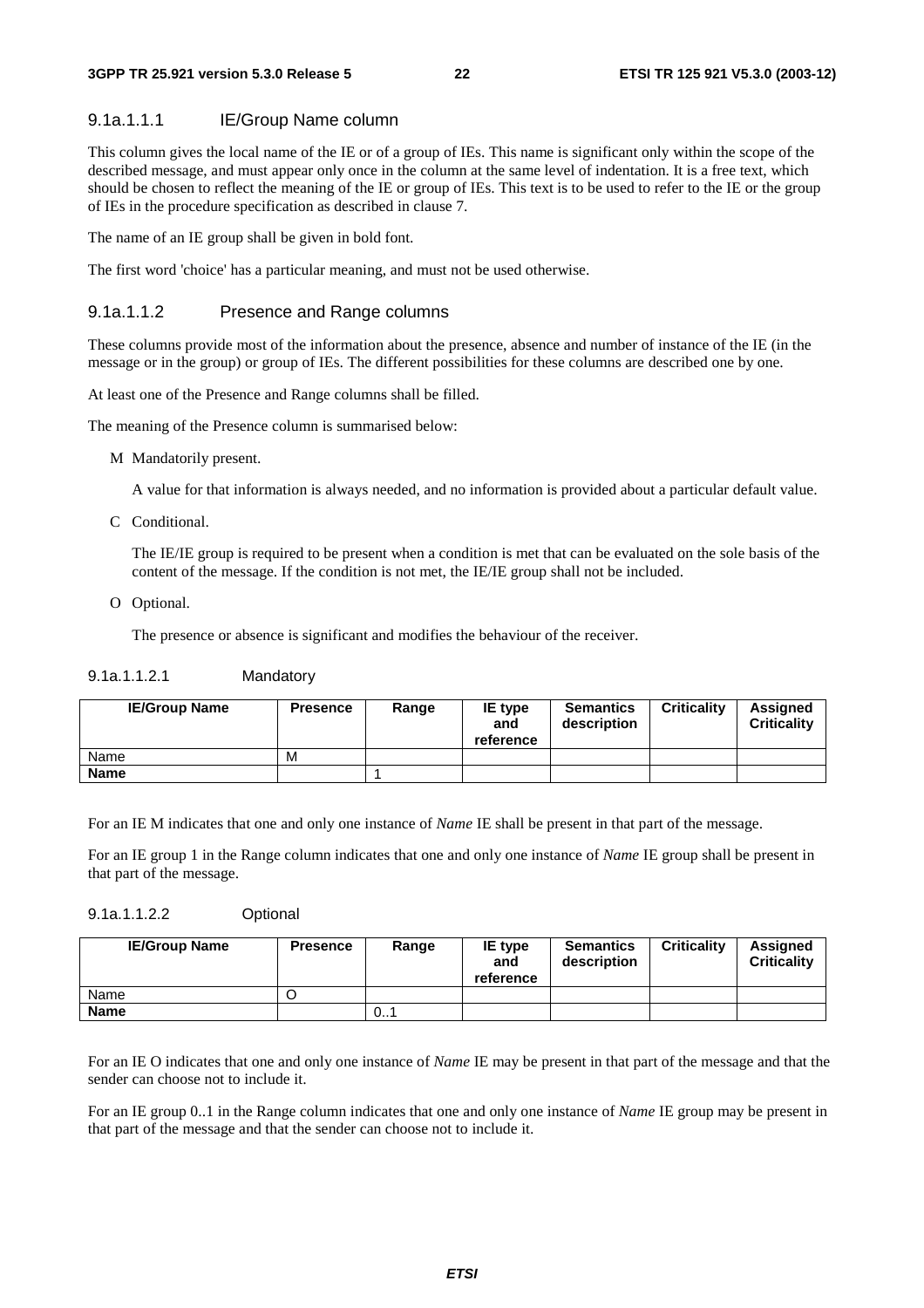| <b>IE/Group Name</b> | <b>Presence</b> | Range               | IE type<br>and<br>reference | <b>Semantics</b><br>description | <b>Criticality</b> | Assigned<br><b>Criticality</b> |
|----------------------|-----------------|---------------------|-----------------------------|---------------------------------|--------------------|--------------------------------|
| Name                 | C - cond        |                     |                             |                                 |                    |                                |
| <b>Name</b>          | C - cond        | nn. <sub>ssym</sub> |                             |                                 |                    |                                |

9.1a.1.1.2.3 Conditional

For an IE/IE group C indicates that the requirement for presence or absence of the IE/IE group depends on a condition described in a textual form in an explanatory clause. "*cond*" stands for a free text that is used as a reference in the title of the explanatory clause.

The result of evaluating the condition (if the condition is met or not) may mean that the IE is:

- mandatorily present, where nn is giving the minimum number of instances that shall be present and "sym" is a symbolic name giving the maximum number of instances than may be present.
- mandatorily absent.
- optional, where nn is giving the minimum number of instances and "sym" is a symbolic name giving the maximum number of instances than may be present.

| 9.1a.1.1.2.4 | Choice |
|--------------|--------|
|--------------|--------|

| <b>IE/Group Name</b> | <b>Presence</b> | Range | <b>IE</b> type<br>and<br>reference | <b>Semantics</b><br>description | <b>Criticality</b> | <b>Assigned</b><br><b>Criticality</b> |
|----------------------|-----------------|-------|------------------------------------|---------------------------------|--------------------|---------------------------------------|
| Choice name          |                 |       |                                    |                                 |                    |                                       |
| $>$ Name1            |                 |       |                                    |                                 |                    |                                       |
| $>$ Name $2$         |                 |       |                                    |                                 |                    |                                       |

A 'choice' is distinguished from IEs/IE groups by the use of 'choice' as first word in the name.

The Presence columns are filled normally for the group line (Choice *name*). They are not filled for the choice tags, e.g.: "*Name1*".

#### 9.1a.1.1.2.5 Sets

In general, this indicates that more than one instance of an IE/IE group may be present in the message.

The two lines below indicate different allowed alternatives.

| <b>IE/Group Name</b> | <b>Presence</b> | Range | <b>IE</b> type<br>and<br>reference | <b>Semantics</b><br>description | <b>Criticality</b> | <b>Assigned</b><br><b>Criticality</b> |
|----------------------|-----------------|-------|------------------------------------|---------------------------------|--------------------|---------------------------------------|
| Name                 |                 | nnpp  |                                    |                                 |                    |                                       |
| Name                 |                 | nnsvm |                                    |                                 |                    |                                       |

Where *nn* and *pp* stand for positive integers (non zero) and *sym* for a symbolic name. The number pp must be greater than nn.

The use of a symbolic name for the upper range bound indicates that the value is given in a textual clause.

The notation '..' can be replaced with the same meaning by 'to'.

This indicates that a number of instances of the IE/IE group shall be present in the message/embedding IE group. The order is significant.

The *nn..pp* case indicates that the number of instances is between nn and pp, inclusively. This means that *nn* instances shall be present in the message, that up to *pp* instances may be present.

The *nn..sym* case indicates that the number of instances is between nn and the value represented by "sym", inclusively. This means that *nn* instances shall be present in the message, that up to *sym* instances may be present.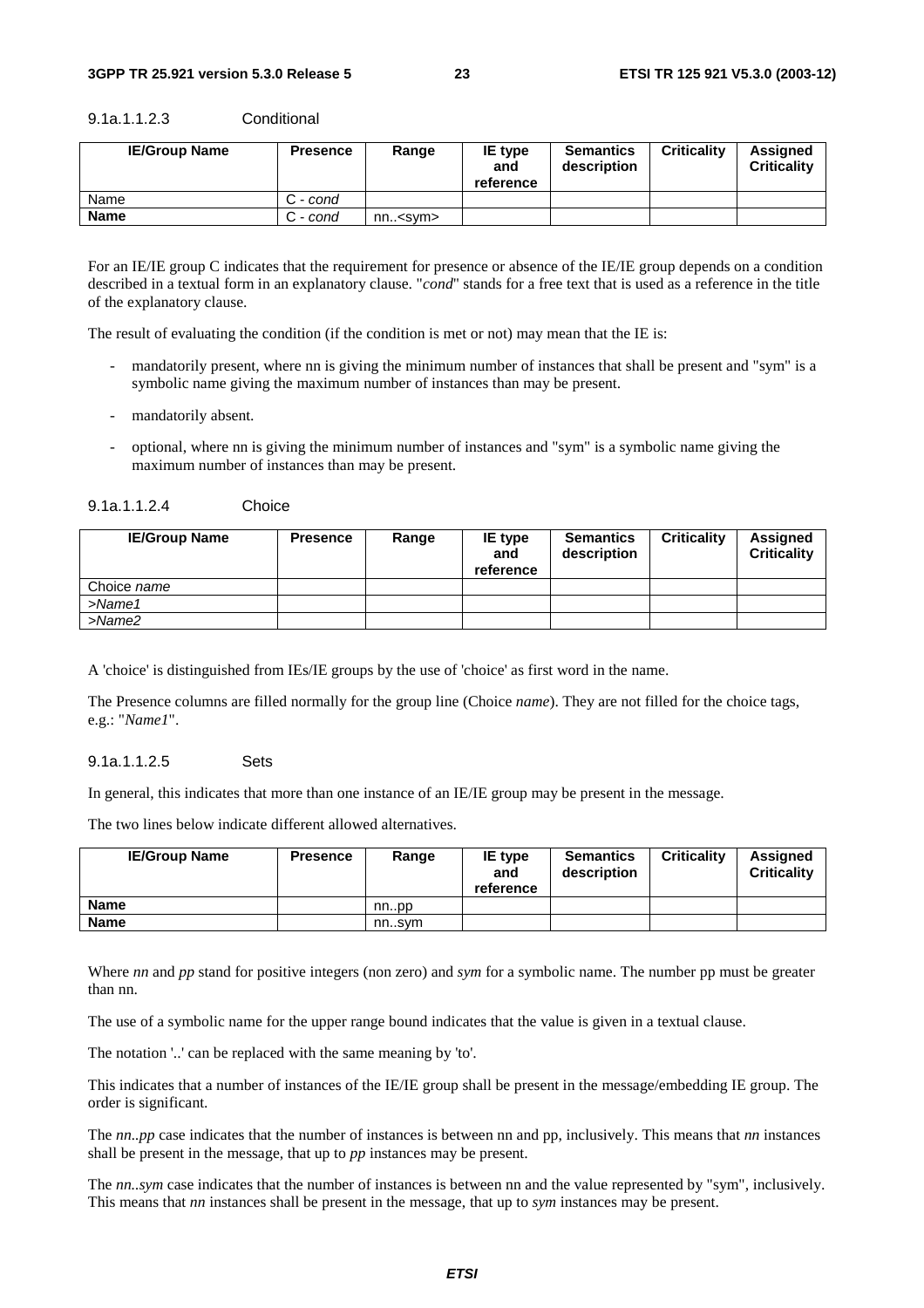#### 9.1a.1.1.3 IE Type and reference column

This column is not filled for IE groups and must be filled for IEs.

This column includes the reference to a more detailed abstract description of the IE. This includes:

- a) a reference to a subclause in the "Information Element Description" clause in the same document; typically the subclause number and titles are given, and if possible this should be a hypertext link. Titles need only be given if the name of the type is different from the name of the IE;
- b) a reference to another document, and to a subclause in the Information Element Description clause in the indicated document; typically only the subclause title is indicated.

#### 9.1a.1.1.4 Semantics description column

Filling this column is optional. It should be use to clarify the meaning of the IE/IE group.

#### 9.1a.1.1.5 Expressing differences between FDD and TDD modes

Differences between FDD and TDD can be expressed either by separate tabular description of the messages or by comments in the semantics description column. The former alternative should be used for messages with major differences and the latter for messages with minor differences between FDD and TDD.

#### 9.1a.1.1.6 Criticality column

Each IE or IE group may have criticality information applied to it. The following cases are possible.

| $\sim$        | No criticality information is applied explicitly.                                                           |
|---------------|-------------------------------------------------------------------------------------------------------------|
| <b>YES</b>    | Criticality information is applied. 'YES' is usable only for non-repeatable information elements.           |
| <b>GLOBAL</b> | The information element and all its repetitions together have one common criticality information.           |
|               | 'GLOBAL' is usable only for repeatable information elements.                                                |
| <b>EACH</b>   | Each repetition of the information element has its own criticality information. It is not allowed to assign |
|               | different criticality values to the repetitions. 'EACH' is usable only for repeatable information elements. |

#### 9.1a.1.1.7 Assigned Criticality column

This column provides the actual criticality information as defined in subclause 10.3.2 in RANAP, RNSAP, NBAP, PCAP, and SABP.

If an IE/IE group is not understood or missing, the receiving node shall take different actions depending on the value of the Criticality Information. The three possible values of the Criticality Information for an IE/IE group are:

- 1. Reject IE;
- 2. Ignore IE and Notify Sender;
- 3. Ignore IE.

#### 9.1a.1.2 Explanatory clauses

This includes the subclauses needed to elaborate conditions and symbolic names (e.g., range bounds). There must be one explanatory clause for each named condition, and for each symbolic name. The text must give the information sufficient to decide whether the IE/IE group is to be included or not, or the value of the symbolic name. The text shall be given in separate tables for the conditions and range bounds.

### 9.1a.2 IE type description

This describes IE types referred elsewhere, either in the description of a message or in the description of another IE type. The description of an IE type must be as generic as possible, i.e. independent of any specific use. A type should as far as possible not be defined in multiple places in a specification.

An 'IE description' subclause includes one subclause per IE type.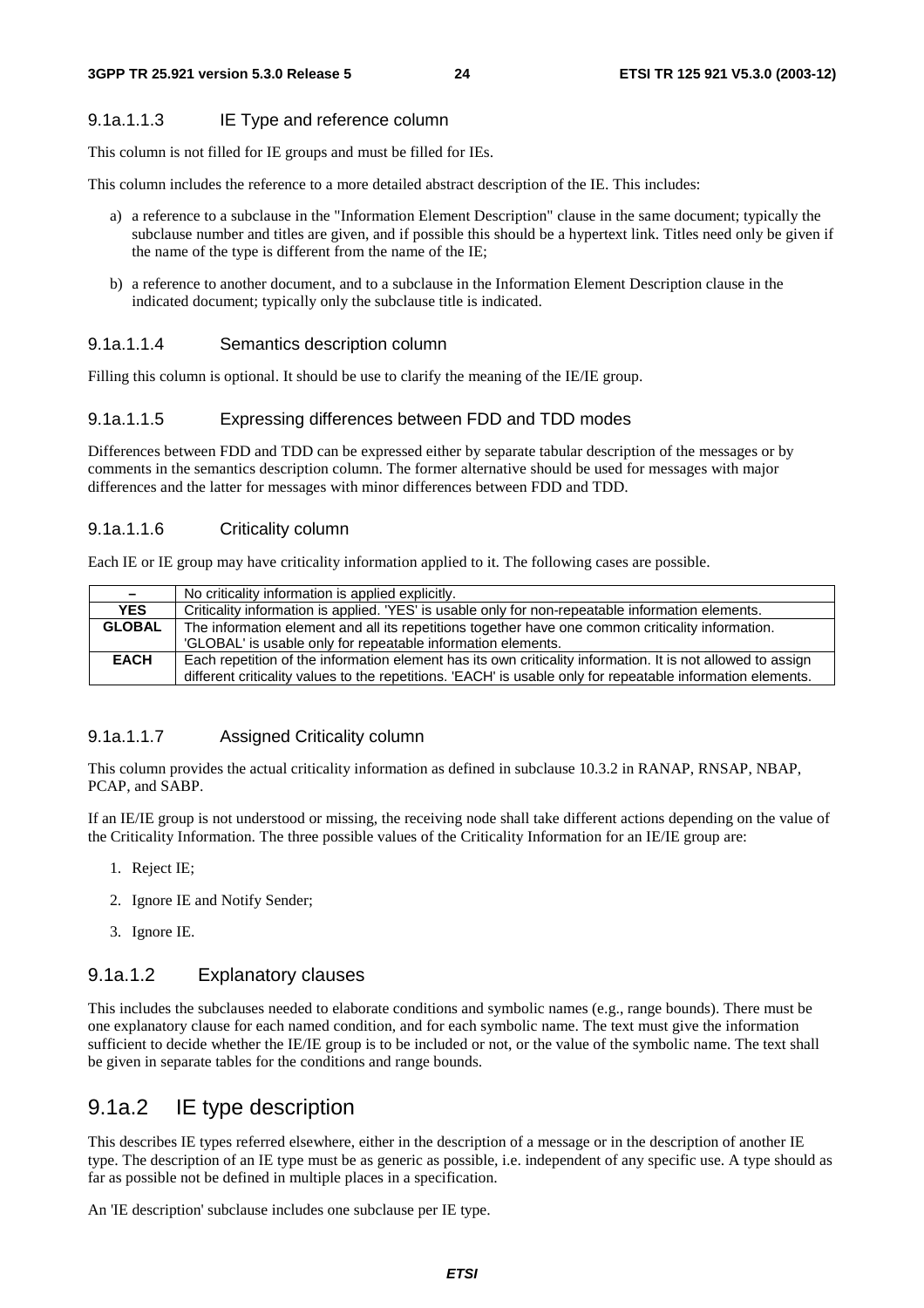The description of an IE type is done as a table similar to that used for the description of messages. In RANAP, RNSAP, NBAP, PCAP, and SABP this table has the layout as shown below.

| <b>IE/Group Name</b> | <b>Presence</b> | Range | <b>IE</b> type<br>and<br>reference | <b>Semantics</b><br>description | <b>Criticality</b> | <b>Assigned</b><br><b>Criticality</b> |
|----------------------|-----------------|-------|------------------------------------|---------------------------------|--------------------|---------------------------------------|
|                      |                 |       |                                    |                                 |                    |                                       |

The different columns are filled as message description columns are filled with the addition that in the IE Type and reference column also the use of a basic types defined in subclause 9.2 in the present document is allowed. These basic types shall be considered as pre-defined and for those no reference is necessary. For IE type descriptions, explanatory clauses should also be used as described in subclause 9.1a.1.2. The inclusion of the criticality and assigned criticality columns is optional, but shall be included if separate criticality needs to be indicated.

### 9.1a.3 Extension for further releases

#### 9.1a.3.1 Basic principle

Added elements or choice branches are included where they fit most naturally according to their semantics if the ASN.1 allows (e.g. there exist an extension container in this place). For further information on handling of extensions in RANAP, RNSAP, NBAP, PCAP, and SABP see subclause 10.5.

## 9.2 Basic types

To reduce the text in tabular descriptions, some basic abstract types of IE are defined in the present document.

NOTE: The tabular description in this subclause used to describe different formats of the basic types follow the layout applicable to RRC. However, the basic types as such are applicable also to RANAP, RNSAP, NBAP, PCAP, and SABP.

## 9.2.1 Enumerated

| <b>IE/Group Name</b> | <b>Need</b> | Multi | Type and reference      | <b>Semantics description</b> | <b>Version</b> |
|----------------------|-------------|-------|-------------------------|------------------------------|----------------|
|                      |             |       | Enumerated (c1, c2, c3) |                              |                |
|                      |             |       | Enumerated (x1xn)       |                              |                |
|                      |             |       | Enumerated (c1, c2, c3, |                              |                |
|                      |             |       | $\cdots$                |                              |                |
|                      |             |       | Enumerated (c1, c2, c3, |                              |                |
|                      |             |       | , c4, c5)               |                              |                |

In the first format, *c1*, *c2*, *c3* stands for a list of 2 or more symbolic names separated by commas.

In the second format, *x* is some character string, possibly empty, *n* is an integer, and indicates a list of *n* different values, with no particular property except for being distinct.

In the third format the IE value range is c1, c2, and c3 with an infinite extension possibility.

In the fourth format the IE value range is c1, c2, c3, c4, and c5 with an infinite extension possibility. The values c4 and c5 have been added in a backward compatible way, typically in a release later than Release '99.

This indicates that the value of the IE when present takes one and only one of the values indicated in the list.

### 9.2.2 Boolean

| <b>IE/Group Name</b> | Need | Multi | <b>Tvpe and reference</b> | <b>Semantics description</b> | <b>Version</b> |
|----------------------|------|-------|---------------------------|------------------------------|----------------|
|                      |      |       | Boolean                   |                              |                |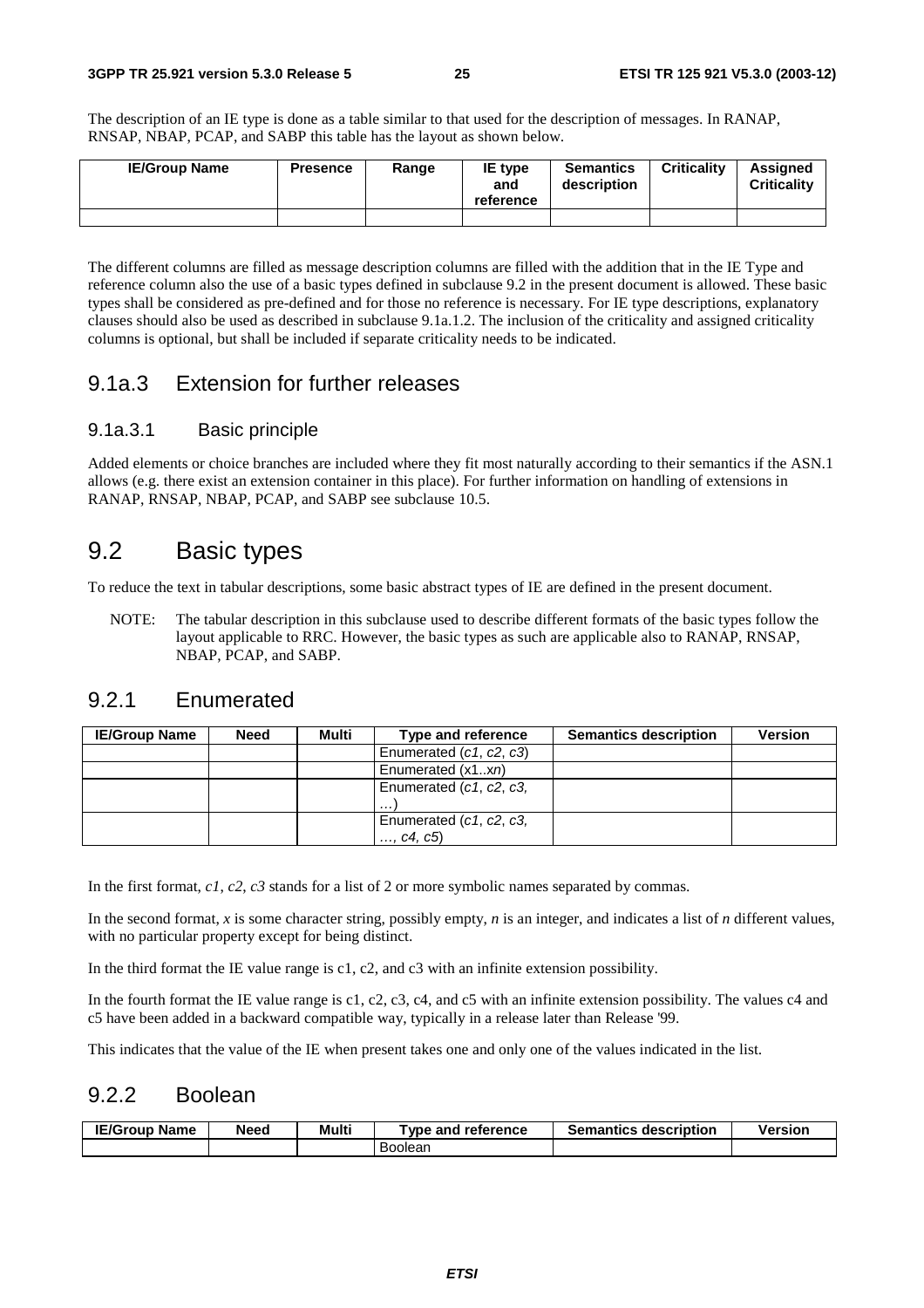This is shorthand for:

|  | –<br>rue. |  |
|--|-----------|--|
|  |           |  |

The 'semantics description' column should in this case give the meaning of the two alternatives.

NOTE: Boolean should be preferably replaced by an enumerated with two values, with expressive names.

### 9.2.3 Integer

The type is indicated by the word 'Integer' followed possibly by a list of values or ranges between parentheses.

The different lines below indicate different alternatives.

| <b>IE/Group Name</b> | <b>Need</b> | Multi | <b>Type and reference</b> | <b>Semantics description</b> | <b>Version</b> |
|----------------------|-------------|-------|---------------------------|------------------------------|----------------|
|                      |             |       | Integer                   | unit indication              |                |
|                      |             |       | Integer (nnpp)            | unit indication              |                |
|                      |             |       | Integer (nnindefinite)    | unit indication              |                |
|                      |             |       | Integer $(sym1pp)$        | unit indication              |                |
|                      |             |       | Integer $(nn.sym2)$       | unit indication              |                |
|                      |             |       | Integer $(sym1sym2)$      | unit indication              |                |
|                      |             |       | Integer (b1b2 by step of  | unit indication              |                |
|                      |             |       | st)                       |                              |                |

This indicates some quantity of something, possibly limited to some range. This typically enters in computations, such as additions or other arithmetic. The unit should be indicated in the 'Semantics description' column when applicable.

Where *nn* and *pp* stand for positive, negative or null integers, and *sym1* and *sym2* for symbolic names.

This corresponds to whole or a subset of the set of positive, negative or null integers, as defined by usual mathematics.

The range notation is self-explanatory. In the two unbounded cases, practical bounds may be imposed by the transfer syntax.

A step indication can be added to any of the range description, meaning that the values are *b1+k\*st*, for all integral values of k such that  $b1+k*st \le b2$ . The step *st* must be a positive non-null integer. When the step indication is not given, the default is a step of 1.

Some care should be applied not to present as Integer a field carrying a type of information which has nothing to do with integer, i.e. used in additions/subtractions, or as a discrete representation of a continuous data. If those conditions are not met, the bit string is to be preferred.

List of values or list of ranges separated by commas can also be used.

The word 'indefinite' can also appear as the upper bound of a range, or alone to indicate the infinity as a value. Examples are:

| <b>IE/Group Name</b> | <b>Need</b> | Multi | Type and reference                                                     | <b>Semantics description</b> | <b>Version</b> |
|----------------------|-------------|-------|------------------------------------------------------------------------|------------------------------|----------------|
| l Some element       | MP          |       | Integer(0, 10, 2025)                                                   | In $dB$                      |                |
| Timer                | MD.         |       | Integer (100500 by step of   In ms, default is 100<br>100, 1000, 2000, |                              |                |
|                      |             |       | indefinite)                                                            | Indefinite means that the    |                |
|                      |             |       |                                                                        | timer needs not be started   |                |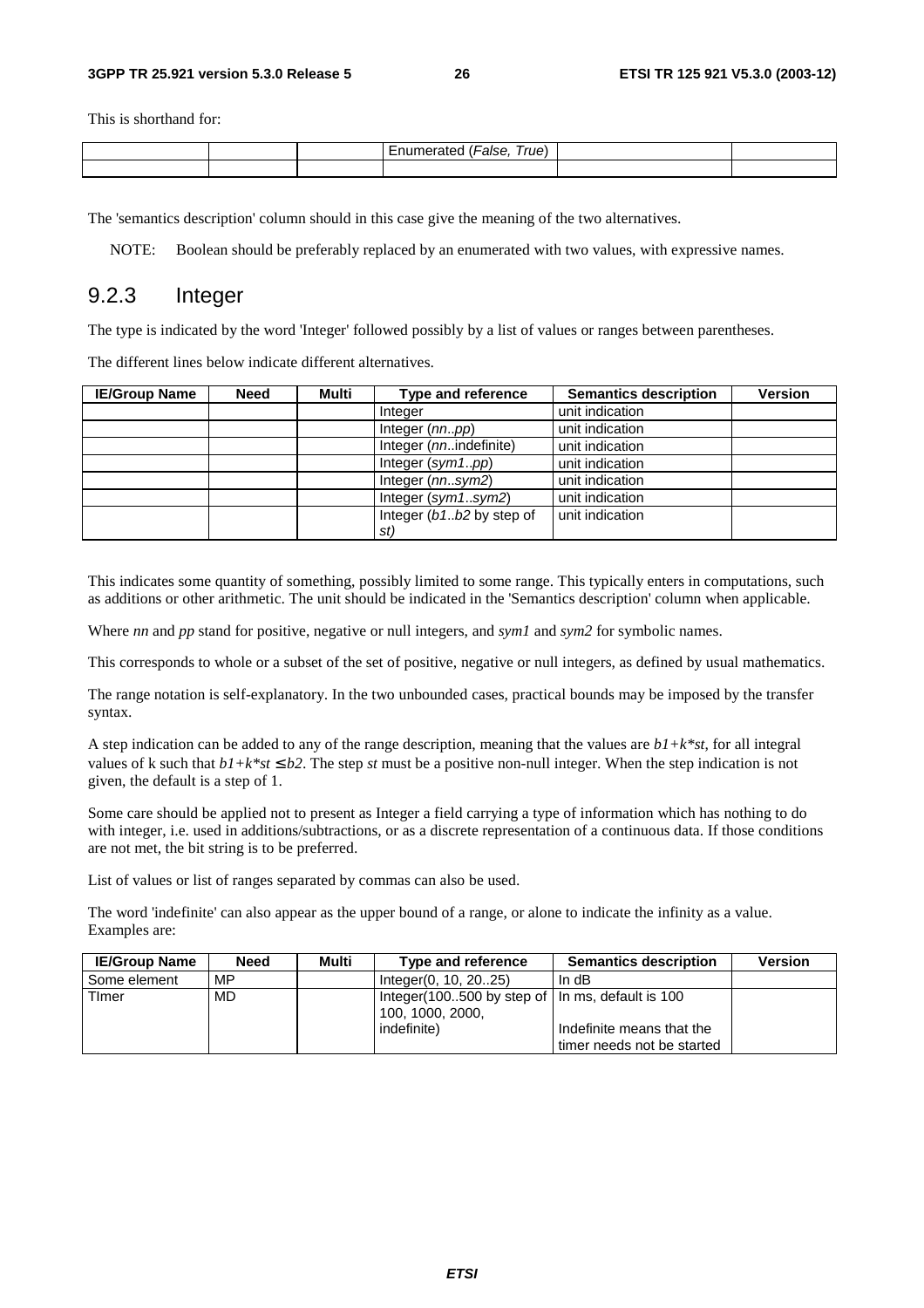### 9.2.4 Bit string

| <b>IE/Group Name</b> | <b>Need</b> | Multi | Type and reference  | <b>Semantics description</b> | <b>Version</b> |
|----------------------|-------------|-------|---------------------|------------------------------|----------------|
|                      |             |       | Bit string          |                              |                |
|                      |             |       | Bit string (nn)     |                              |                |
|                      |             |       | Bit string (mmpp)   |                              |                |
|                      |             |       | Bit string (mmpp, ) |                              |                |

Where *nn*, *mm*, and *pp* are positive non-null numbers indicating the fixed size, lower bound, and upper bound of the number of bits in the string respectively. In the fourth format the number of bits in the string is extensible beyond the upper bound. If no size is given the bit string can have any number of bits.

Bit strings are unstructured as seen by the protocol. They are typically transparent fields, used by other protocols (other layers or others systems), or as containers on which bit-per-bit boolean operations are done (e.g.: ciphered containers).

## 9.2.5 Octet string

| <b>IE/Group Name</b> | Need | Multi | Type and reference           | <b>Semantics description</b> | <b>Version</b> |
|----------------------|------|-------|------------------------------|------------------------------|----------------|
|                      |      |       | Octet string                 |                              |                |
|                      |      |       | Octet string (nn)            |                              |                |
|                      |      |       | Octet string ( <i>mmpp</i> ) |                              |                |
|                      |      |       | Octet string $(mm. pp, )$    |                              |                |

Where *nn*, *mm*, and, *pp* are positive non-null numbers indicating the fixed size, lower bound, and upper bound of the number of octets in the string respectively. In the fourth format the number of octets in the string is extensible beyond the upper bound. If no size is given the octet string can have any number of bits.

This is just a shortcut for bit strings with a length a multiple of 8, and the same comments as on bit strings apply.

It should be noted that this does not indicate that the information is 'octet aligned', which is an encoding notion (and hence foreign to the tabular format) according to which in the transfer syntax a field starts at an octet boundary relatively to the beginning of the message (or other container).

## 9.2.6 Real

The type is indicated by the word 'Real' followed possibly by a list of values or ranges between parentheses.

The different lines below indicate different alternatives.

| <b>IE/Group Name</b> | <b>Need</b> | Multi | <b>Type and reference</b>            | <b>Semantics description</b> | <b>Version</b> |
|----------------------|-------------|-------|--------------------------------------|------------------------------|----------------|
|                      |             |       | Real (by step of st)                 | unit indication              |                |
|                      |             |       | Real (nnpp by step of st)            | unit indication              |                |
|                      |             |       | Real (nnindefinite by step<br>of st) | unit indication              |                |
|                      |             |       | Real (sym1pp by step of<br>st)       | unit indication              |                |
|                      |             |       | Real (nnsym2 by step of<br>st)       | unit indication              |                |
|                      |             |       | Real (sym1sym2 by step<br>of st      | unit indication              |                |

This indicates some quantity of something, possibly limited to some range. This typically enters in computations, such as additions or other arithmetic. The unit must be indicated in the 'Semantics description' column when applicable.

Where *nn* and *pp* stand for positive, negative or null reals (typically expressed with a dot or by fractions), and *sym1* and *sym2* for symbolic names.

This corresponds to whole or a subset of the set of positive, negative or null integers, as defined by usual mathematics.

The range notation is self-explanatory. In the two unbounded cases, practical bounds may be imposed by the transfer syntax.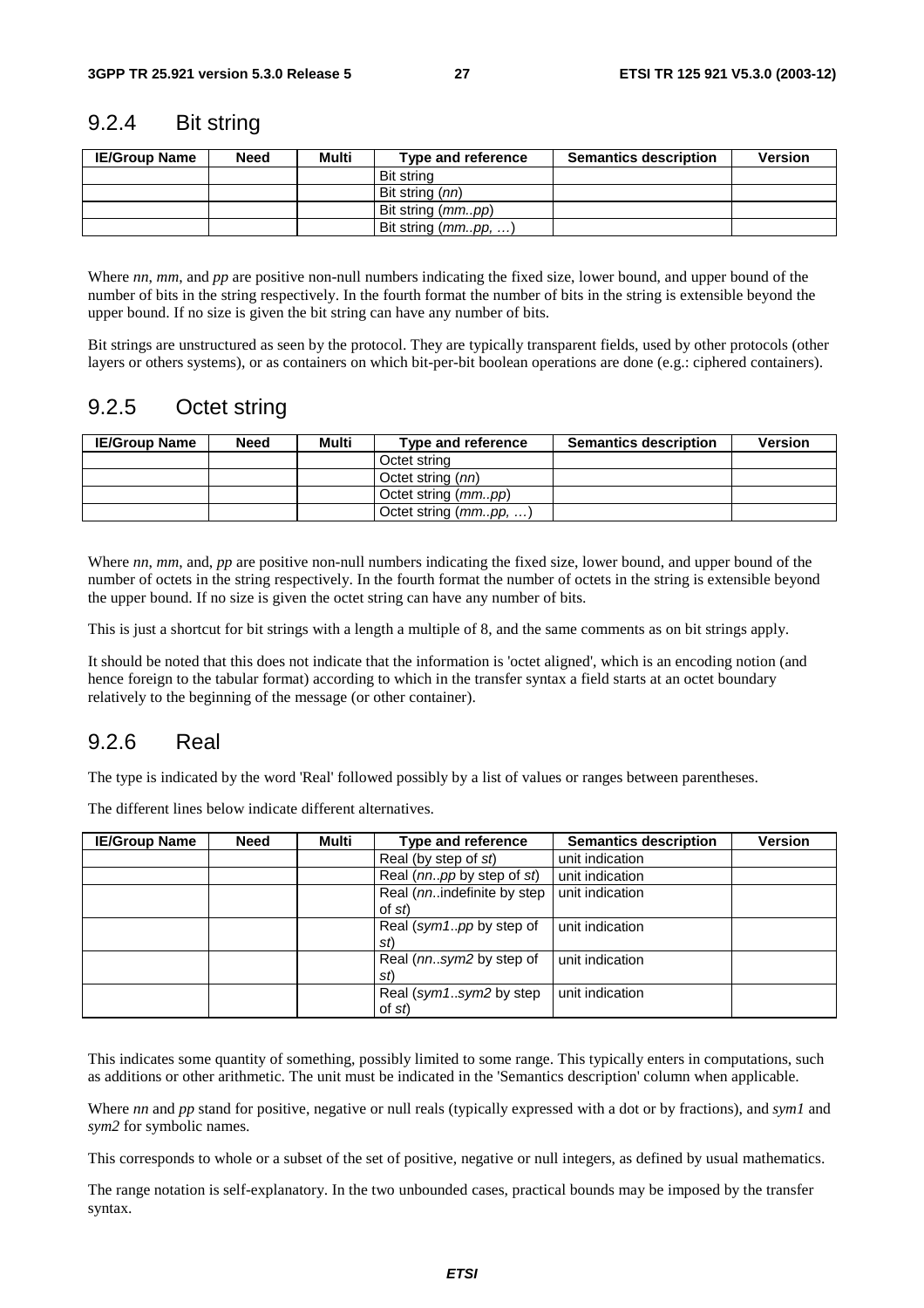The step indication means that the values are  $b1+k*st$ , for all integral values of k such that  $b1+k*st \leq b2$ . The step *st* must be a positive non-null real.

List of values or list of ranges separated by commas can also be used.

The word 'indefinite' can also appear as the upper bound of a range, or alone to indicate the infinity as a value.

## 10 Usage of ASN.1

The following clauses contain guidelines for specification of protocol messages with ASN.1.The purpose of ASN.1 is to make it possible to specify message contents description of a message (i.e. what is the contents of a message) separately from its transfer syntax (i.e. how a message is encoded for transmission).

The clause 11 specifies how message transfer syntax is specified. It should be noted that importance of some transfer syntax properties must be determined early during specification because of their effect on message contents description specification possibilities. The properties are **compactness** and **extensibility.** If extreme compactness is required then extensibility must be restricted. If good extensibility is required then compromises must be done regarding compactness. The sections concerning these issues are marked in the following clauses as **COMPACTNESS** and **EXTENSIBILITY**.

Identifiers that could be keywords of some language (e.g.: SDL, C, ASN.1, JAVA, C++, …) should be avoided.

In the current version of the ASN.1 specifications, user-defined constraints are not used.

RANAP, RNSAP, NBAP, PCAP, and SABP specifications refers to the 1997 versions of X.680, X.681 and X.691, but the protocols shall only make use of the feature set available in the 1994 versions of X.680, X.681 and X.691.

## 10.1 Message level

Void.

10.2 Information element level

Void.

10.3 Component level

Void.

## 10.4 Extensions for future releases in RRC

### 10.4.1 Basic principles

All non-critical extensions are shown even if empty as it costs no bits.

## 10.4.2 Naming convention

The abstract type defining a message provides mechanisms to allow for extending the message in future releases:

- For critical extensions, this is done by defining the message as a CHOICE of two alternatives, one being the intended message structure, and the other being an empty SEQUENCE named "criticalExtensions".
- For non-critical extensions, this is done by defining an OPTIONAL element named "nonCriticalExtensions" of type "SEQUENCE {}" at the end of the message definition.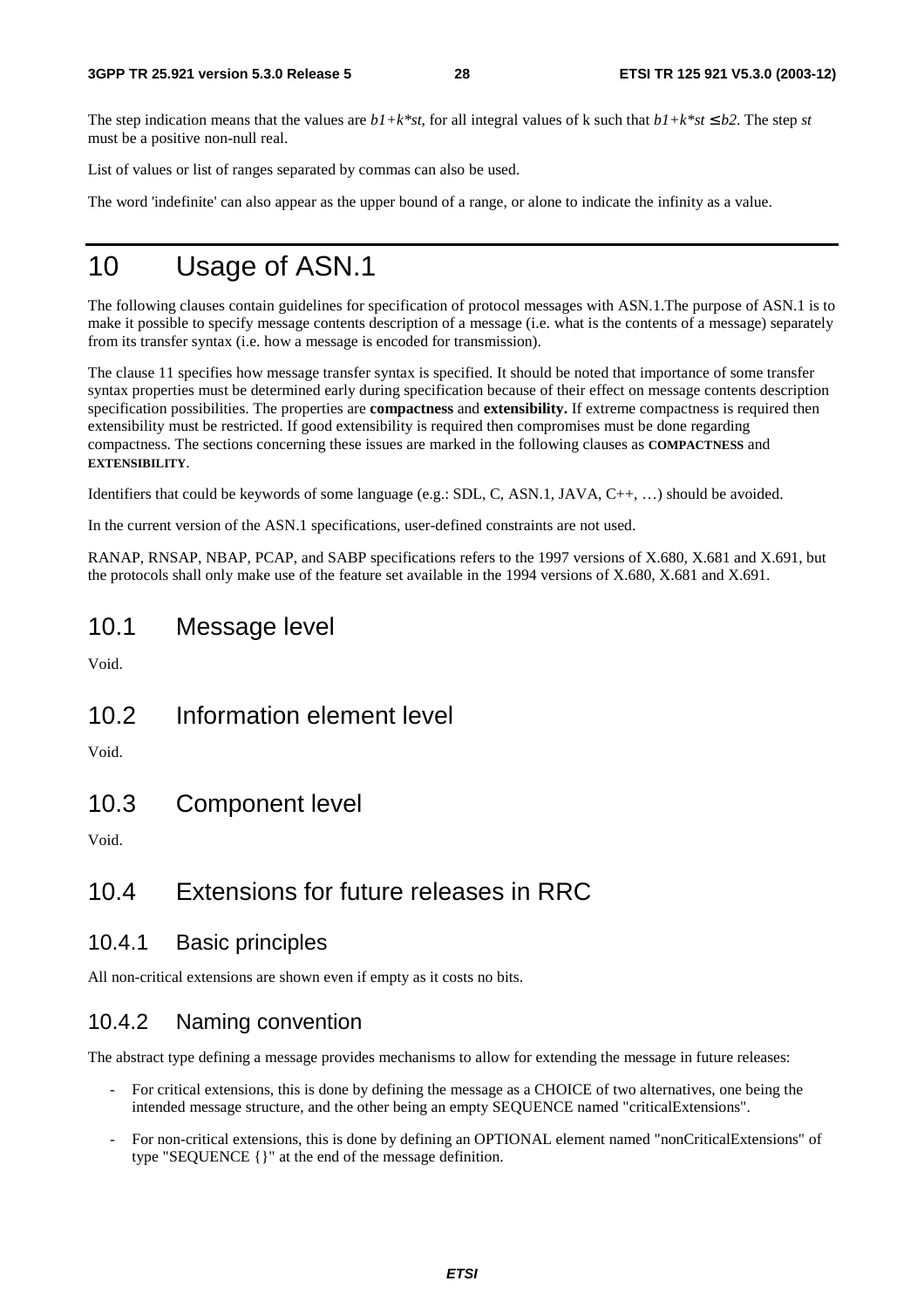When extensions are introduced, this is done by replacing one of the empty SEQUENCEs by a new structure, that includes a new type containing the message extensions, and the same extension mechanism recursively for further extensions.

For critical extensions the new elements introduced to specify the extensions should be grouped together in an element with a name showing the release in which the extension was made, and this should be the same as for the new message root. For this naming, "r3" is used for Release '99, "r4" for Release 4, "r5" for Release 5 and so on.

For non-critical extensions the new elements introduced to specify the extensions should be grouped together in an element with a name showing the version of the specification where this extension will first be included, e.g. if the version of the specification being corrected is v3.7.0, then the suffix added to the name will be -v380ext (i.e. the next version).

If non-critical extensions for two different roots happen to be identical in contents, their types are still named differently, possibly with the second being declared as synonymous to the first.

An example is given below to illustrate these principles, on the message named "Test-msg".

```
-- In Release '99, the Test-msg is defined as following: 
Test-msg ::= CHOICE {
                                SEQUENCE {
        test-msg-r3 Test-msg-r3-IEs, 
        nonCriticalExtensions SEQUENCE {} OPTIONAL 
 }, 
   later-than-r3 SEQUENCE {<br>rrc-TransactionIdentifier RRC-Tr
                               RRC-TransactionIdentifier,
       criticalExtensions SEQUENCE {}
    } 
} 
-- A later correction to Release '99 adds a non-critical extension in v3.8.0 
-- of the specification 
Test-msg ::= CHOICE { 
   r3<br>test-msg-r3<br>Test-msg-r3<br>Test-ms
                                 test-msg-r3 Test-msg-r3-IEs, 
        v380nonCriticalExtensions SEQUENCE { 
          test-msg-v380ext Test-msg-v380ext-IEs,
          nonCriticalExtensions SEQUENCE {} OPTIONAL
        } OPTIONAL 
   },<br>later-than-r3
                               SEQUENCE {
        rrc-TransactionIdentifier RRC-TransactionIdentifier, 
       criticalExtensions SEQUENCE {}
    } 
} 
-- The Test-msg gets the following structure, if only a non-critical 
-- extensions is introduced for Release 4 in v4.4.0 of the specification. 
Test-msg ::= CHOICE { 
   r3<br>
test-msg-r3<br>
v<sup>280</sup>ronOritics1Filmeters Rest-msg-r3-IEs,
 test-msg-r3 Test-msg-r3-IEs, 
v380nonCriticalExtensions  SEQUENCE {
test-msg-v380ext Test-msg-v380ext-IEs,
laterNonCriticalExtensions   SEQUENCE {
 -- Container for additional Release '99 extensions 
              test-msg-r3-add-ext BIT STRING
                   (CONTAINING Test-msg-r3-add-ext-IEs) OPTIONAL, 
              v440nonCriticalExtensions SEQUENCE {
                   test-msg-v440ext Test-msg-v440ext-IEs, 
                  nonCriticalExtensions SEQUENCE { } OPTIONAL
           } OPTIONAL<br>} OPTIONAL
              OPTIONAL
        } OPTIONAL 
    }, 
   later-than-r3 SEQUENCE {<br>rrc-TransactionIdentifier RRC-Tr
                               RRC-TransactionIdentifier,<br>SEQUENCE {}
       criticalExtensions
    } 
} 
 -- In Release 5, the Test msg gets the following structure when a critical 
-- extension is added 
Test-msg ::= CHOICE \{r3SEQUENCE {
        test-msg-r3 Test-msg-r3-IEs, 
        v380nonCriticalExtensions SEQUENCE {
```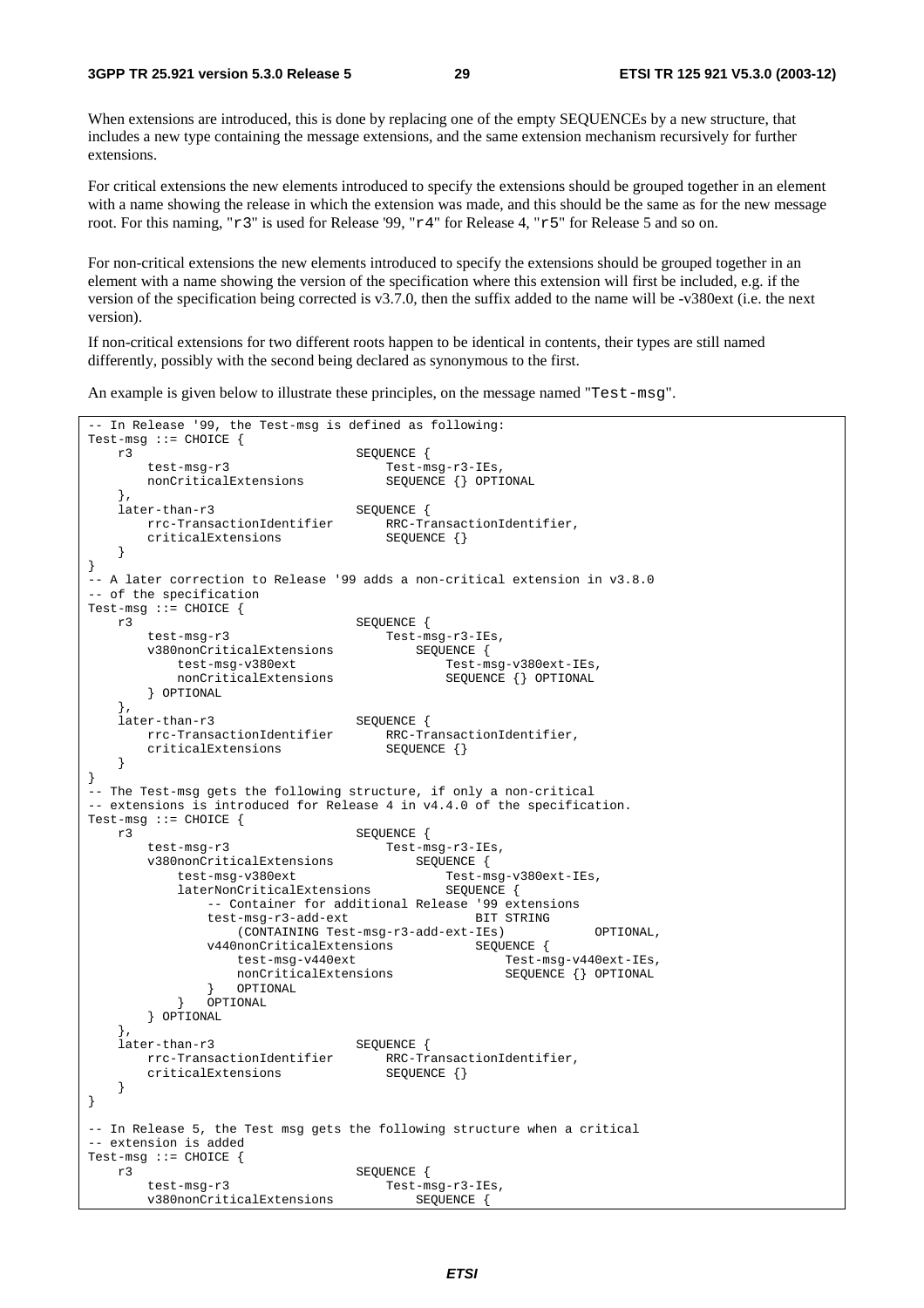| test-msq-v380ext                                   | Test-msg-v380ext-IEs,      |
|----------------------------------------------------|----------------------------|
| laterNonCriticalExtensions                         | SEOUENCE {                 |
| -- Container for additional Release '99 extensions |                            |
|                                                    |                            |
| test-msg-r3-add-ext                                | BIT STRING                 |
| (CONTAINING Test-msg-r3-add-ext-IEs)               | OPTIONAL,                  |
| v440nonCriticalExtensions                          | SEQUENCE {                 |
| test-msg-v440ext                                   | Test-msg-v440ext-IEs,      |
| nonCriticalExtensions                              | SEQUENCE {} OPTIONAL       |
| OPTIONAL                                           |                            |
|                                                    |                            |
| OPTIONAL                                           |                            |
| OPTIONAL                                           |                            |
| ì,                                                 |                            |
| later-than-r3<br>SEQUENCE {                        |                            |
| rrc-TransactionIdentifier                          | RRC-TransactionIdentifier, |
| criticalExtensions<br>CHOICE {                     |                            |
|                                                    |                            |
| r5                                                 | SEQUENCE                   |
| test-msg-r5                                        | Test-msg-r5-IEs,           |
| nonCriticalExtensions                              | SEOUENCE<br>OPTIONAL       |
|                                                    |                            |
| criticalExtensions                                 |                            |
|                                                    | $SEQUENCE$ $\{\}$          |
|                                                    |                            |
|                                                    |                            |
|                                                    |                            |
|                                                    |                            |
|                                                    |                            |

Critical extensions in Release *N* in message "Test-msg" should be included in the type "Test-msg-rN-IEs" (*N*=3 is used for Release '99).

If an abstract type is introduced in Release *N* when new elements are included in an extension, it should have a suffix " rN". For Release '99 types, no such suffix is used.

If an abstract type is introduced in a release to extend an already existing type "TypeX", it should get the same name with a non-critical extension type suffix ("-vXYZext", e.g. "TypeX-v380ext") although in this case the final "-IEs" suffix is not added.

Using the above naming rules, when changes are done in Release  $N$ , only changes in types with a suffix " $-rN$ " or "vXYZext" are allowed, in order to avoid conflicts with previous releases. An exception is the Message type itself, which can be changed by replacing the empty SEQUENCEs with extensions as shown above, and elements having spare values defined, where the spare value can be replaced with a newly introduced value.

An exception to the above structure can be needed, if there are some elements to be used in a message, which need to be comprehended even in case of critical extensions (e.g. for error handling procedures). In this case, the elements can be placed before one of the criticalExtensions CHOICEs, as shown in the example below:

```
Test-msg ::= CHOICE { 
    r3 SEQUENCE { 
        test-msg-r3 Test-msg-r3-IEs,<br>v380nonCriticalExtensions SEQUENCE {
        v380nonCriticalExtensions
            test-msg-v380ext Test-msg-v380ext-IEs, 
           nonCriticalExtensions
         } OPTIONAL 
    }, 
    later-than-r3 SEQUENCE { 
       rrc-TransactionIdentifier RRC-TransactionIdentifier,<br>criticalExtensions SEQUENCE {
       criticalExtensions<br>importantElements
                                           ImportantElements,<br>CHOICE {
           rest-of-message
                 r4 SEQUENCE { 
                    test-msg-r4 Test-msg-r4-IEs,<br>nonCriticalExtensions SEOUENCE {} OPTIONAL
                   nonCriticalExtensions
 }, 
                criticalExtensions SEQUENCE {}
            } 
        } 
    } 
}
```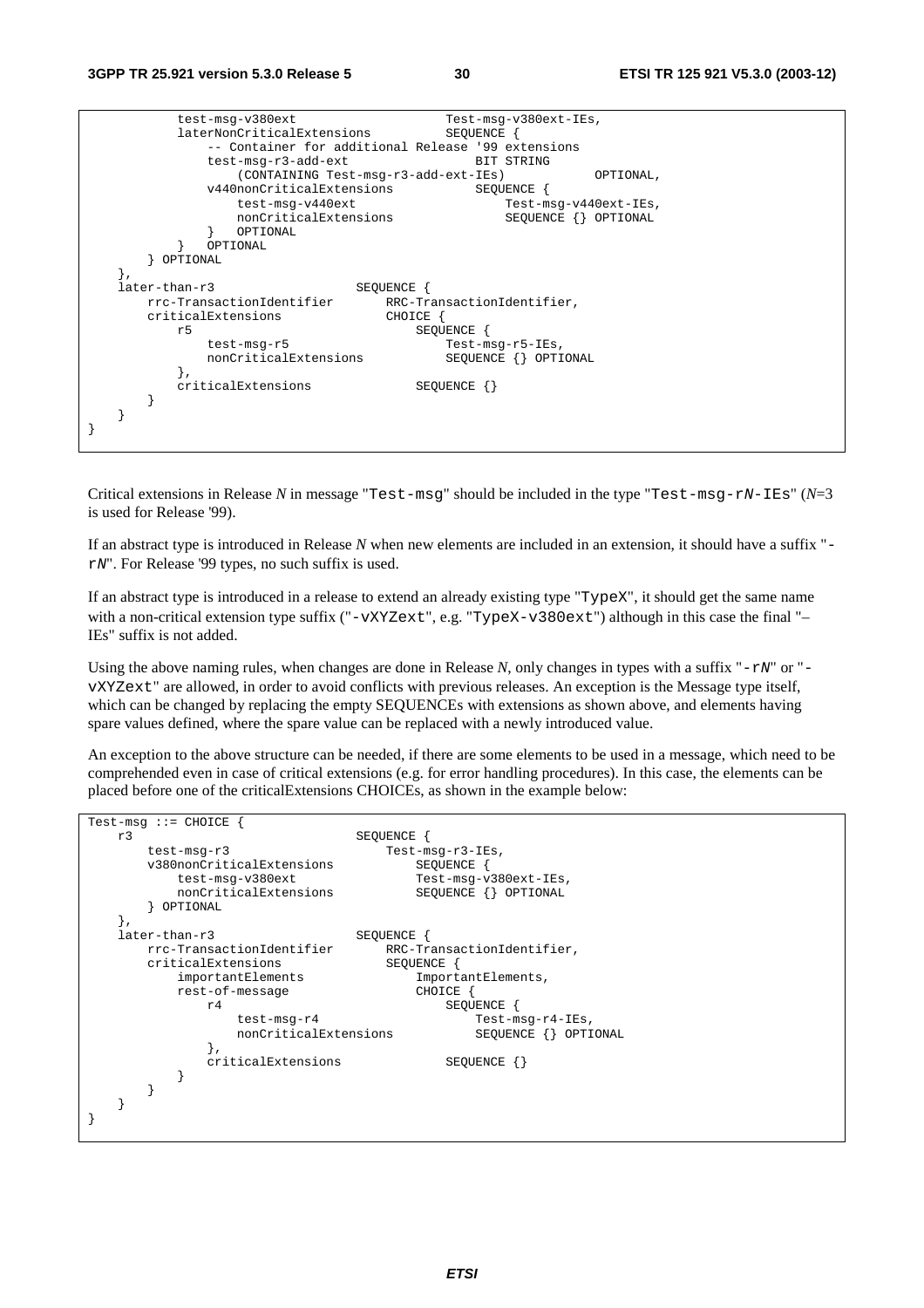In the above example, the elements in "importantElements" can be comprehended from a UE implementing this structure, even if a future version of the message including critical extensions is transmitted (i.e. the criticalExtension branch of the second CHOICE is used).

- NOTE 1: The structure presented in this clause and the proposed naming rules are one possibility. Further possibilities are FFS.
- NOTE 2: When non-critical extensions are introduced in a message that does not have yet a criticalExtension branch, they are introduced in the "Test-msg-v380ext-IEs" type as described above. It is possible, that after this change, another change introduces a critical extension for the same message, thus defining a critical extension branch. In this case, the whole message is redefined in the type "Test-msg-r*N*-IEs", and care is to be taken to include in this new type also all non-critical extensions that were introduced previously, in a way that best fits the new structure of the message.
- To be prepared for such cases, it could be beneficial to define in advance the "Test-msg-r*N*-IEs" whenever a noncritical extension is introduced, which would be an unused type mirroring the actual structure of the message, as long as no critical extensions are introduced, and would be used as the basis of the message if a critical extension is introduced. It is FFS if this concept is feasible, and if it should be introduced in the future.

### 10.4.3 Recommendations for extensions for further releases in RRC

#### 10.4.3.1 General

When in RRC an information element group is to be extended, the extension cannot be done directly in that IE, but only in the top level of the message, in the extension IEs of the message structure shown in Example 1. For implementing the extension, it has therefore to be investigated, in which messages the element to be extended is included.

Depending on criticality of the extension, this will be done by using the criticalExtension CHOICE branch, or the nonCriticalExtension information element.

The following subclauses provide some recommendations on how to use these elements.

```
MessageA ::= CHOICE {
   r3 <br>messageA-r3 <br>MessageA-r3 <br>Message
                                       MessageA-r3-IEs,<br>SEOUENCE {} OPTIONAL
       nonCriticalExtensions
    }, 
    criticalExtensions SEQUENCE {} 
} 
MessageA-r3-IEs ::= SEQUENCE {
     -- All messageA related information elements are included here. 
}
```
#### **Example 1**

#### 10.4.3.2 Critical Extensions

When the extension is a critical one (i.e. the receiver has to reject the whole message, and handle according to the error procedures of the protocol), the criticalExtension branch of the top-level CHOICE in the message is used. In this case the message information elements can be updated similar to the tabular, providing a message structure for the new release's information elements, similar to the updated structure in the tabular description.

Example 2 shows the structure of MessageA presented above, how it would become after a critical extension in Release 4.

In this example, in the criticalExtensions branch a new information element is defined (MessageA-r4-IEs) which will contain all messageA specific elements for Release 4, including the extensions in the place they fit naturally according to the semantics.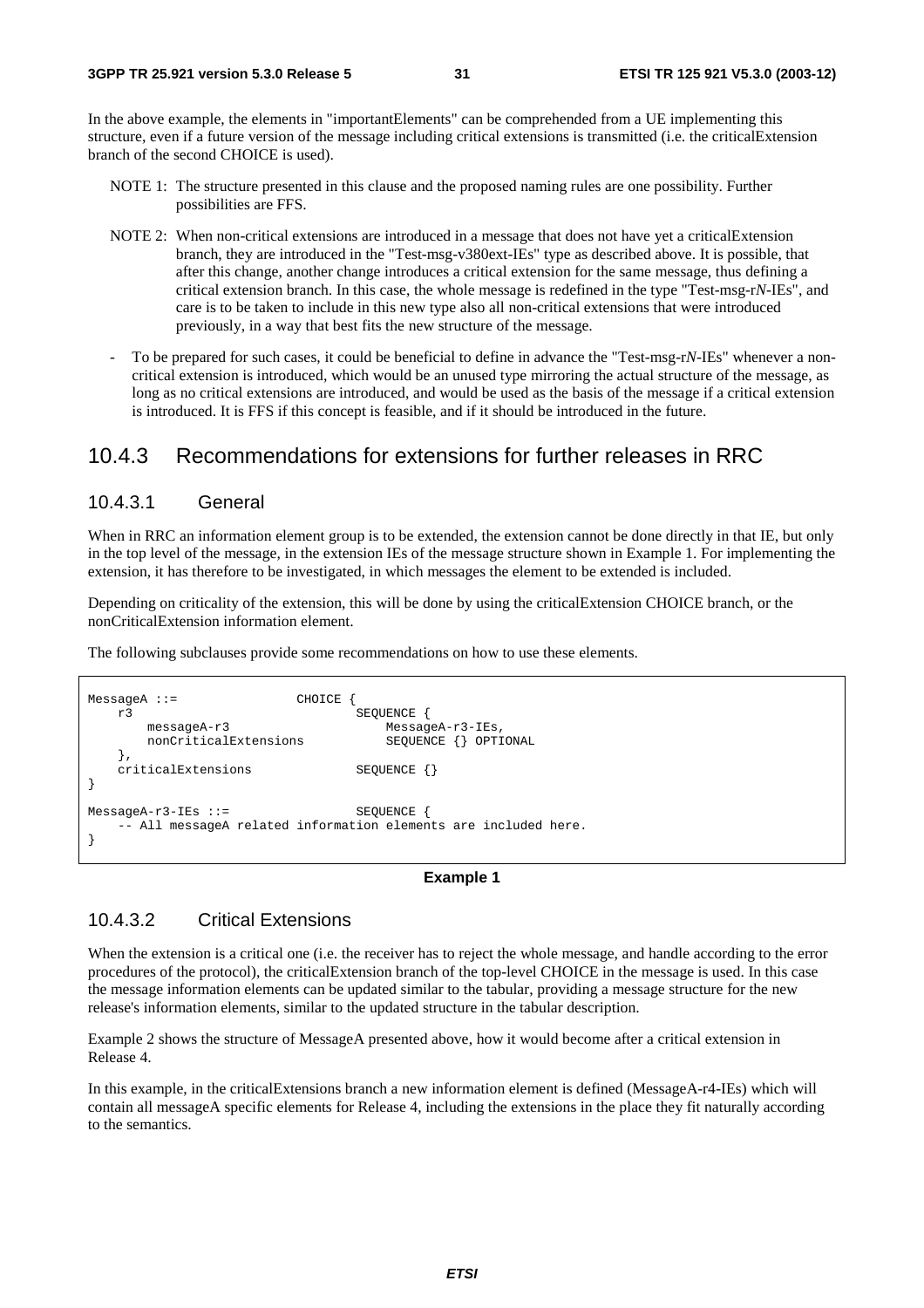Note that in the new structure additional nonCriticalExtensions and criticalExtensions information elements are defined to allow for further extensions in future releases.



#### **Example 2**

#### 10.4.3.3 Non-critical Extensions

For non-critical extensions (i.e. the receiver shall just ignore the extensions, and use the rest of the message as if the extensions were not present), the approach is to use the nonCriticalExtensions information element, which is encoded at the end of the message, allowing backward compatibility.

Before that Backward Compatibility is started for the following Release *N+1*, the non-critical extension information elements of the current Release *N* are added at the end of the message. At the point when Backward Compatibility is started for the following Release *N+1*, an optional BIT STRING container should be added before the information elements of the new release. In the case that further non-critical extension information elements need to be added to Release N they shall be placed within the BIT STRING container.

For example: As long as Backward Compatibility is not being enforced for Release 4, Release '99 extensions are added "normally" at the end of a message within a nonCriticalExtensions sequence. Once Backward Compatibility is started for Release 4, then new Release '99 specific extensions are introduced within an extension container. An extension container is a "normal" bit string field that encapsulates an extension structure. As a result:

- New extensions can be added **both** in Release '99 and Release 4 in a backward compatible way; and
- Release 4 systems are able to skip over unknown Release '99 extensions.

The extension container can be viewed as a specific type of non-critical extension and it is included in the same way. If the extension container is added to Release *N* before that Backward Compatibility has started for Release *N+1*, further non-critical extensions to Release *N* should not be included in the container, but should be placed after it using the usual mechanism. In this way the extension container is not used until necessary, and therefore the corresponding length field overhead is not incurred unnecessarily.

The structure of the message of the example above is shown in Example 3 for Release '99 and 4 messages.

Examples for special non-critical extensions and MessageA-v440ext-IEs are given in the following subclauses.

```
-- This shows the message structure in Release '99 (including one non-critical extension) 
-- before backwards compatibility is started for Release 4. 
MessageA :: = r3 SEQUENCE { 
      messageA-r3 MessageA-r3-IEs,
       v380nonCriticalExtensions SEQUENCE {
```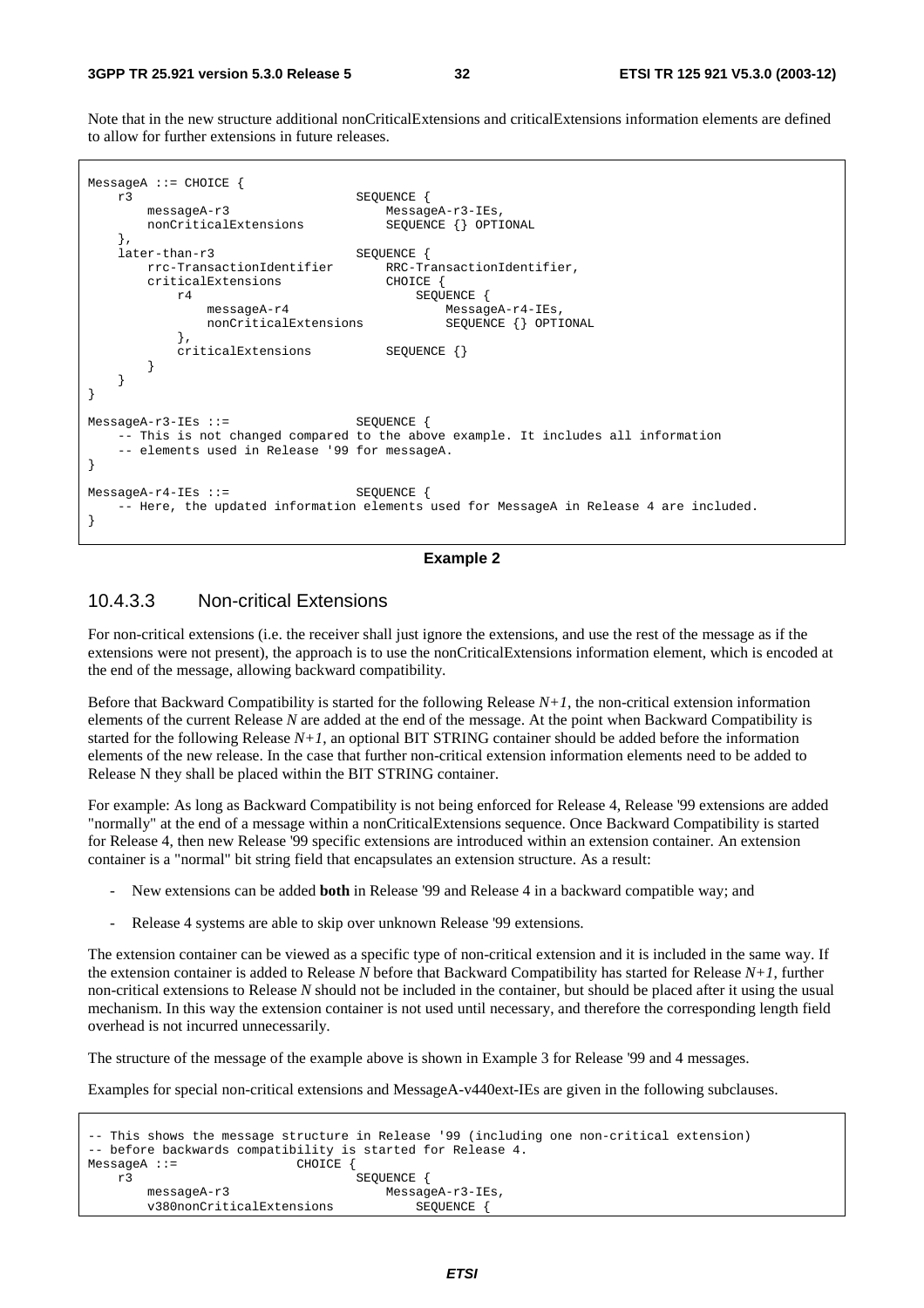messageA-v380ext MessageA-v380ext-IEs, nonCriticalExtensions SEQUENCE {} OPTIONAL } OPTIONAL }, criticalExtensions SEQUENCE {} } MessageA-r3-IEs ::= SEOUENCE { -- This is not changed compared to the same IE in Release '99. It includes all information -- elements used in Release '99 for MessageA. } MessageA-v380ext-IEs :: = SEQUENCE { -- Here are information elements added to Release '99 as extensions to the information -- contained in MessageA-r3-IEs. } -- This shows the Release '99 message structure once backward campatibility -- has been started for Release 4. MessageA ::= CHOICE {<br>r3 SEQUENCE { r3 SEQUENCE { messageA-r3 MessageA-r3-IEs, v380nonCriticalExtensions SEQUENCE { messageA-v380ext MessageA-v380ext-IEs, laterNonCriticalExtensions SEQUENCE { -- Container for additional Release '99 extensions messageA-r3-add-ext BIT STRING (CONTAINING MessageA-r3-add-ext-IEs) OPTIONAL, nonCriticalExtensions SEQUENCE {} OPTIONAL 0PTIONAL } OPTIONAL } OPTIONAL }, criticalExtensions SEQUENCE {} } MessageA-r3-IEs ::= SEQUENCE { -- This is not changed compared to the same IE in Release '99. It includes all information -- elements used in Release '99 for MessageA. }  $MessageA-v380ext-IES :: =$  SEQUENCE { -- Here are information elements added to Release '99 as extensions to the information -- contained in MessageA-r3-IEs. }  $MessageA-r3-add-ext-IES :: =$  SEQUENCE { -- Here are information elements added to Release '99 as extensions to the information -- contained in MessageA-r3-IEs after backwards compatibility was started for Release 4. } -- This shows the structure of the Release 4 message -- (including one Release 4 non-critical extension).<br>MessageA ::= CHOICE { CHOICE { r3 SEQUENCE { messageA-r3 MessageA-r3-IEs, v380nonCriticalExtensions<br>messageA-v380ext messageA-v380ext MessageA-v380ext-IEs, laterNonCriticalExtensions -- Container for additional Release '99 extensions messageA-r3-add-ext BIT STRING (CONTAINING MessageA-r3-add-ext-IEs) OPTIONAL, v440nonCriticalExtensions SEQUENCE { messageA-v440ext MessageA-v440ext-IEs, nonCriticalExtensions } OPTIONAL } OPTIONAL } OPTIONAL  $\}$ , criticalExtensions SEQUENCE {} } MessageA-r3-IEs ::= SEQUENCE { -- This is not changed compared to the same IE in Release '99. It includes all information - elements used in Release '99 for MessageA.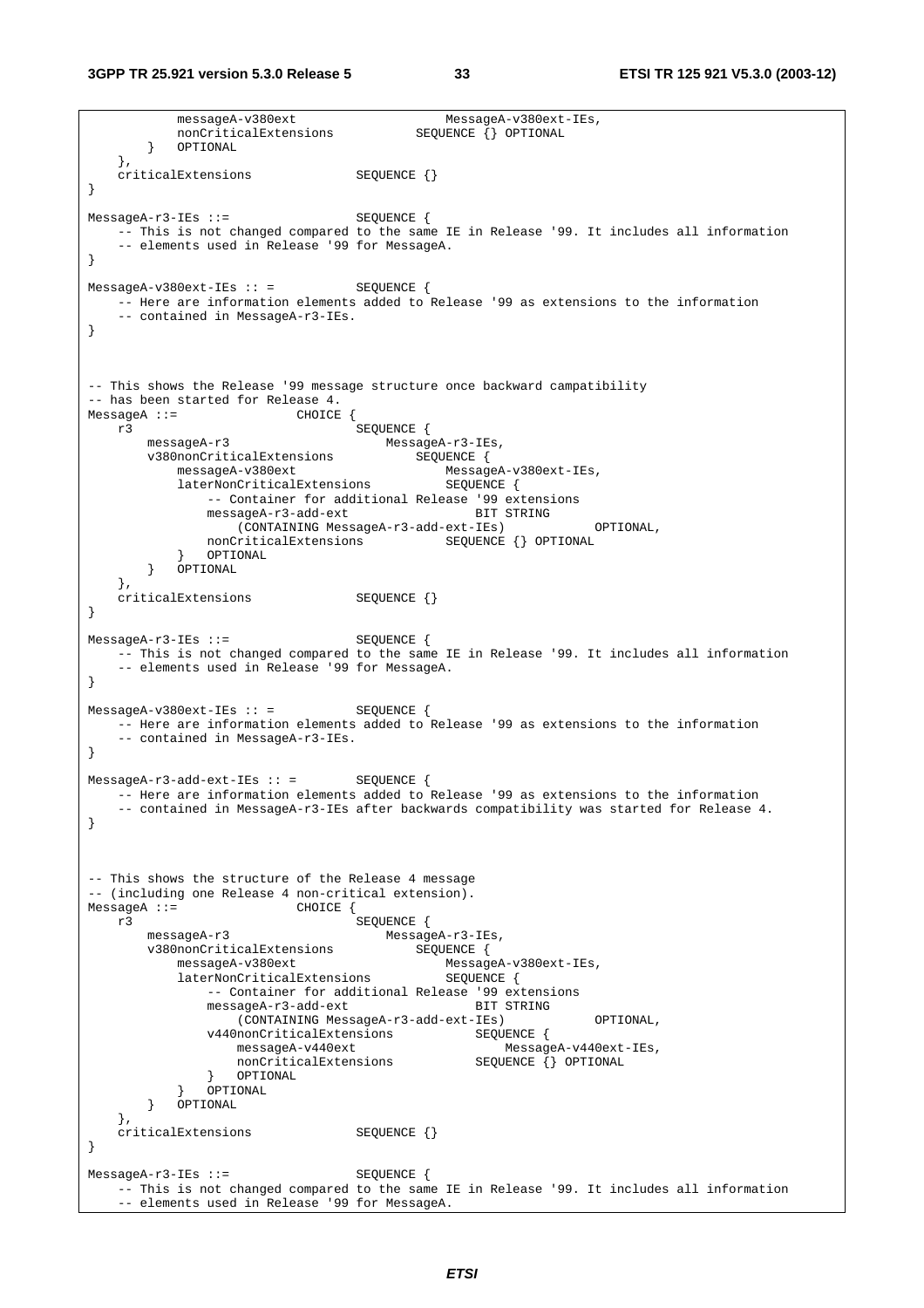}

| $MessageA-v380ext-IES :: =$<br>-- contained in MessageA-r3-IEs.                                   | SEOUENCE<br>-- Here are information elements added to Release '99 as extensions to the information                                                                                 |
|---------------------------------------------------------------------------------------------------|------------------------------------------------------------------------------------------------------------------------------------------------------------------------------------|
| $MessageA-r3-add-ext-IEs :: =$ SEQUENCE                                                           | -- Here are information elements added to Release '99 as extensions to the information<br>-- contained in MessageA-r3-IEs after backwards compatibility was started for Release 4. |
| $MessageA-v440ext-IEs :: =$ SEOUENCE<br>-- contained in MessageA-r3-IEs and MessageA-v380ext-IEs. | -- Here are information elements added to Release 4 as extensions to the information                                                                                               |

#### **Example 3**

#### 10.4.3.4 Examples of non-critical extensions

#### 10.4.3.4.1 Addition of a separate IE

If the extension is the addition of an information element (not inside a CHOICE, SEQUENCE OF, SET OF etc.), this new element can be directly included in MessageA-v440ext-IEs.

Example4 shows how the MessageA is extended to include a new element, "element3".

```
MessageA-r3-IEs ::= SEQUENCE { 
  element1 Element1, Element2 Element2
  element2
} 
MessageA-v440ext-IEs ::= SEQUENCE {
   element3 Element3-r4 
}
```
#### **Example 4**

#### 10.4.3.4.2 Addition of an IE to a structured group

If the extension is the addition of an information element inside a CHOICE, SEQUENCE OF, etc. (meaning that the information element can be absent or present more than once, depending on some condition), the structure of the original message should be duplicated in MessageA-v440ext-IEs using only the elements relevant to the extension (usually the CHOICEs, SEQUENCE OFs, etc.), and a comment should be included to indicate that the two structures should be used consistently (e.g. when a CHOICE is duplicated, the same branch should be followed in both places, when a SEQUENCE OF is duplicated, the number of occurrences should be the same etc.).

This is illustrated in Example5, where a new element, "element1a-3", has to be included inside the "choice1b" branch of the "choice1" CHOICE. Here "choice1" is included again in MessageA-v440ext-IEs, and "element1a-3" is included there in the appropriate branch.

```
MessageA-r3-IEs ::= SEQUENCE { 
-- For the "choice1b" branch of "choice1", an additional information element is 
-- defined in MessageA-v440ext-IEs ("elementla-3").
   choice1 CHOICE
       choice1a SEQUENCE { 
        element1a-1 Element1a-1
      },<br>choicelb
                                SEQUENCE {
        element1a-2 Element1a-2
 } 
    } 
} 
MessageA-v440ext-IEs ::= SEQUENCE
 In the following CHOICE the same branch shall be used as in choice1 in MessageA-r3-IEs.
   choice1 CHOICE {
```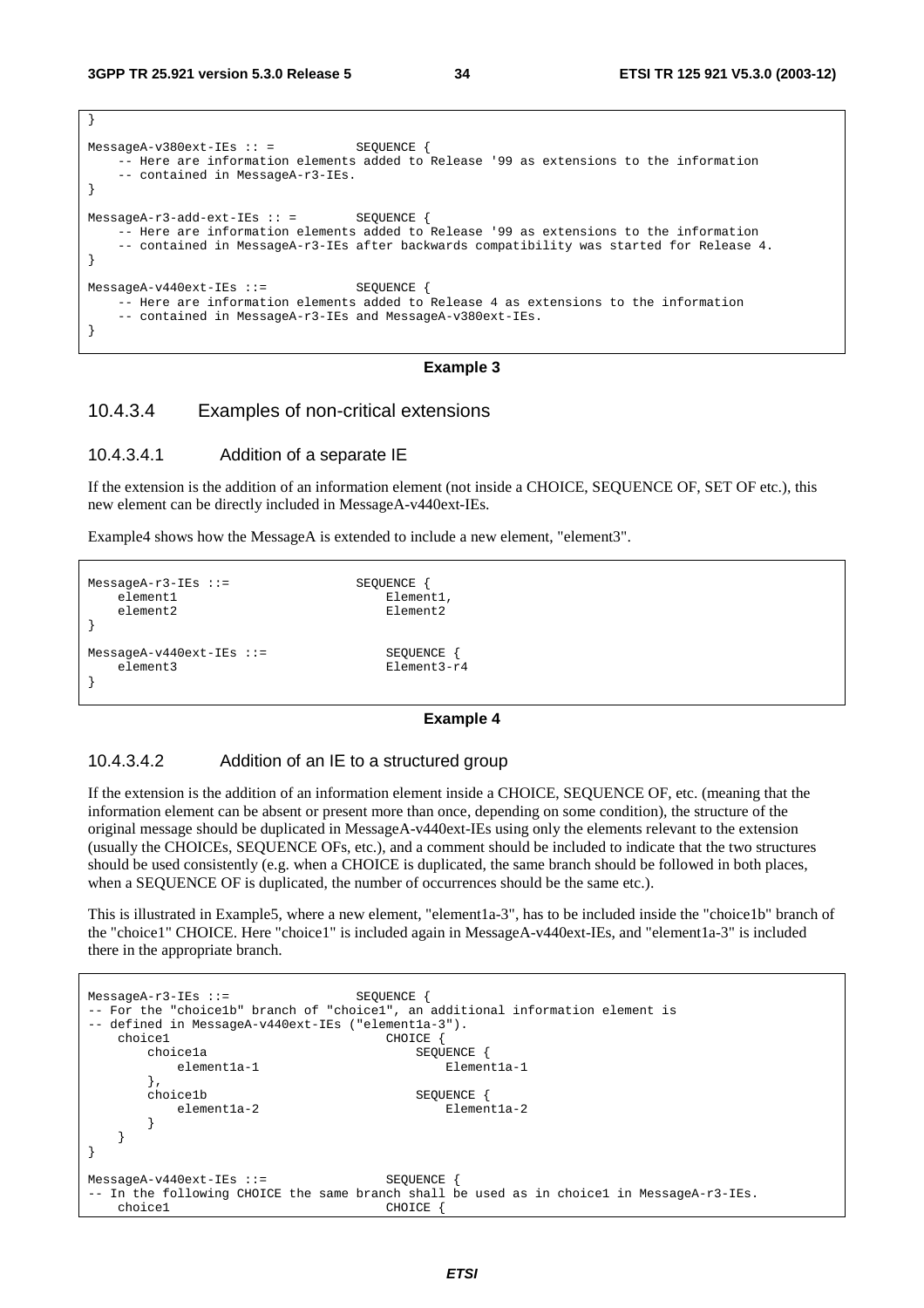```
 choice1a NULL, 
    choice1b <br>element1a-3 <br>Elemen
    element1a-3 Element1a-3-r4
 } 
   } 
}
```
#### **Example 5**

#### 10.4.3.4.3 Addition of a new CHOICE group

If the extension consists of moving some existing information elements inside a newly created CHOICE, the new branches of the created CHOICE should be included in MessageA-v440ext-IEs, and the CHOICE marked OPTIONAL, where absence means that the old elements are used. If the CHOICE is present, the old elements should be set to some default values, in order for older equipment to be understood, and new equipment should ignore the information therein.

This is illustrated in Example 6, where "element1" is to be moved inside the branch "choice1a" of a new CHOICE ("choice1").

```
MessageA-r3-IEs ::= SEQUENCE { 
-- The contents of "element1" shall be ignored, if in "MessageA-v440ext-IEs" the branch 
  "choice1b" of the CHOICE "choice1" is used.
  element1 Element1,
  element2 Element2
} 
MessageA-v440ext-IEs ::= SEQUENCE {
  choice1 CHOICE {
     choice1a <br>choice1b <br>SEQUENCE {
        ce1b SEQUENCE {<br>element3 Elemer
     element3 Element3-r4
 } 
   } 
}
```
#### **Example 6**

#### 10.4.3.4.4 Extension of value range

If the value range of an element is to be extended, an element including the new values should be defined in MessageAv440ext-IEs. If one of the new values is to be used, the already existing element from Release '99 should be set to some defined value (or be absent if it was OPTIONAL), in order for older equipment to work properly, and the new value should be signalled in the new information element.

In Example 7, "element1" is extended to have a range (0..15).

```
MessageA-r3-IES ::= SEQUENCE
 "element1" shall be ignored if "element1" in MessageA-v440ext-IEs is present, and the
-- value of that element used instead.<br>element1
   element1 INTEGER (0..7)<br>element2 Flement2
                                  F1ement2} 
MessageA-v440ext-IEs ::= SEQUENCE {
    element1 INTEGER (0..15) OPTIONAL 
}
```
#### **Example 7**

#### 10.4.3.4.5 Replacement of a spare value with a new element

If a new value is to be included in an IE of type ENUMERATED, for which spare values were defined in the previous version, those spare values can be replaced with the new values.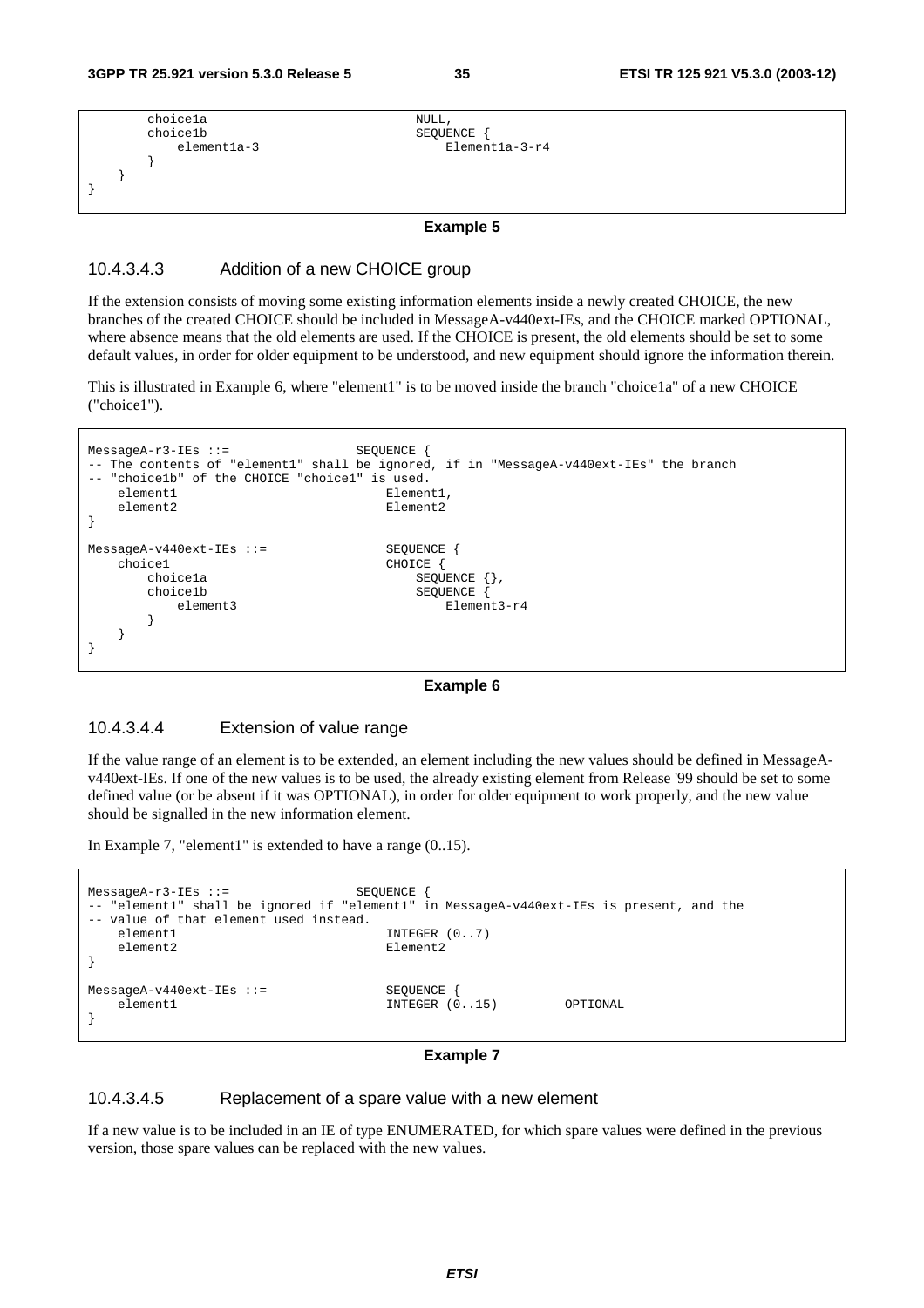If more new values are needed, than spare values included in the previous version, one spare value can be replaced by a special extension value (called e-new in example 8). If that value is used, a new element in the nonCriticalExtension part (element1-new) will define the new values, as shown in Example 8.

```
-- In the previous version, MessageA-r3-IEs was defined: 
MessageA-r3-IES ::= SEQUENCE {
   element1 ENUMERATED { e1, e2, spare1, spare2 }
} 
-- Now three new values are needed for element1: e3, e4 and e5. MessageA-r3-IEs is redefined: 
MessageA-r3-IEs ::= SEQUENCE { 
-- If the following has the value e-new, the actual value of element1 is defined in 
-- element1-new included in MessageA-r4-ext-IEs 
   element1 ENUMERATED { e1, e2, e3, e-new }
} 
MessageA-r4-ext-IEs ::= SEQUENCE { 
-- the following shall be present, if elementl in MessageA-r3-IEs has the value e-new.
    element1-new ENUMERATED { e4, e5, spare1, spare2 } OPTIONAL 
}
```
#### **Example 8**

If a spare value is included in a CHOICE, and that has to be replaced with a new information element and an appropriate type in the new version, the name of the element replaces the spare name in the CHOICE, but the type cannot be replaced, because that would lead to incompatibilities. Instead, the new type is included in the nonCriticalExtension part of the message, as shown in Example 9.

```
-- In the previous version, MessageA-r3-IEs was defined: 
MessageA-r3-IEs ::= SEQUENCE { 
  element1 CHOICE {
e1 E1,
e2 E2,
     spare NULL
   } 
} 
-- Now a new option is needed for the element1 CHOICE: e3 with type E3. 
-- MessageA-r3-IEs is redefined: 
MessageA-r3-IEs ::= SEQUENCE { 
-- If elementl has the value e3, the value of e3 is specified in the element e3
-- included in MessageA-r4-ext-IEs. 
  element1 CHOICE {<br>e1 E1,
e1 E1,
e2 E2,
 e3 NULL 
   } 
} 
MessageA-r4-ext-IEs ::= SEQUENCE { 
-- the following shall be present, if elementl in MessageA-r3-IEs has the value e3.<br>
E3 OPTIONAL
   e3 E3 OPTIONAL 
}
```
#### **Example 9**

#### 10.4.3.4.6 Introducing new System Information Block Types

In general new message types are introduced by replacing a spare value as described in subclause 10.4.3.4.5. That subclause also shows that in case there are insufficient spare values available, the last spare value can be replaced by a special extension value. If that value is used, an additional message type extension IE is included to distinguish between the additional message types, as shown in Example 10.

DL-CCCH-Message ::= SEQUENCE { integrityCheckInfo IntegrityCheckInfo OPTIONAL, message DL-CCCH-MessageType } DL-CCCH-MessageType ::= CHOICE { cellUpdateConfirm CellUpdateConfirm-CCCH,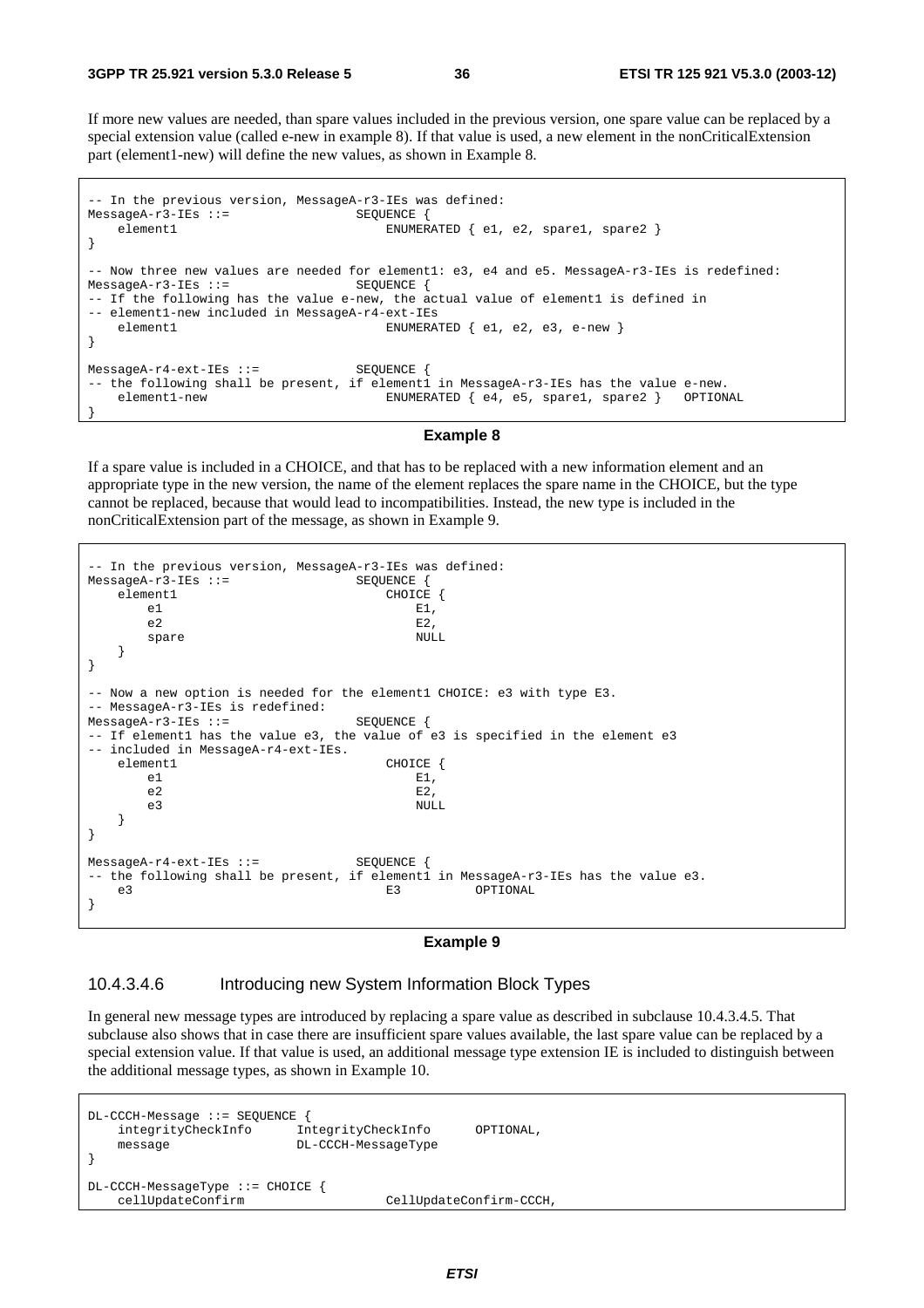| rrcConnectionReject                                                      | RRCConnectionReject,                        |
|--------------------------------------------------------------------------|---------------------------------------------|
| rrcConnectionRelease                                                     | RRCConnectionRelease-CCCH,                  |
| rrcConnectionSetup                                                       | RRCConnectionSetup,                         |
| uraUpdateConfirm                                                         | URAUpdateConfirm-CCCH,                      |
| ext1                                                                     | Ext1Message-CCCH,                           |
| ext2                                                                     | Ext2Message-CCCH,                           |
| extension                                                                | DL-CCCH-MessageTypeExt                      |
| $DL-CCCH-MessaqeTypeExt ::=CHOICE$<br>Ext3<br>spare3<br>spare2<br>sparel | Ext3Message-CCCH,<br>NULL,<br>NULL,<br>NULL |

#### **Example 10**

For system information block types, the "SIB type" information element is also included in each of the segments. If in this case there are insufficient spare values, the last value can again be used to indicate "extension". If that value is used, an additional SIB type extension IE is included to distinguish between the additional SIB types. This additional IE is not included in the segments; it is only included in the scheduling information included in the MIB and/ or the SBs.

NOTE: One could include this additional IE in the segments e.g. by changing the SIB-type into a choice as shown in example 11. This option should not be used since it involves additional overhead (more scarce BCH bits are needed to indicate the SIB type) and complicates the scheduling (more different SIB data sizes are to be considered).

| $FirstSegment :: =$                                | SEQUENCE {     |
|----------------------------------------------------|----------------|
| -- Other information elements                      |                |
| sib-Type                                           | SIB-Type,      |
| seq-Count                                          | SeqCount,      |
| sib-Data-fixed                                     | SIB-Data-fixed |
| ł                                                  |                |
|                                                    | CHOICE {       |
| $SIB-Type :: =$<br>MasterInformationBlock          |                |
|                                                    | NULL,          |
| systemInformationBlockType1                        | NULL,          |
| systemInformationBlockType2                        | NULL,          |
| systemInformationBlockType3                        | NULL,          |
| systemInformationBlockType4                        | NULL,          |
| systemInformationBlockType5                        | NULL,          |
| systemInformationBlockType6                        | NULL,          |
| systemInformationBlockType7                        | NULL,          |
| systemInformationBlockType8                        | NULL,          |
| systemInformationBlockType9                        | NULL,          |
| systemInformationBlockType10                       | NULL,          |
| systemInformationBlockType11                       | NULL,          |
| systemInformationBlockType12                       | NULL,          |
| systemInformationBlockType13                       | NULL,          |
| systemInformationBlockType13-1                     | NULL,          |
| systemInformationBlockType13-2                     | NULL,          |
| systemInformationBlockType13-3                     | NULL,          |
| systemInformationBlockType13-4                     | NULL,          |
| systemInformationBlockType14                       | NULL,          |
| systemInformationBlockType15                       | NULL,          |
| systemInformationBlockType15-1                     | NULL,          |
| systemInformationBlockType15-2                     | NULL,          |
| systemInformationBlockType15-3                     | NULL,          |
| systemInformationBlockType16                       | NULL,          |
| systemInformationBlockType17                       | NULL,          |
| systemInformationBlockType15-4                     | NULL,          |
| systemInformationBlockType18                       | NULL,          |
| schedulingBlock1                                   | NULL,          |
|                                                    |                |
| schedulingBlock2<br>systemInformationBlockType15-5 | NULL,          |
|                                                    | NULL,          |
| ext1                                               | NULL,          |
| extension<br>}                                     | SIB-TypeExt    |
|                                                    |                |
| $SIB-TypeExt ::=$                                  | CHOICE {       |
| ext2                                               | NULL,          |
| spare7                                             | NULL,          |
| spare6                                             | NULL,          |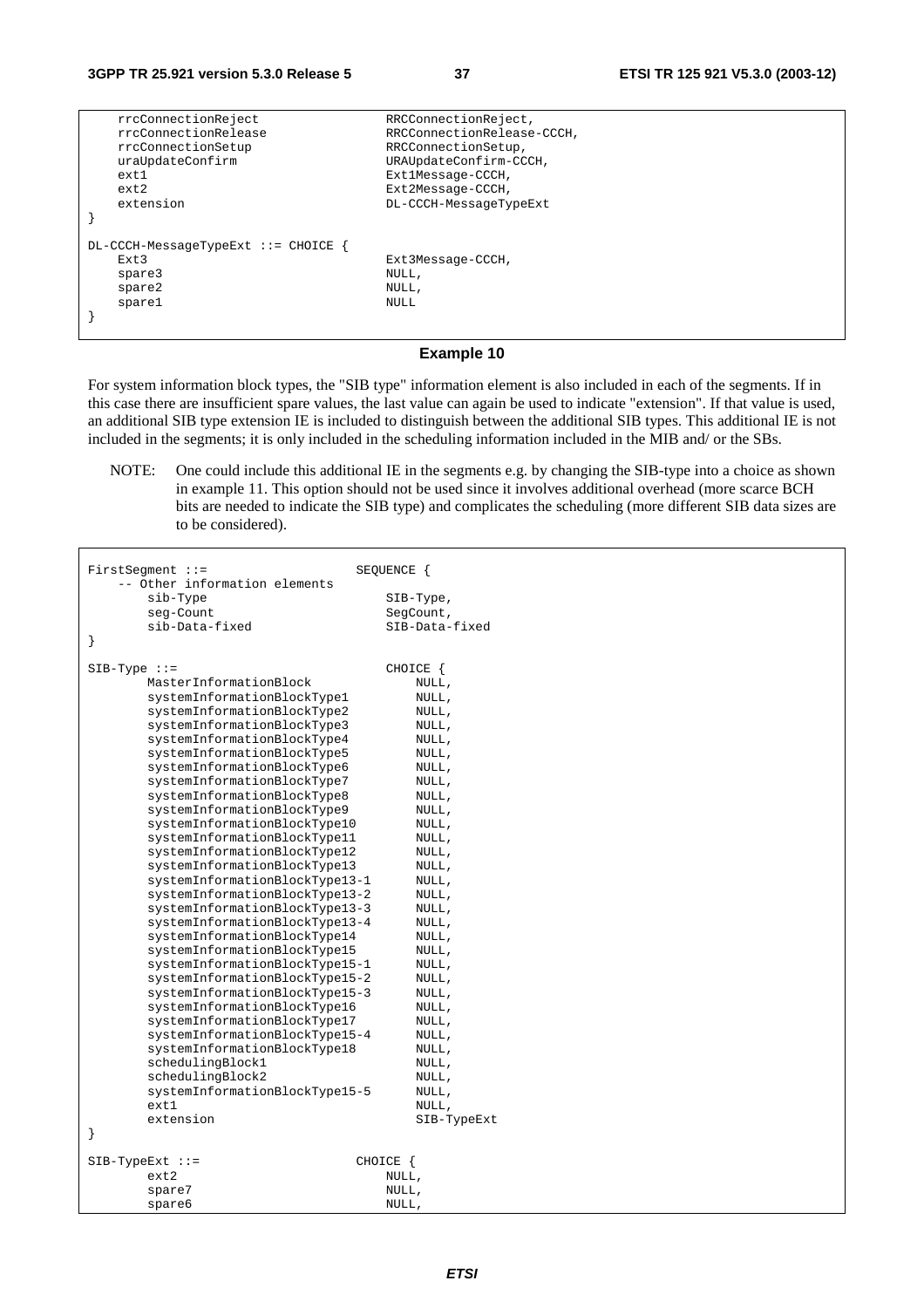| spare5<br>spare4 | NULL,       |  |
|------------------|-------------|--|
|                  | NULL,       |  |
| spare3           | NULL,       |  |
| space2           | NULL,       |  |
| sparel           | <b>NULL</b> |  |
|                  |             |  |

**Example 11 – Not recommended** 

The addition of new SIB types to the scheduling information is illustrated by example 12. The example shows the extension of the choice. The example also shows that the information applicable for the extended choice values is appended at the end of the SIB (in this case the MIB), as a non critical extension.

NOTE: In this example only the number of SIB types is increased; the number of SIBs that can be scheduled (as reflected in the size of the list in the scheduling information) is not extended.

| $MasterInformationBlock :: =$<br>mib-ValueTag<br>-- are included in PLMN-Type.<br>plmn-Type<br>sibSb-ReferenceList<br>vxy0NonCriticalExtensions<br>masterInformationBlock-vxy0ext<br>nonCriticalExtensions<br>OPTIONAL<br>$\}$                                                                                                                                                                                                                                                                                                                                                       | SEQUENCE {<br>MIB-ValueTag,<br>-- TABULAR: The PLMN identity and ANSI-41 core network information<br>PLMN-Type,<br>SIBSb-ReferenceList,<br>SEQUENCE {<br>MasterInformationBlock-vxy0ext-IEs,<br>$SEQUENCE$ $\{\}$<br>OPTIONAL                                                                                                                                                                                                                                                                                                                                           |
|--------------------------------------------------------------------------------------------------------------------------------------------------------------------------------------------------------------------------------------------------------------------------------------------------------------------------------------------------------------------------------------------------------------------------------------------------------------------------------------------------------------------------------------------------------------------------------------|-------------------------------------------------------------------------------------------------------------------------------------------------------------------------------------------------------------------------------------------------------------------------------------------------------------------------------------------------------------------------------------------------------------------------------------------------------------------------------------------------------------------------------------------------------------------------|
| $SIBSb-ReferenceList ::=$                                                                                                                                                                                                                                                                                                                                                                                                                                                                                                                                                            | SEQUENCE (SIZE (1maxSIB)) OF<br>SchedulingInformationSIBSb                                                                                                                                                                                                                                                                                                                                                                                                                                                                                                              |
| SchedulingInformationSIBSb ::=<br>sibSb-Type<br>scheduling<br>$\}$                                                                                                                                                                                                                                                                                                                                                                                                                                                                                                                   | SEQUENCE {<br>SIBSb-TypeAndTag,<br>SchedulingInformation                                                                                                                                                                                                                                                                                                                                                                                                                                                                                                                |
| $SIBSb-TypeAndTag :: =$<br>sysInfoType1<br>sysInfoType2<br>sysInfoType3<br>sysInfoType4<br>sysInfoType5<br>sysInfoType6<br>sysInfoType7<br>sysInfoType8<br>sysInfoType9<br>sysInfoType10<br>sysInfoType11<br>sysInfoType12<br>sysInfoType13<br>sysInfoType13-1<br>sysInfoType13-2<br>sysInfoType13-3<br>sysInfoType13-4<br>sysInfoType14<br>sysInfoType15<br>sysInfoType16<br>sysInfoType17<br>sysInfoTypeSB1<br>sysInfoTypeSB2<br>sysInfoType15-1<br>sysInfoType15-2<br>sysInfoType15-3<br>sysInfoType15-4<br>sysInfoType18<br>sysInfoType15-5<br>ext1<br>ext2<br>extension<br>$\}$ | CHOICE {<br>PLMN-ValueTag,<br>CellValueTag,<br>CellValueTag,<br>CellValueTag,<br>CellValueTag,<br>CellValueTag,<br>NULL,<br>CellValueTag,<br>NULL,<br>NULL,<br>CellValueTag,<br>CellValueTag,<br>CellValueTag,<br>CellValueTag,<br>CellValueTag,<br>CellValueTag,<br>CellValueTag,<br>NULL,<br>CellValueTag,<br>PredefinedConfigIdentityAndValueTag,<br>NULL,<br>CellValueTag,<br>CellValueTag,<br>CellValueTag,<br>SIBOccurrenceIdentityAndValueTag,<br>SIBOccurrenceIdentityAndValueTag,<br>CellValueTag,<br>CellValueTag,<br>CellValueTag,<br>NULL,<br>NULL,<br>NULL |
| $SIBSb-TypeAndTagExt ::=$<br>ext3<br>spare7<br>spare6                                                                                                                                                                                                                                                                                                                                                                                                                                                                                                                                | CHOICE {<br>NULL,<br>NULL,<br>NULL,                                                                                                                                                                                                                                                                                                                                                                                                                                                                                                                                     |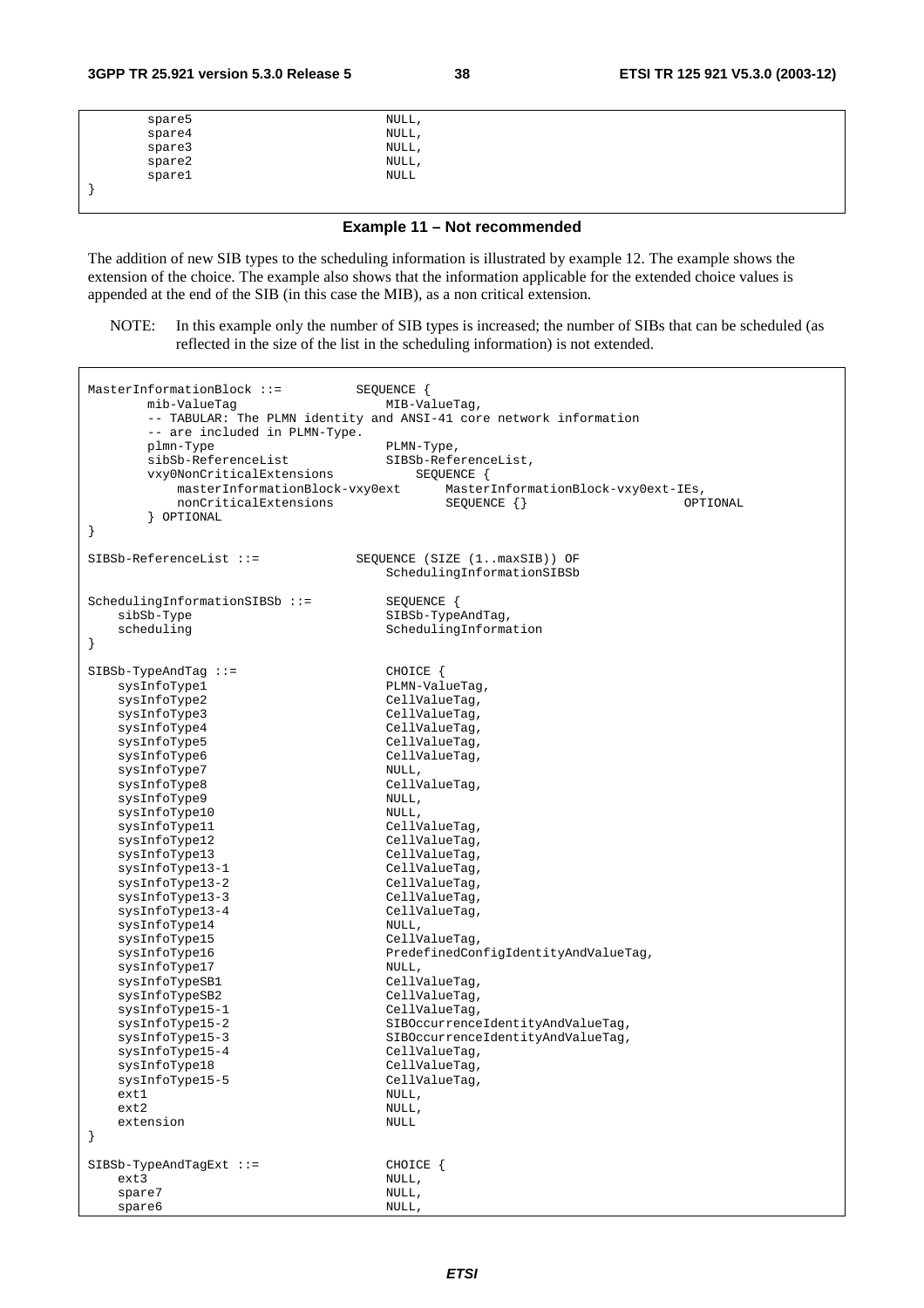```
\begin{minipage}{.4cm} \texttt{spare5} \end{minipage}spare4
   spare3 NULL,
   spare2 NULL,
   spare1 NULL
} 
MasterInformationBlock-vxy0ext-IEs ::= SEQUENCE { 
    extSIBTypeInfoSchedulingInfo-List ExtSIBTypeInfoSchedulingInfo-List OPTIONAL 
} 
 - For each extended SIB type the value tag information is added at the end
ExtSIBTypeInfoSchedulingInfo-List::= SEQUENCE (SIZE (1..maxSIB)) OF 
                                     ExtSIBTypeInfoSchedulingInfo 
ExtSIBTypeInfoSchedulingInfo-List::= SEQUENCE { 
   schedulingInfoListIndex INTEGER (1..maxSIB),<br>valueTagInfo ValueTagInfo
                                 valueTagInfo ValueTagInfo 
} 
ValueTagInfo ::= CHOICE { 
None NULL.
   sysInfoType2 CellValueTag,
   sysInfoType1 PLMN-ValueTag
    sysInfoType15-3 SIBOccurrenceIdentityAndValueTag 
}
```
**Example 12 – Recommended method** 

## 10.5 Extensions for future releases in RANAP, RNSAP, NBAP; PCAP, and SABP

The following clauses contain rules for extension mechanisms of ASN.1 for RANAP, RNSAP, NBAP, PCAP, and SABP. The purpose of these rules is to guarantee backward compatibility for ASN.1.

### 10.5.1 Allowed Extension

The allowed extension for ASN.1 description in RANAP, RNSAP, NBAP, PCAP, and SABP are:

- 1) adding New IEs or IE groups which should be achieved by using the protocol extension container (extension by using of ellipsis notation (...) should be avoided) for:
	- adding at the top level of message; and
	- adding in the SEQUENCE type,
- 2) extending the range of already define IEs which has ellipsis notation(...);
- 3) changing the assigned criticality information of already defined IEs; and
- 4) adding new IEs of IE groups after ellipsis notation (...) in the CHOICE type if the ellipsis notation (...) is present.

## 10.5.2 Not Allowed Extension

The not allowed extension for ASN.1 description in RANAP, RNSAP, NBAP, PCAP, and SABP are:

- 1) deleting the already defined IEs or IE groups when no individual criticality information is defined;
- 2) adding or deleting the criticality information of existing IEs;
- 3) deleting the already defined values in the ASN.1 type. Instead, a semantic description is added in order to clarify the behaviour; and
- 4) changing the presence of already defined IEs with no assigned criticality.

This is because above changes do not guarantee the backward compatibility.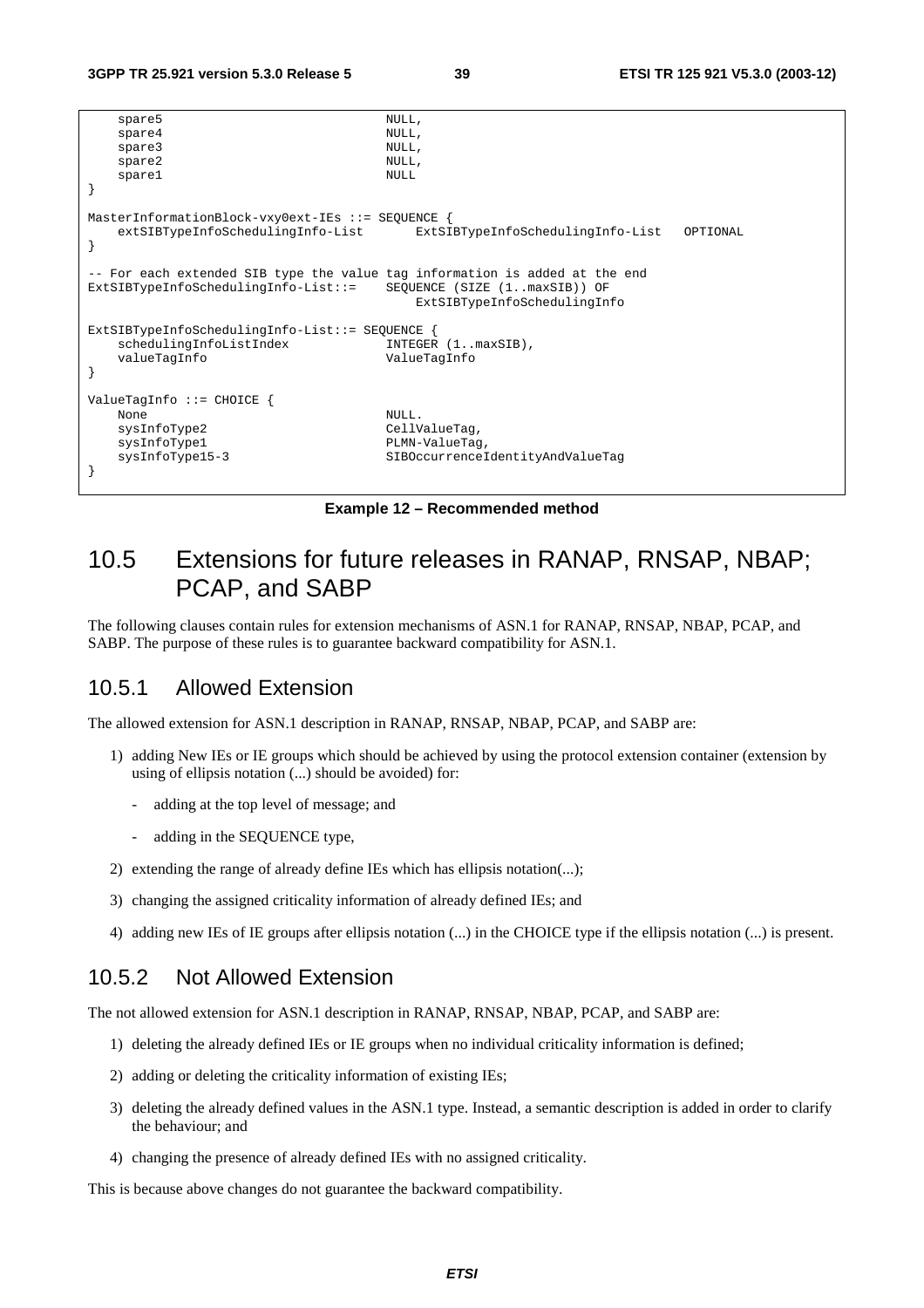## 10.5.3 Recommendations for extensions for further releases

#### 10.5.3.1 General

This subclause gives recommendations for future extensions in versions of the RANAP, RNSAP, NBAP, PCAP, and SABP where non-backward compatible changes are not acceptable.

### 10.5.3.2 Usage of Presence and Assigned Criticality in Future Releases

#### 10.5.3.2.1 New Procedures

For procedures introduced when the backward compatibility mechanisms are taken into use the following recommendation applies to the Assigned Criticality of the procedure (in the tabular description of messages visible as the Assigned Criticality of the IE Message Type).

| <b>Assigned Criticality</b> | <b>Recommendation</b>                                                                                                                                                                                                                    | <b>Typical usage</b>                                                                                                                                                                    |  |  |
|-----------------------------|------------------------------------------------------------------------------------------------------------------------------------------------------------------------------------------------------------------------------------------|-----------------------------------------------------------------------------------------------------------------------------------------------------------------------------------------|--|--|
| Ignore                      | Should be used if:<br>the sender does not care whether or<br>not the procedure is supported; or<br>if the sender "already knows" that the<br>procedure is supported.                                                                     | Typically used for procedures where:<br>the sender do not care whether or not the<br>procedure is supported; or<br>where the usage is dependent on previously<br>exchanged information. |  |  |
| Ignore and Notify           | Should be used if:<br>the sender does not care whether or<br>not the procedure is supported; or<br>if the sender "already knows" that the<br>procedure is supported;<br>but need to know whether or not the<br>procedure was understood. | Typically not used.                                                                                                                                                                     |  |  |
| Reject                      | Should be used if:<br>the procedure shall be rejected when<br>not supported.                                                                                                                                                             | Typically used for new procedures where the<br>sender has no prior knowledge on whether or<br>not the procedure will be understood.                                                     |  |  |

### 10.5.3.2.2 New IEs

For new IEs introduced when the backward compatibility mechanisms are taken into use the following recommendation applies to the Assigned Criticality of the IE.

| <b>Presence</b>            | Assigned<br><b>Criticality</b> | <b>Recommendation</b>                                                                                                                                                                                                                                                                                                                      | <b>Typical usage</b>                                                                         |
|----------------------------|--------------------------------|--------------------------------------------------------------------------------------------------------------------------------------------------------------------------------------------------------------------------------------------------------------------------------------------------------------------------------------------|----------------------------------------------------------------------------------------------|
| Optional                   | Ignore                         | Should be used if the sender does not care<br>whether or not the function related to the IE is<br>supported.                                                                                                                                                                                                                               | Typically used for "non core" features<br>(specification text; " shall, if<br>supported, ".  |
|                            | Ignore and Notify              | Should be used if:<br>the sender does not care whether or not the<br>function related to the IE is supported.<br>but need to know whether or not the IE was<br>understood.                                                                                                                                                                 | Typically used for "non core" features<br>(specification text; " shall, if<br>supported, "). |
|                            | Reject                         | Should be used if:<br>the alternative to executing the feature<br>related to the IE is rejecting the procedure.                                                                                                                                                                                                                            | Typically used for "core" features<br>(specification text; " shall ").                       |
| Mandatory /<br>Conditional | Ignore                         | Should be used for "core" features where:<br>it is essential that all implementations of<br>future releases support the feature related<br>to the $IE$ :<br>it is possible to inter-work with nodes<br>implementing older releases (not<br>understanding the IE related to the feature<br>and consequently not supporting the<br>feature). | Typically not used.<br>Note 1.                                                               |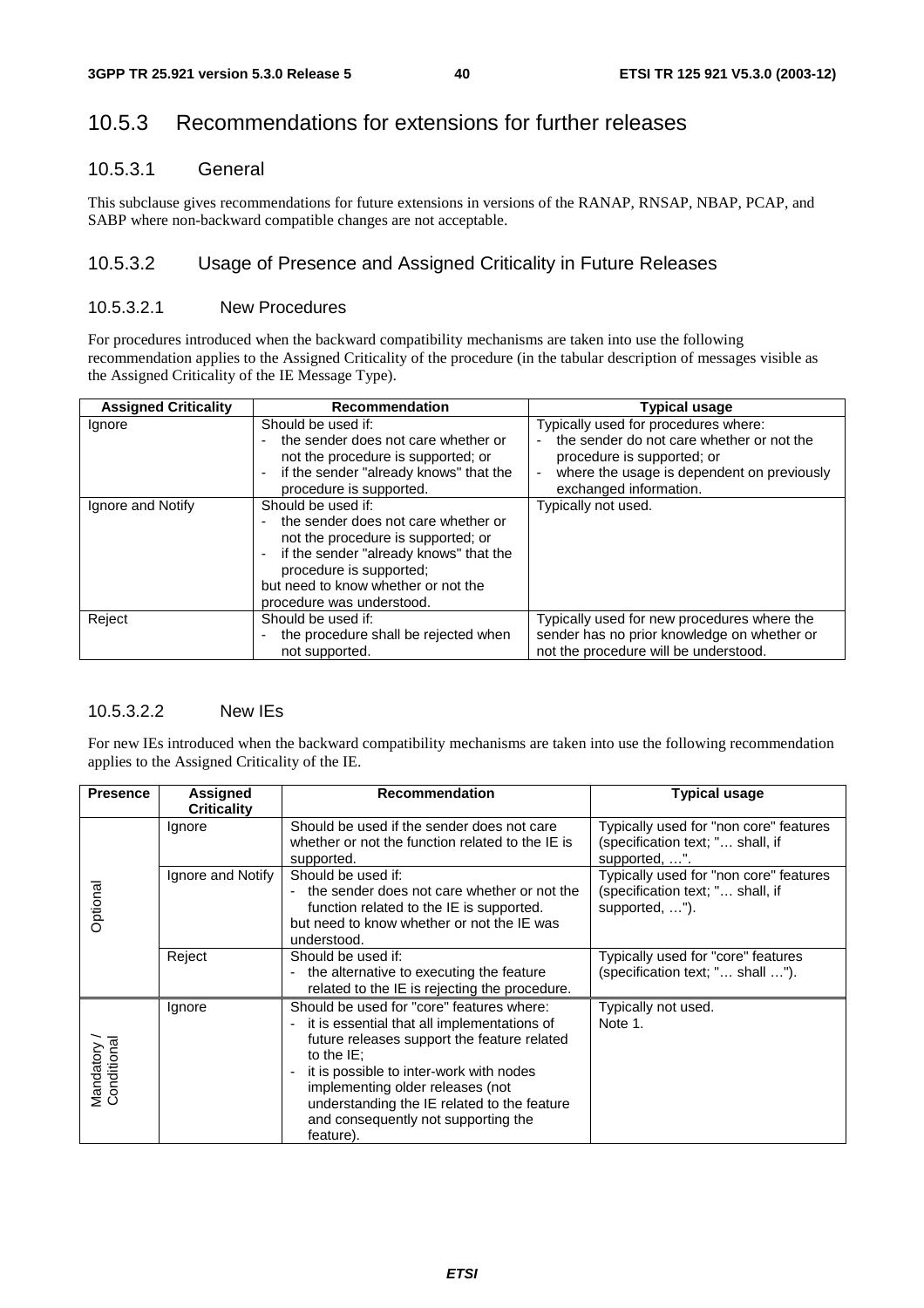|  | Ignore and Notify | Should be used for "core" features where:<br>- it is essential that all implementations of<br>future releases support the feature related<br>to the $IE$ :<br>it is possible to inter-work with nodes<br>implementing older releases (not<br>understanding the IE related to the feature<br>and consequently not supporting the<br>feature);<br>but the sending node need to know whether or<br>not the IE was understood. | Typically not used.<br>Note 1. |
|--|-------------------|----------------------------------------------------------------------------------------------------------------------------------------------------------------------------------------------------------------------------------------------------------------------------------------------------------------------------------------------------------------------------------------------------------------------------|--------------------------------|
|  | Reject            | Should be used for "core" features where:<br>- it is essential that all implementations of<br>future releases support the feature related<br>to the $IE$ :<br>it is not possible to inter-work with nodes<br>implementing older releases (not supporting<br>the feature).                                                                                                                                                  | Typically not used.<br>Note 2. |

- NOTE 1: This combination (presence + assigned criticality) could be used as an intermediate state, i.e. when the Assigned Criticality is expected/planned to be changed to "Reject" in the future.
- NOTE 2: This combination (presence + assigned criticality) should be avoided since it prevents inter-working with older version of a specification.

#### 10.5.3.2.3 Changing the Presence of an IE

The Presence can always be changed in future version of a specification.

NOTE: Mandatory and Conditional IEs with Assigned Criticality "Reject" will still cause rejection when missing in a node based on a previous version of the specification (even though changed to Optional).

#### Recommendation:

The Presence of Mandatory IEs with Assigned Criticality "Reject" should not be changed in future versions of a specification.

The Presence of Conditional IEs with Assigned Criticality "Reject" should not be changed in future versions of a specification, unless it is also ensured that the condition will not result in a requirement to include the IE.

#### 10.5.3.2.4 Changing the Assigned Criticality of an IE

The Assigned Criticality can always be changed in future version of a specification.

NOTE: The behaviour for missing IEs will remain unchanged when inter-working with a node based on a previous version of the specification.

#### Recommendation:

When changing the Assigned Criticality of Mandatory and Conditional IEs with Assigned Criticality "Reject" in future versions of a specification special attention should be paid to inter-working between different versions of the specification.

#### 10.5.3.2.5 Removing IEs

Any IE (with Assigned Criticality) can be removed in future version of a specification.

NOTE: Mandatory and Conditional IEs with Assigned Criticality "Reject" will still cause rejection when missing in a node based on a previous version of the specification (even though changed to Optional).

#### Recommendation:

Mandatory IEs with Assigned Criticality "Reject" should not be removed in future versions of a specification.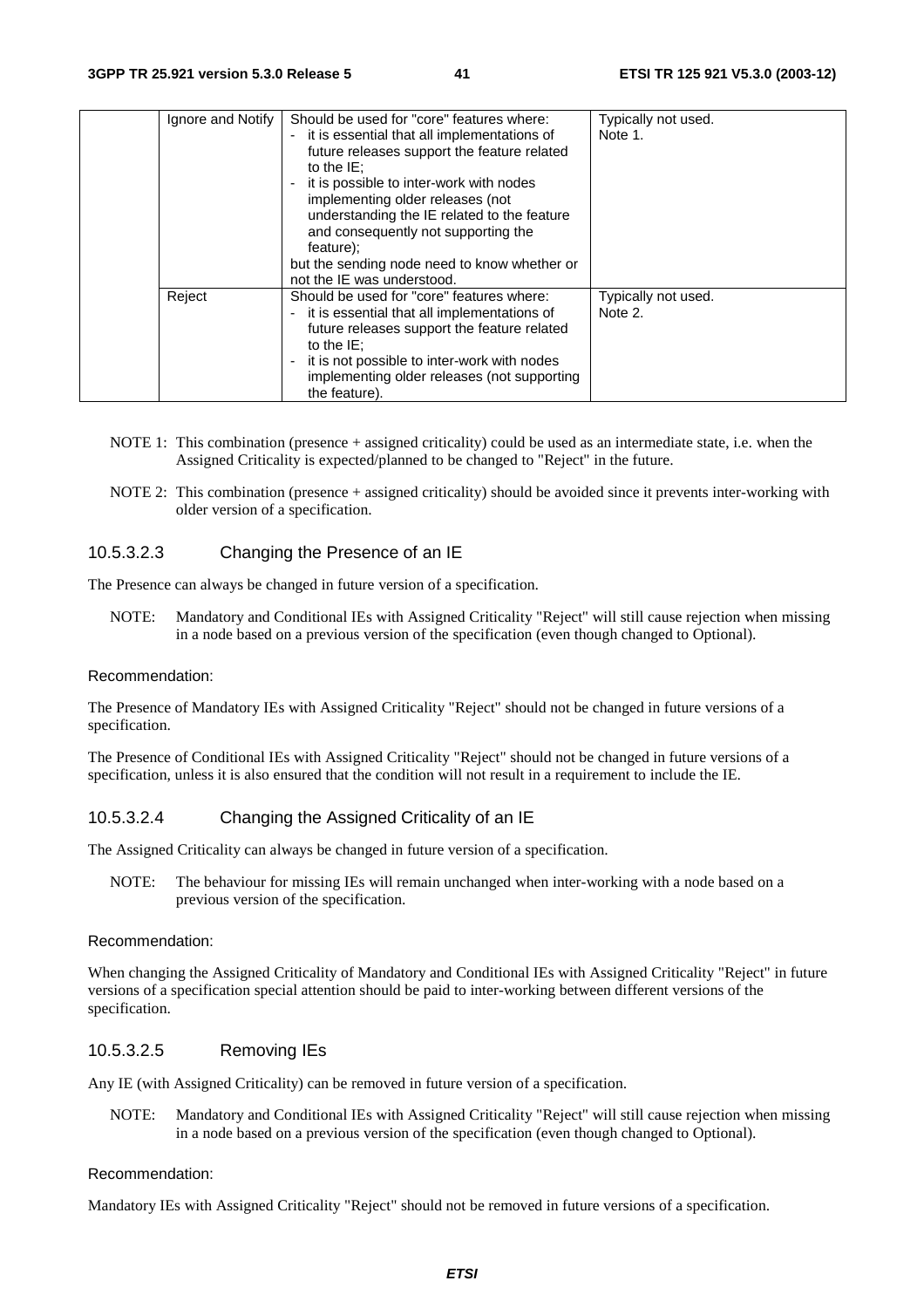#### **3GPP TR 25.921 version 5.3.0 Release 5 42 ETSI TR 125 921 V5.3.0 (2003-12)**

Conditional IEs with Assigned Criticality "Reject" should not be removed in future versions of a specification, unless it is also ensured that the condition, if evaluated for the message where the IE is removed by a node based on a previous version of the specification, will not result in a requirement to include the IE.

## 10.5.4 Use of extensions

The following rules apply to the use of extensions in RANAP, RNSAP, NBAP, PCAP, and SABP:

- 1) IEs added in the extension containers shall be added before the ellipsis notation.
- 2) IEs added in the extension containers shall be placed in the extension containers in the chronological order of their introduction e.g. a late correction of Release '99 may appear after Release 4 corrections in a Release 4 version of the specification.
- 3) When new values are added into an ENUMERATED type after the ellipsis notation in the later release (e.g. Release 4), the same amount of new values need to be added as "dummy" in the same IE in the correspondent older release of the specification (e.g. Release '99).

 The "dummy" has to be added into the older release (e.g. Release '99) of the specifications when needed, i.e. if the later release (e.g. Release 4) of specification is considered as not stable, the "dummy" shall not be added in the same IE in the correspondent older release (e.g. Release '99) of the specification. When the older release (e.g. Release '99) adds new values for later version (e.g. Release '99 June version), the same values shall be added in the same position of the correspondent later release (e.g. Release 4) in order to have backward compatibility when in the future the later release (e.g. Release 4) is considered as stable. Further explanation with an example is shown below:

- Release '99 June version: *Example* ::= ENUMERATED {a, b,...};
- Release 4 June version: *Example* ::= ENUMERATED {a, b,..., c, d};
- NOTE 1: In the June version the Release 4 is considered as not stable, therefore no "dummy" was added in Release '99).
	- Release '99 September version, *Example* ::= ENUMERATED {a, b,…, e};
	- Release 4 September version, *Example* ::= ENUMERATED {a, b,..., e, c, d};
- NOTE 2: In the September version the value "e" was added in Release '99, the value "e" shall be added at the same position in Release 4 since the Release 4 is yet considered as not stable.
	- Release '99 December version, *Example* ::= ENUMERATED {a, b,..., e, dummy1, dummy2, f};
	- Release 4 December version, *Example* ::= ENUMERATED {a, b,…, e, c, d, f}.
- NOTE 3: In the December version, when a new value "f" has to be added in Release '99 and the Release 4 is considered as stable, "dummy1" and "dummy2" are added.
- 4) When new choice tags are added into a CHOICE type after the ellipsis notation, new tags shall need to be added in the protocol container.
	- Any addition of a choice tag in Release x for a CHOICE not existing in Release y ( $y \lt x$ ) shall be made by introducing a normal choice tag (not included in the protocol container) after the ellipses if no release  $z(z)$ x) has included a protocol container for this CHOICE yet. Further explanation with an example is shown below:
		- Release '99 June version, *Example* ::= CHOICE {a, b,...};
		- Release 4 June version, *Example* ::= CHOICE {a, b,...};
		- Release '99 September version, *Example* ::= CHOICE {a, b,..., c};
		- Release 4 September version, *Example* ::= CHOICE {a, b,…, c}.
	- Any addition of a choice tag in Release x for a CHOICE already existing in Release  $y (y < x)$  shall be made inside a protocol container after the ellipses. Further explanation with an example is shown below: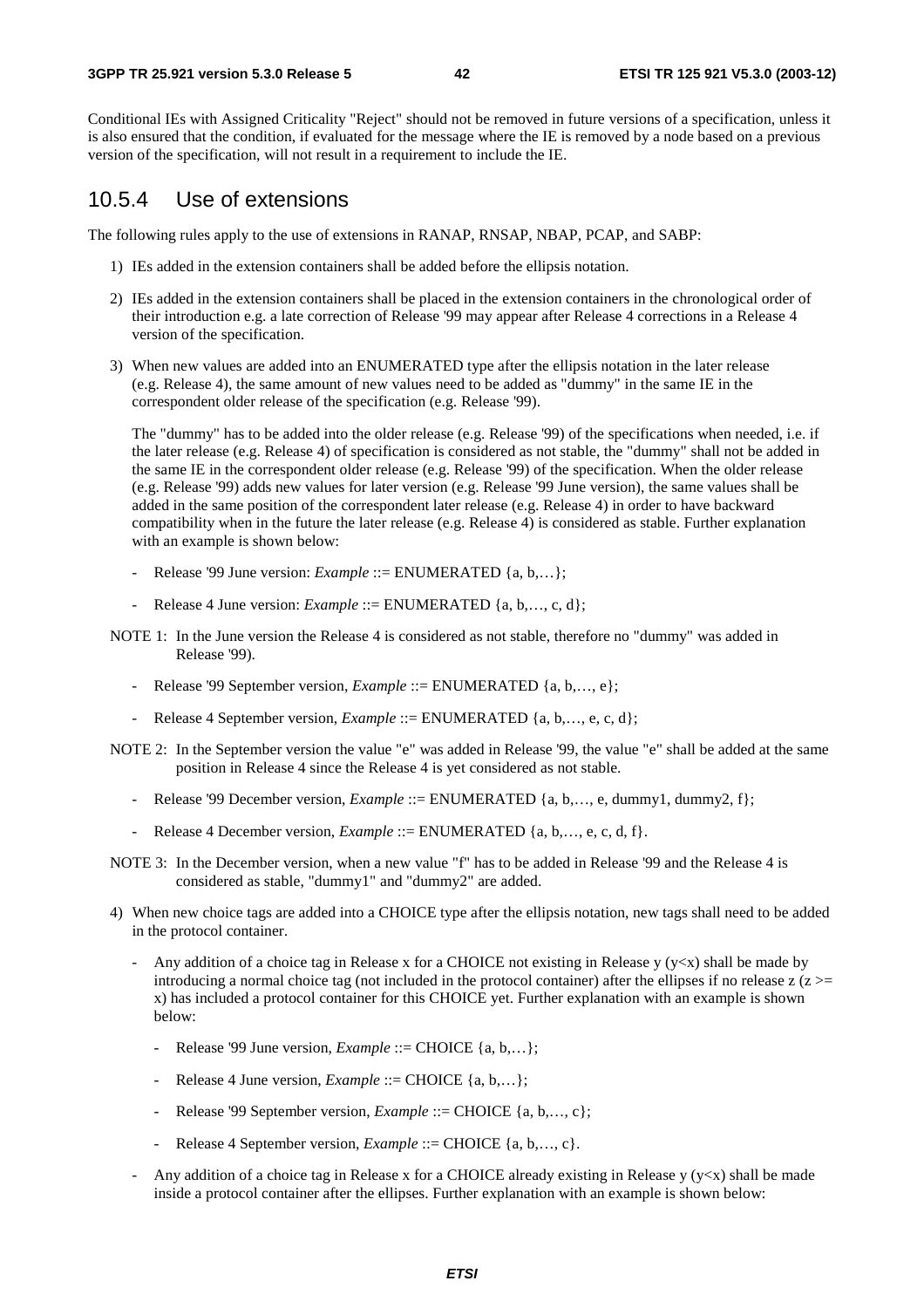- Release '99 June version: *Example* ::= CHOICE {a, b,...};
- Release 4 June version: *Example* ::= CHOICE {a, b,...};
- Release '99 September version: *Example* ::= CHOICE {a, b,...};
- Release 4 September version: *Example* ::= CHOICE {a, b,..., protocol container {d}}.
- Any addition of a choice tag in Release x for a CHOICE already containing a protocol container in Release y  $(y>x)$  shall be made inside a protocol container after the ellipses. Further explanation with an example is shown below:
	- Release '99 June version: *Example* ::= CHOICE {a, b,...};
	- Release 4 June version: *Example* ::= CHOICE {a, b,..., protocol container {d}};
	- Release '99 September version: *Example* ::= CHOICE {a, b,..., protocol container {e}};
	- Release 4 September version: *Example* ::= CHOICE {a, b,..., protocol container {d, e}.
- If any Release has already included a protocol container in this CHOICE, then all future changes to this CHOICE shall be made by introducing IE's in the protocol container. Further explanation with an example is shown below:
	- Release 4 June version: *Example* ::= CHOICE {a, b,..., protocol container {d, e}};
	- Release 4 September version: *Example* ::= CHOICE {a, b,..., protocol container {d, e, f}}.

## 10.6 Comments

Comments in ASN.1 are a mechanism for providing essential or useful information about the definitions to which they apply. However, their use must be consistent or they can cause confusion and misunderstandings.

The placement of comments is important as it aides understanding of to which elements they refer to. In the following example the comments are used as section headings, grouping together the IEs that follow until the next section heading. In this case the comment is placed at one level less (one TAB less) than the IEs to which it refers. This style of comment is normally used to reflect the groupings of IEs in messages as shown in the tabular format.

```
ExampleMsg ::= SEQUENCE { 
     - First group of IEs<br>exampleA
                                    ExampleTypeA,
       exampleB ExampleTypeB OPTIONAL,
     -- Next group of IEs 
       exampleC ExampleTypeC,
    -- Extension mechanism<br>nonCriticalExtensions
                                    SEQUENCE {} OPTIONAL
}
```
The IEs that are referred to or grouped, are implied from the relative levels and so it is not required to include their names in the text of the comment itself.

In the next example the comment is used to refer to a specific IE. In this case the comment should always be placed directly above the IE to which it refers and at the same level of indentation. The name of the IE should be contained in the text of the comment so as to make it completely unambiguous to which IE it refers.

```
ExampleTypeA ::= SEQUENCE { 
    subTypeA1 SubTypeA1,
    -- Actual value subTypeA2 = IE value * 4<br>subTypeA2 INTEGER (0..16)INTER (0..16) sunTypeA3 SubTypeA3 OPTIONAL 
}
```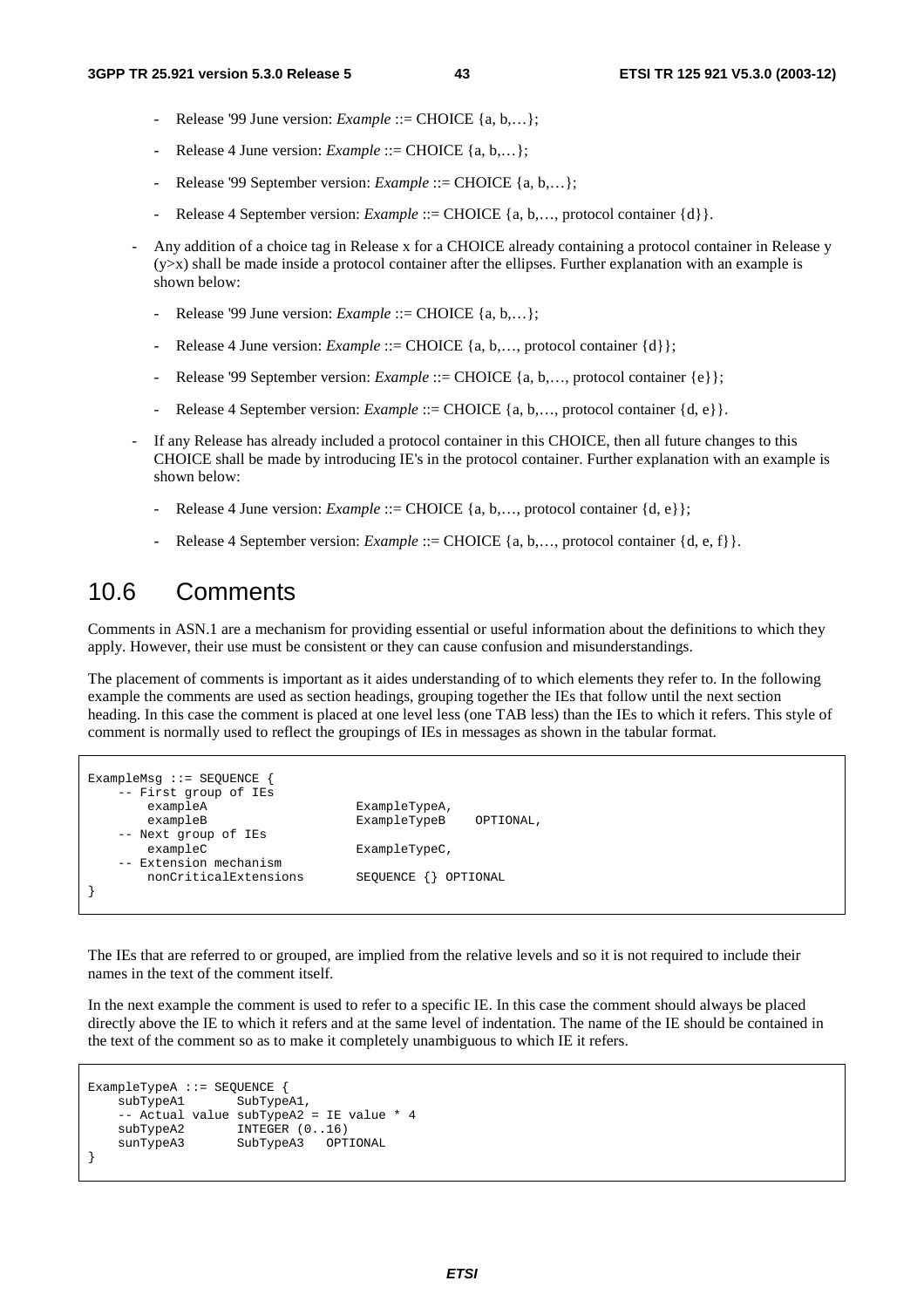If a comment of this type needs to refer to more than one IE or value then each must be specifically named in the text of the comment.

The next example shows the case where a comment is added to the ASN.1 to make its use clear when compared to the tabular format. In this case, as the text is purely to reflect information contained elsewhere, the comment is prefixed with "TABULAR:".

```
ExampleTypeB ::= SEQUENCE {<br>subTypeB1 BOOLEAN,
    subTypeB1 BOOLEAN,<br>subTypeB2 SubTypeB2
    subTypeB2
      -- TABULAR: subTypeB3, presence is conditional on the value of subTypeB1 
     sunTypeB3 SubTypeB3 OPTIONAL 
}
```
## 11 Message transfer syntax specification

## 11.1 Selection of transfer syntax specification method

For RRC Basic Packed Encoding Rules (BASIC-PER) PER Unaligned Variant and possible use of specialised encoding is chosen.

For RANAP, RNSAP, NBAP, PCAP, and SABP Basic Packed Encoding Rules (BASIC-PER) Aligned Variant is chosen.

## 11.2 Specialised encoding (only RRC)

### 11.2.1 General

Specialised encoding is an escape mechanism that allows the specification of exceptional encodings for parts of messages. Specialised encoding acts as an exception mechanism to the normally applied encoding rules (e.g. Unaligned PER).

The detailed encoding rules for specialised encodings are defined within an ECN module. A link module is used to associate an ECN module with an ASN.1 module. For example:

```
Example-ASN1-Module DEFINITIONS AUTOMATIC TAGS ::= 
BEGIN 
     John ::= SEQUENCE { 
         a BOOLEAN, 
         b INTEGER 
     } 
END 
Example-ECN-Module ENCODING-DEFINITIONS ::= 
BEGIN 
     IMPORTS John FROM Example-ASN1-Module; 
     MyProc ::= 
         USER-FUNCTION-BEGIN 
               -- Description of special encoding goes here 
         USER-FUNCTION-END 
     John.b ENCODED BY MyProc 
END 
Example-Link-Module LINK-DEFINITIONS ::= 
BEGIN 
     Example-ASN1-Module ENCODED BY perUnaligned WITH Example-ECN-Module 
END
```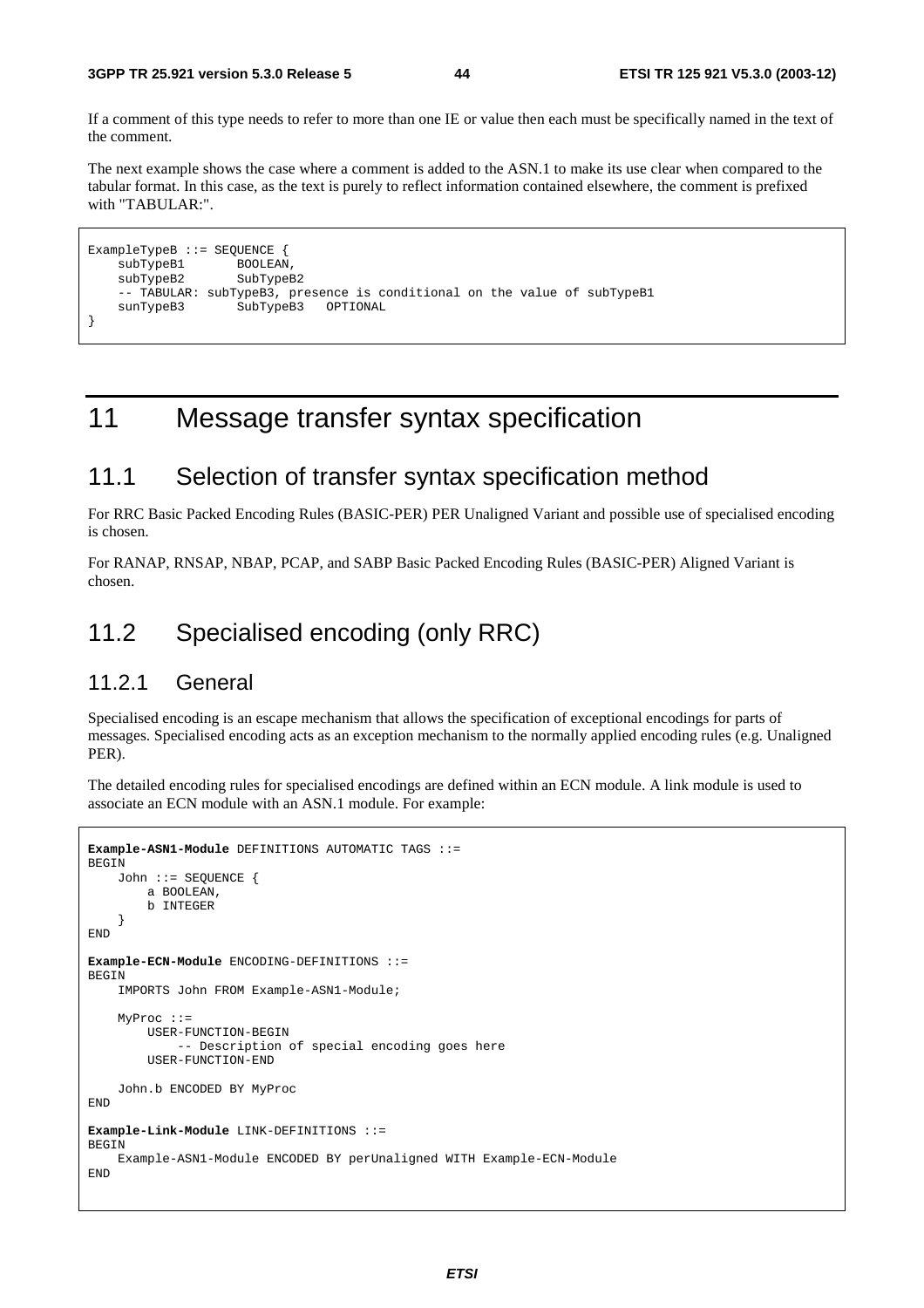In the above example the link module **Example-Link-Module** specifies that the ASN.1 module **Example-ASN1-Module** has the PER unaligned encoding rules as a default with extra specialised encoding defined in the ECN module **Example-ECN-Module**.

### 11.2.2 Notation in ASN.1

The ASN.1 modules shall contain only the abstract definition of the messages.

## 11.2.3 Notation in ECN

If specialised encodings are to be used, all such encodings shall be specified in an ECN module.

Several approaches are possible for specialised encoding. One approach is to use the ECN notation, which allows direct specification of encoding rules (see example 9). The other approaches are to specify using CSN.1 or to reference an encoding defined informally in an existing specification. These last two methods are explained in the following clauses.

#### 11.2.3.1 Use of CSN.1

In this case, user functions are defined starting by "--<ECN.Encoding CSN1>--", and containing each one or several CSN.1 types. Specialised encoding of an ASN.1 type is indicated by "ENCODED BY" clauses referring to a CSN.1 user function and followed by the identifier of the CSN.1 type to apply for the encoding.

A user-function based on CSN.1 is limited to a list of descriptions, each description respecting the syntax of CSN.1 V2.0, preceded by the starting text mentioned above and optionally by an IMPORTS clause. The header part of modules as defined in CSN.1 V2.0 is not used. The IMPORTS clause respects the ASN.1 syntax.

NOTE: It is expected to move to CSN.1 V2.2 as soon as available.

The specialised encoding shall be such that all the relevant values of a type can be represented with it, i.e. there shall be a mapping from each meaningful abstract value to an encoded value, taking into account any applicable informally stated constraints. Reciprocally, decoding of any received string shall be mapped either to an abstract value or to an error indication.

In the case of a composite ASN.1 type (e.g.: choice or sequence), labels are used in the CSN.1 construction for the association with the corresponding parts in the abstract description (see examples 5 and 6). Case is significant. The order of alternatives in a choice construction, or of fields in a sequence, may differ between the abstract and the representation descriptions (see example 7). On the other hand, incompleteness is a specification inconsistency.

In the CSN.1 module <ASN1.*Identifier*> is a reference to a construction defined in an ASN.1 module, as given by an IMPORTS clause at the beginning of the CSN.1 user function. This describes a construction as derived from the ASN.1 description (note that this might contain specialised encoding). This notation aims at distinguishing constructions defined in the CSN.1 module from those defined in an ASN.1 module. Such a reference could be replaced by a complete description in the CSN.1 module, however this would be redundant and cumbersome in the case of complex constructions. See example 3.

In some cases, an elementary ASN.1 type is replaced in the CSN.1 description by a sequence. In such a case, the field name 'V' is used as a label in the sequence to indicate the field that does encode the elementary type. See example 4.

#### 11.2.3.2 Reference to informally specified encodings in other specifications

In this case, user functions are defined starting by "--<ECN.Reference>--", and containing a textual description of the reference. See example 8.

### 11.2.4 Notation in Link Module

If specialised encodings are to be used, a link module shall be used to associate the ASN.1 module(s) with the corresponding ECN module(s).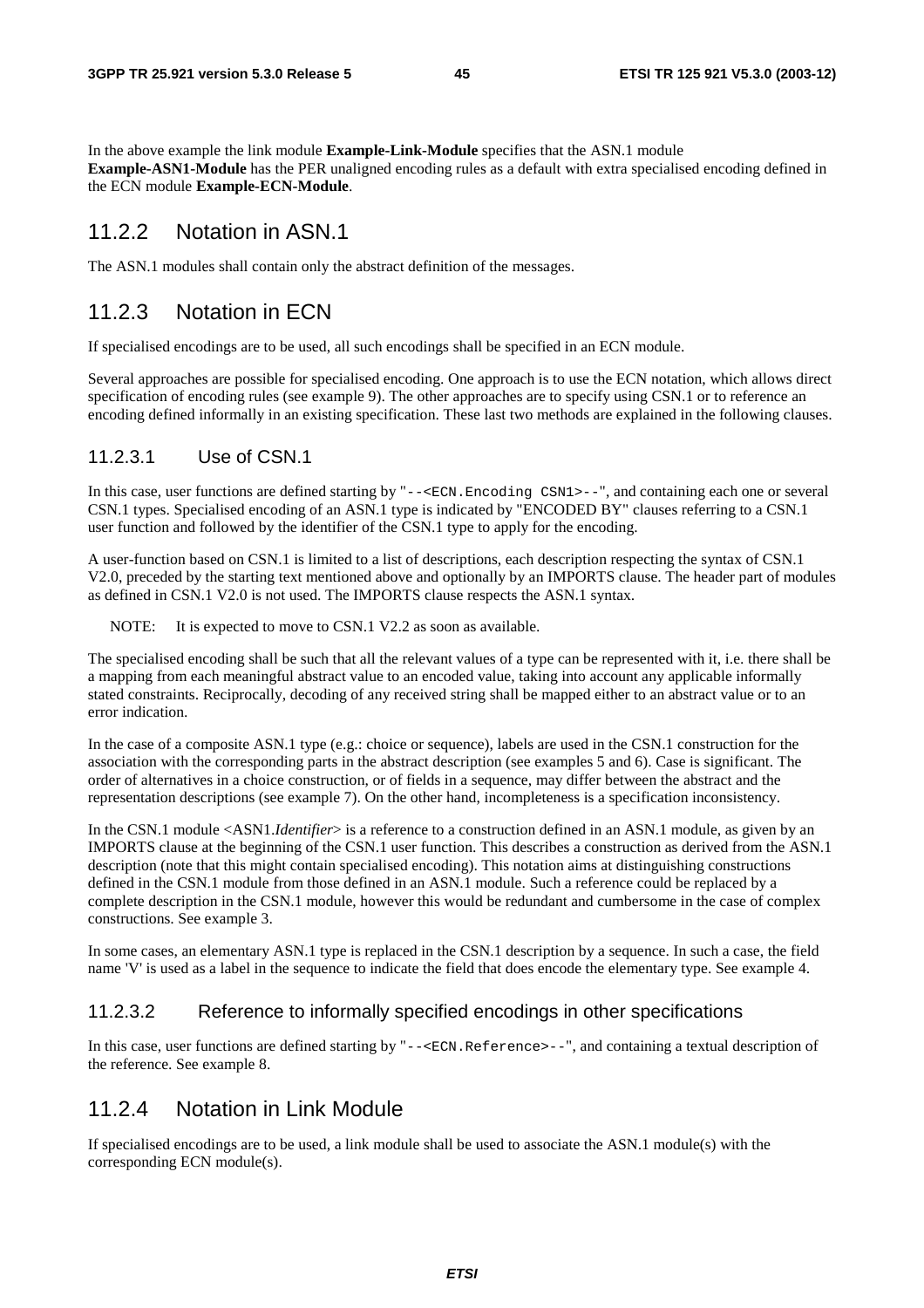NOTE: All the specialised encodings for a given ASN.1 module shall be contained within a single ECN module. See example in subclause 11.2.6.3.

## 11.2.5 Detailed and Commented Examples

The different examples below illustrate different possibilities, and provide some explanations. Examples of complete modules can be found in subclause 11.2.6.

#### 11.2.5.1 Example 1

An integer value set is not continuous but it is evenly distributed.

In the ASN.1 module:

SparseEvenlyDistributedValueSet ::= INTEGER (0|2|4|6|8|10|12|14)

In the CSN.1 user function of the ECN module:

```
<SparseEvenlyDistributedValueSet> ::= 
   \text{bit}(3); -- Representation: This represents the integer equal to half the 
     -- binary encoding of the field 
     -- e.g., 010 encodes integer 4
```
#### 11.2.5.2 Example 2

An integer value set is not continuous and evenly distributed.

In the ASN.1 module:

**SparseValueSet** ::= INTEGER (0|3|5|6|8|11)

In the CSN.1 user function of the ECN module:

```
<SparseValueSet> ::= bit(3) exclude {110 | 111}; 
-- Representation : 
-- 0 \Rightarrow 000
-- 3 => 001-- 5 => 010-- 6 => 011- - 8 => 100
-- 11 => 110
```
Explanations:

The exclusion part implies that the reception of 110 or 111 triggers an exception.

#### 11.2.5.3 Example 3

A list type is encoded using the 'more' bit technique.

This allows optimising the cases where there are few components relatively to the maximum number of components.

In the ASN.1 module: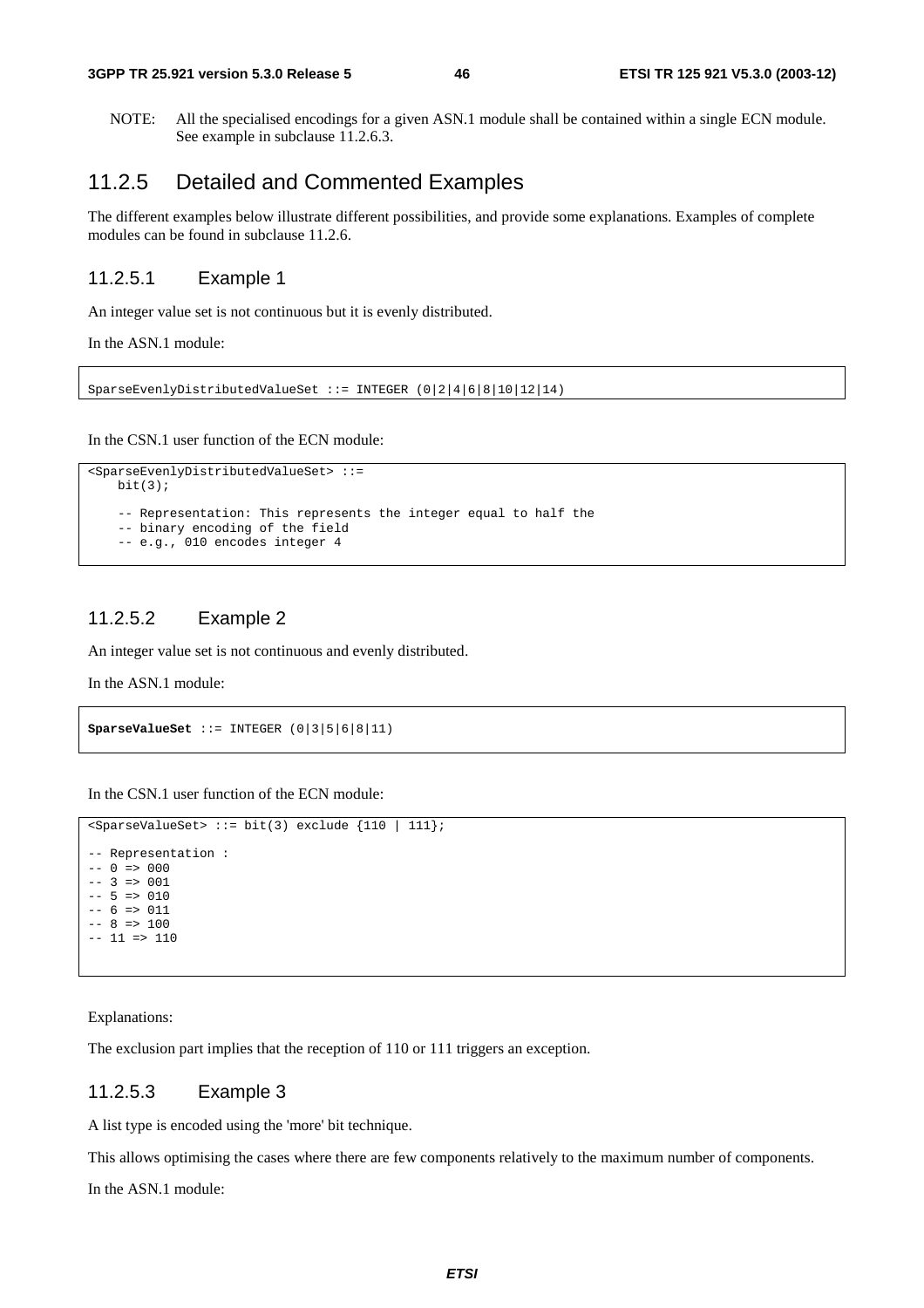VariableLengthList ::= SEQUENCE (SIZE (0..10)) of Status

In the CSN.1 user function of the ECN module:

```
<VariableLengthList> ::= 
     <Length : 1** 0> 
     <V : <ASN1.Status>*(len(Length)-1);
```
#### Explanations:

<ASN1.Status> is a reference to a construction defined in the ASN.1 module.

The traditional 'more' bit technique looks like:

```
<Not recommended VariableLengthList> ::= 
    { 1 <ASN1.Status> }(*) 
   0;
```
It can be checked that the recommended construction is exactly the same except for the bit order (all the tags are grouped on the start). The recommended construction is highly preferable since it makes it clear that the 'more' bits are just a variable length encoding of a length field. The more traditional technique may have some application when alignment is a concern.

#### 11.2.5.4 Example 4

A variable length integer using the 'more' bit technique.

This can be used to obtain an encoding of integers where efficiency is sought for small values, but bigger values are still allowed.

In the ASN.1 module:

```
VariableLengthList ::= INTEGER
```
In the CSN.1 user function of the ECN module:

```
<VariableLengthInteger> ::= 
     <Length : 1** 0> 
    \overline{\text{bit*3*}}(len(Length)-1)>;
-- This represents the integer encoded in binary by the V field
```
#### Explanations:

This makes use of the same basic technique than in the previous example.

The traditional 'more' bit technique looks like:

```
<Not recommended VariableLengthInteger> ::= 
    {1 bit(3) } (*)\ddot{0};
```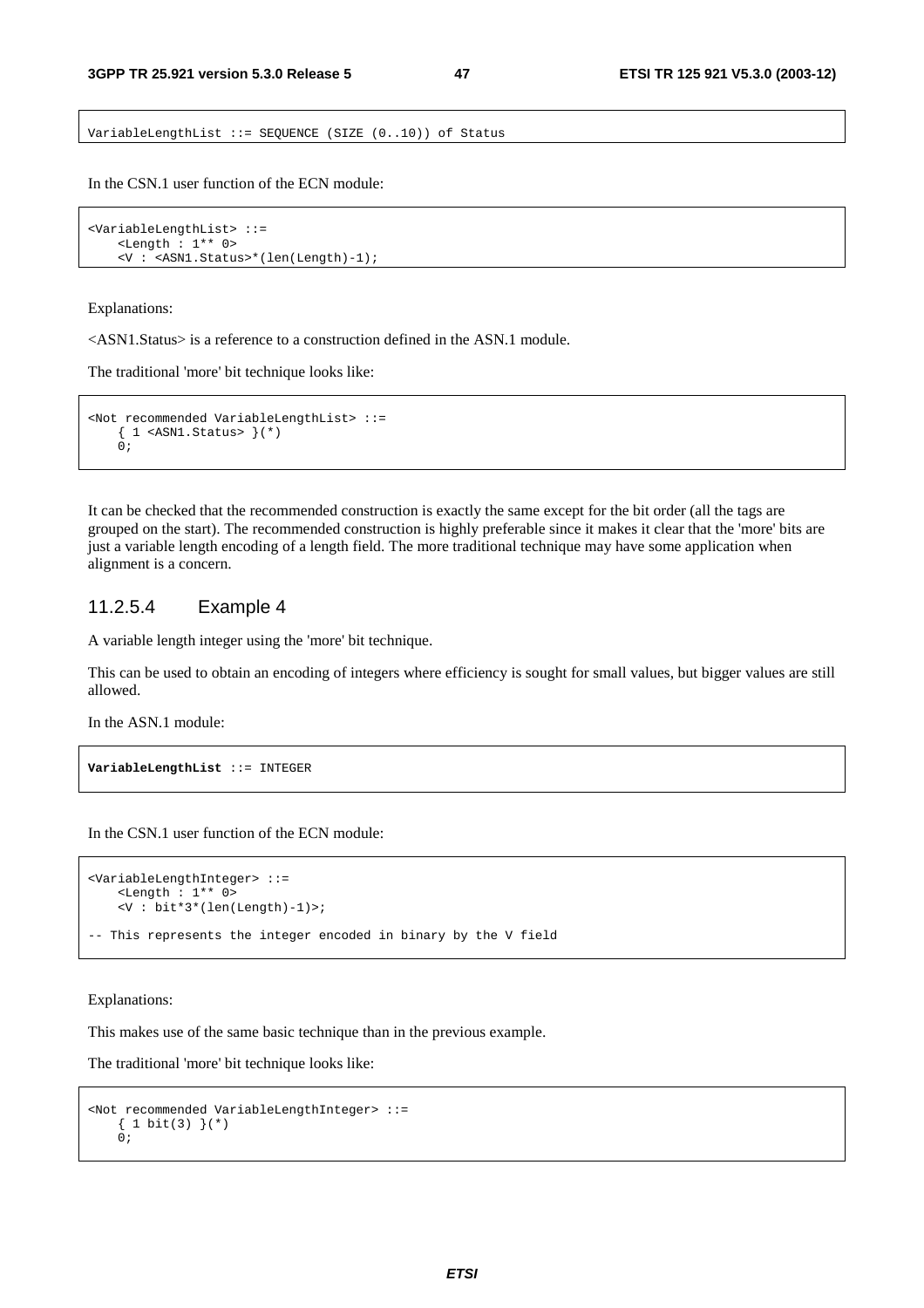It can be checked that the recommended construction is exactly the same except for the bit order (all the tags are grouped on the start). The recommended construction is highly preferable since it makes it clear that the 'more' bits are just a variable length encoding of a length field. In addition, it allows specifying the encoding/decoding of the integer as a continuous string.

#### 11.2.5.5 Example 5

Some alternatives of a choice type are used more frequently as others. Therefore the tags for the frequently used alternatives are specified to be shorter than others.

In the ASN.1 module:

```
VariantRecord ::= CHOICE { 
    flag Flag, -- The two first alternatives are mostly used 
    counter Counter, 
    extEnum ExtendedEnum, 
    status Status, 
    list VariableLengthList
```
In the CSN.1 user function of the ECN module:

```
<VariantRecord> ::= 
                 : <ASN1.Flag>>
     01 <counter : <ASN1.Counter>>
      | 100 <extEnum : <ASN1.ExtendedEnum>> 
      | 101 <status> : <ASN1.Status>> 
      | 110 <List : <ASN1.VariableLengthList>> 
 };
```
Explanations:

}

The tag list can be adapted precisely to the expected statistics. Any tag list such that no member is the start of another member is acceptable.

#### 11.2.5.6 Example 6

The size of a component (e.g., integer, bit string, character string, sequence-of) depends on the value of one or several other components. The example here is that of an integer whose range depends on the value of another integer.

In the ASN.1 module:

```
ConditionalSized ::= SEQUENCE 
 { 
     modulo INTEGER(1..2048), 
    phase INTEGER(0..2047)}
```
In the CSN.1 user function of the ECN module:

```
<ConditionalSized> ::= 
    <math>modulo : bit(12) <phase : bit*logval(modulo)>; 
-- where logval is the function to the smaller integer higher or equal 
-- to the logarithm in base 2 of 1 plus the integer encoded in binary in the 
-- argument 
-- e.g., logval(0101) = 3 
        logval(00) = 0logval(10) = 2-- this can be also described as the position of the last '1' in the argument, 
-- starting from the end
```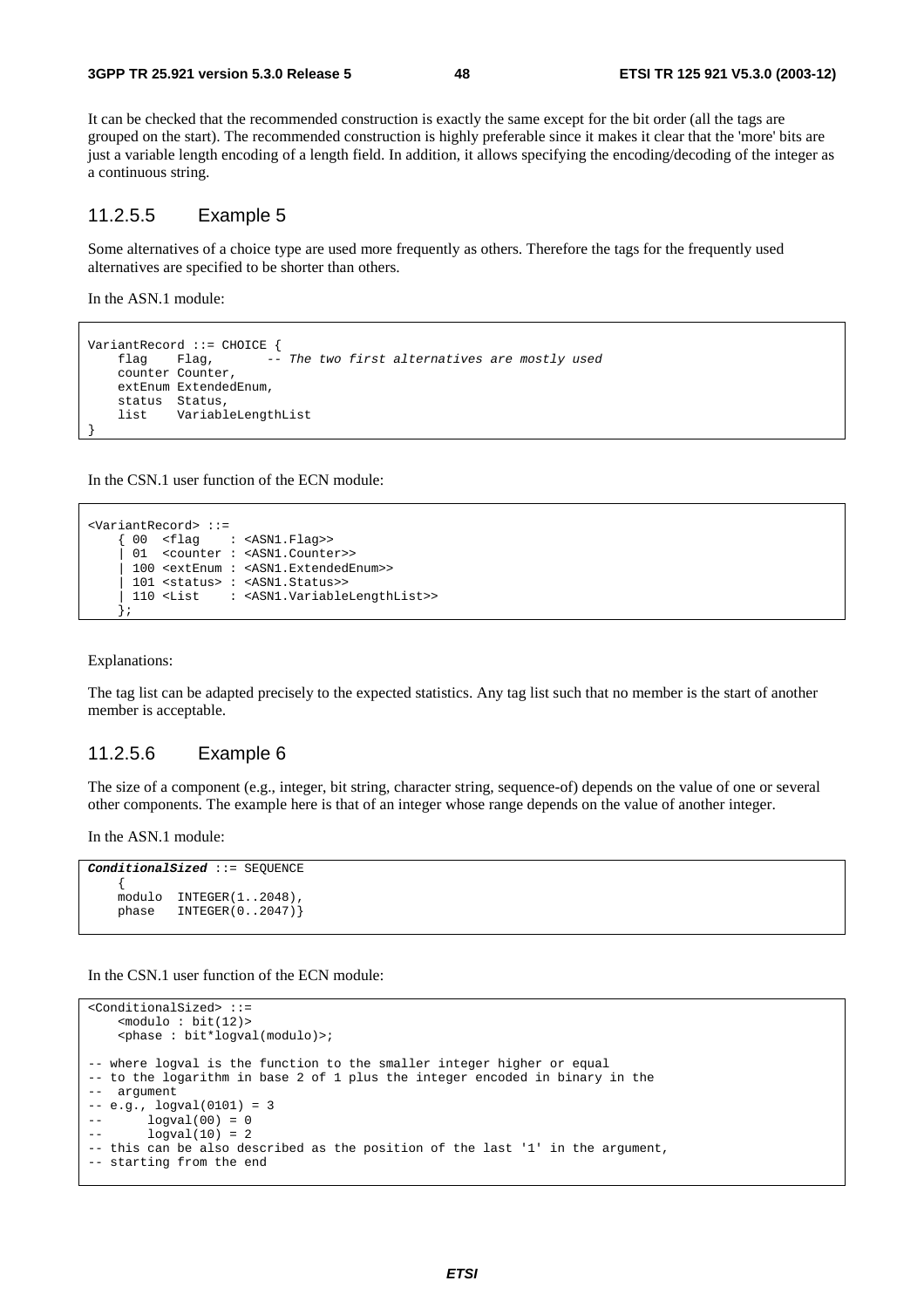#### 11.2.5.7 Example 7

A specialised extension mechanism optimised for very short extensions.

In the ASN.1 module:

```
SpecialisedExtensionV1 ::= SEQUENCE { 
     c1 C1, 
     c2 C2, 
     extension SEQUENCE{} OPTIONAL 
}
```
In the CSN.1 user function of the ECN module:

```
<Empty Extension> ::= 
     <Length : <Extension Length>> 
     bit* lval(Length) & 
     {<SpuriousExtension : bit(*) = null>; 
<Extension Length> ::= 
    \langle L:0 \rangle | -- lval = 0<br>1 \langle L:0 \rangle | -- lval = val(L) + 1
        | <L : bit(3) – 111> |
    1111 <L : bit(4)>; - lval = 8*val(L)+8
```
In the ECN module:

SpecialisedExtensionExampleV1.extension ENCODED BY CSN1Proc."Empty Extension"

Explanations:

The use of the intersection  $(x)$  is not needed in the empty extension placeholder. It is introduced here to prepare the description of the eventual extension, see further on.

The specialisation is on the encoding of the length field.

The '= null' forbids that a sender compliant with this version sends anything else than an empty 'extension', while the 'bit(\*)' allows a receiver to accept any string (the end is constrained by the length field).

In an ulterior version this can become:

In the ASN.1 module:

```
SpecializedExtensionV2 ::= SEQUENCE { 
    c1 C1, 
    c2 C2, 
    extension SEQUENCE 
    {c3 C3 OPTIONAL, 
     c4 C4} 
 }
```
In the CSN.1 USER-FUNCTION of the ECN module

```
< Extension of SpecialExtensionV2 > ::= 
     <Length : <Extension Length>> 
     bit* lval(Length) & 
    \{ \text{ cc4 : } \text{cASN1}.C4 \rightarrow\{0 \mid 1 \leq c3 : \text{GAN1.C3>>}\} <Spurious Extension : bit(*) = null> 
     }//; 
;
```
#### In the ECN module:

SpecialisedExtensionExampleV1.extension ENCODED BY CSN1Proc."Extension of SpecialExtensionV2"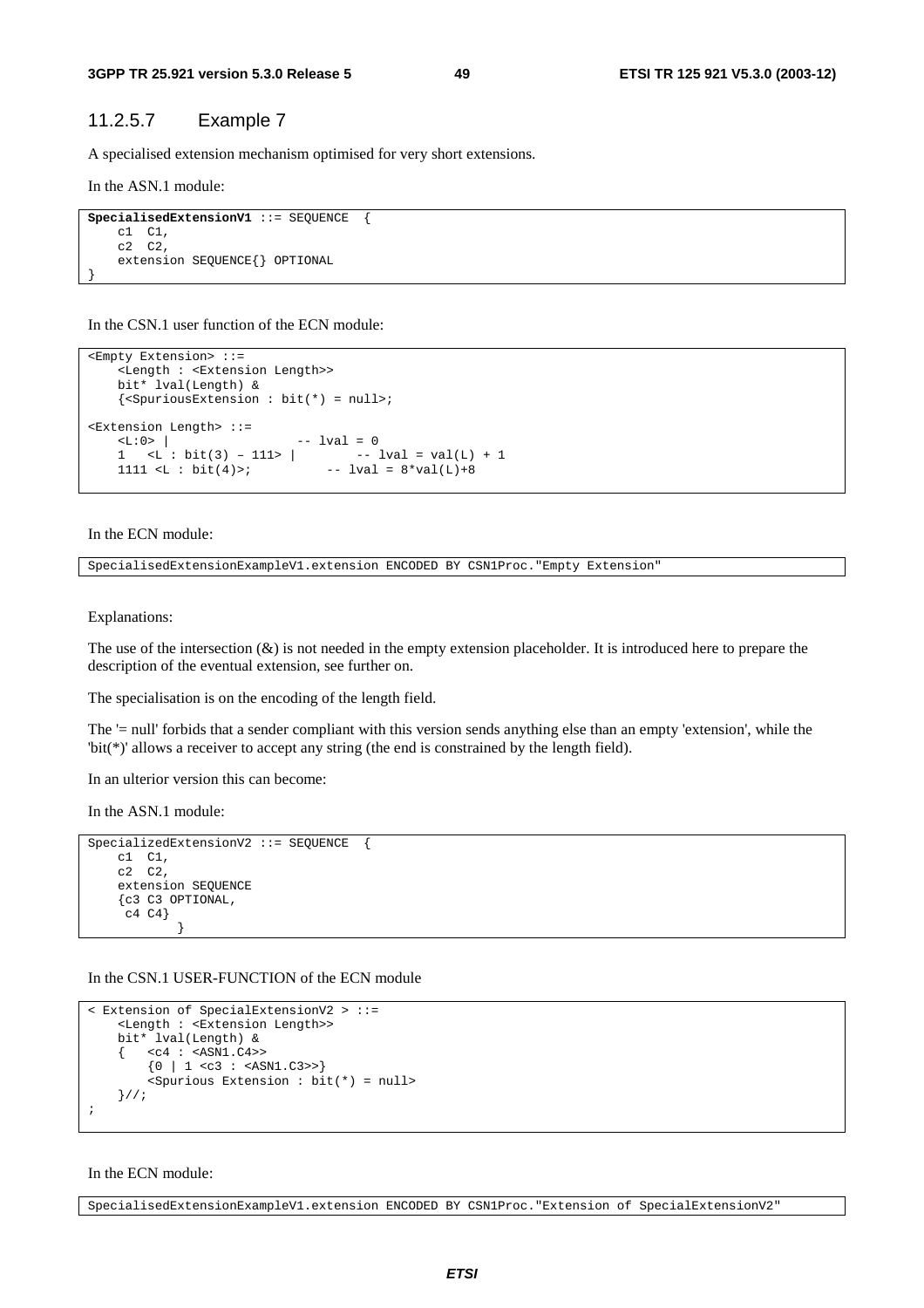Explanations:

The intersection  $(x)$  is used to put two constraints on 'extension', a) it must have a length as derived from the 'Length' field, b) it must respect the structure specified after the & (i.e., c4 followed by optional c3 followed by an extension placeholder).

The 'spurious extension' is required to allow further extension within the container.

The truncation  $(\frac{1}{\ell})$  ensures that the receiver will accept the extension as encoded by an older sender (i.e., with length set to 0, and the extension empty).

The interversion of C3 and C4 is not strictly needed. However, it allows not to include the presence bit of C3 when set to 0 and if it ends the sequence, and avoids to allow the sender to skip C4.

#### 11.2.5.8 Example 8

This example is importing the definition of the Mobile Station Classmark 2 IE from TS 24.008 [13].

In the ASN.1 module:

GSMClassMark ::= OCTET STRING

In the ECN module:

```
 GSMClassmarkProc ::= 
         USER-FUNCTION-BEGIN 
             --<ECN.Reference>-- 
             GSM 04.08, version 7.0.0, Figure 10.7 "GSM 04.08 Mobile Station Classmark 2 information 
element", octets 2 to 5 
         USER-FUNCTION-END 
GSMClassMark ENCODED BY GSMClassmarkProc
```
## 11.2.5.9 Example 9

Example of encoding definition directly specified using ECN notation. This example defines a specialised encoding for small integer fields using the auxiliary ASN.1 type Int16Encoding.

In the ASN.1 module:

```
SpecialInt ::= INTEGER (0..15)Int16Encoding {Dummy} ::= SEQUENCE { 
        length INTEGER (0..MAX), 
       value Dummy
```
In the ECN module:

```
-- Example encoding definition using native ECN 
Int16Encoding.length ::= ENCODING 
                 {SPACE {variable-self-delim}, 
                          -- Represents values 1,2,3,4 etc 
                         -- 0 => 1, 10 => 2, 110 => 3, 1110 =>4
                  VALUE {bit-count-simple-0}, 
                 LENGTH-DETERMINANT-FOR Int16Encoding.value }
Int16Encoding.value ::= ENCODING 
                 {SPACE {variable-min UNITS bits(2)}, 
                  VALUE {offset-suppress-zero} 
                           -- Will encode the offset for lb 
                          -- into the minimum number 
                          -- of 2-bits (the number is determined 
                          -- by length - see later, with zero 
                           -- encoding into zero bits. -- }
```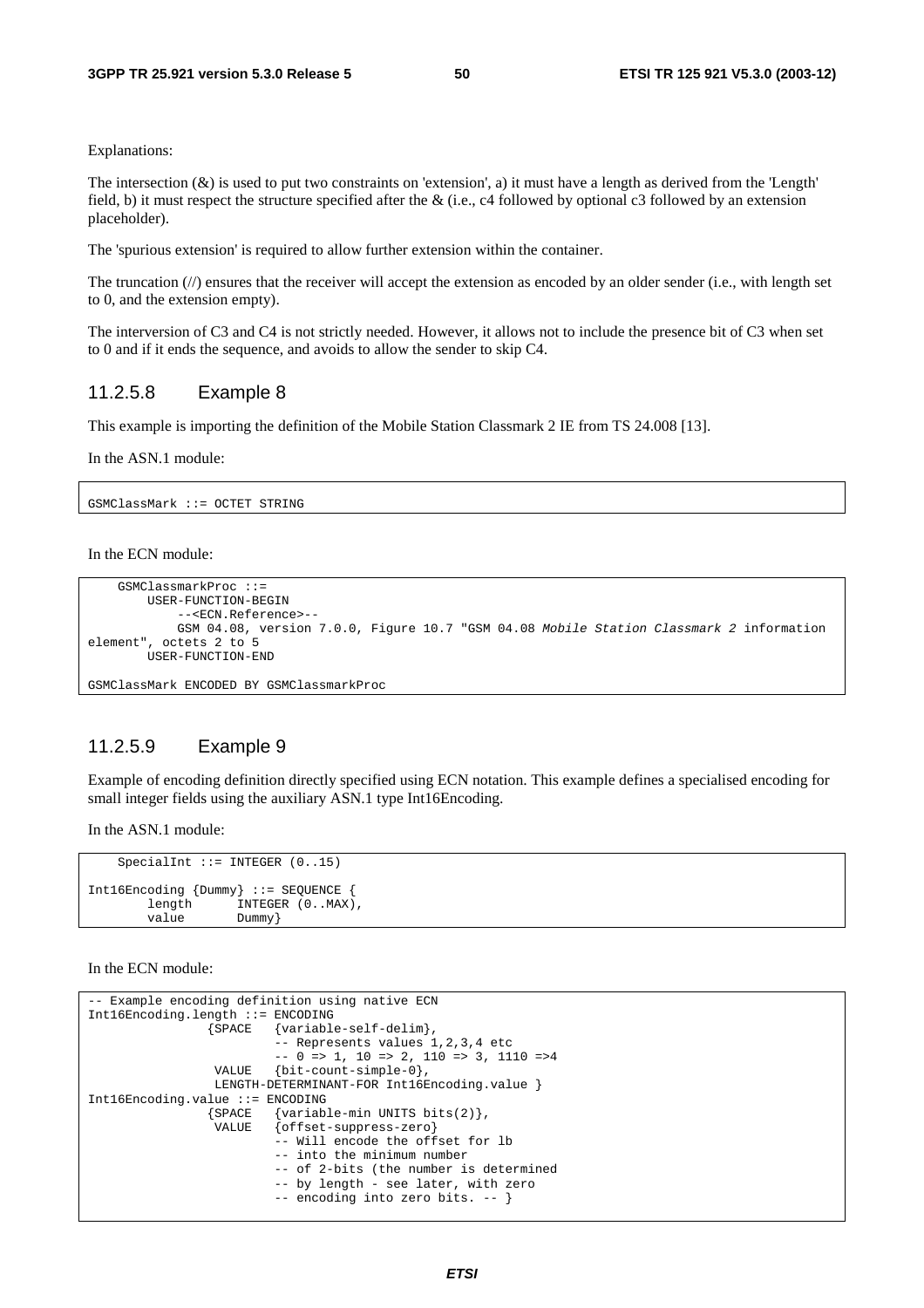```
-- Association of ECN native definitions with ASN.1 type 
SpecialInt ENCODED BY Int16Encoding
```
The encoding of each component is described by fields. The SPACE field specifies the size of the component. The VALUE field specifies the bit pattern that is used to encode the value. The LENGTH-DETERMINANT-FOR field specifies that this component (Int16Encoding.length) is used to calculate the SPACE field of another component (Int16Encoding.value).

## 11.2.6 Complete Modules

The complete modules summarising the examples above, in conformance with the rules, can be found below.

#### 11.2.6.1 ASN.1 module

```
Sample-ASN1-Module DEFINITIONS AUTOMATIC TAGS ::= 
BEGIN 
     GSMClassMark ::= OCTET STRING 
   B : := B<sup>OOLEAN</sup>
     SparseEvenlyDistributedValueSet ::= INTEGER (0|2|4|6|8|10|12|14) 
     SparseValueSet ::= INTEGER (0|3|5|6|8|11) 
     VariableLengthList ::= SEQUENCE (SIZE (0..10)) OF Status 
    VariableLengthInteger ::= INTEGER 
    VariantRecord ::= CHOICE {<br>flag Flag,
                                  -- The two first alternatives are mostly used
             counter Counter, 
            extEnum ExtendedEnum,
             status Status, 
             list VariableLengthList 
     } 
     ConditionalSized ::= SEQUENCE { 
            modulo INTEGER(1..2048),
             phase INTEGER(0..2047) 
     } 
     SpecialisedExtensionV1 ::= SEQUENCE { 
            c1 \quad c1,
            c2 \overline{c2},
             extension SEQUENCE {} OPTIONAL 
     } 
     SpecialisedExtensionV2 ::= SEQUENCE { 
             c1 C1, 
             c2 C2, 
             extension SEQUENCE { 
                 c3 C3 OPTIONAL, 
                 c4 C4 
             } OPTIONAL 
     } 
   Counter := INTEGER (0.1255) ExtendedEnum ::= ENUMERATED { a, b, c, d, spare4, spare5, spare6, spare7} 
    Status ::= INTEGER \{ idle(0), veryBusy(3) \} (0..3)
    Flag ::= BOOLEAN 
     C1 ::= OCTET STRING 
   C2 : := B00LFAMC3 :: = INTER (0..65535)C4 :: = SEQUENCE c1 C1,
```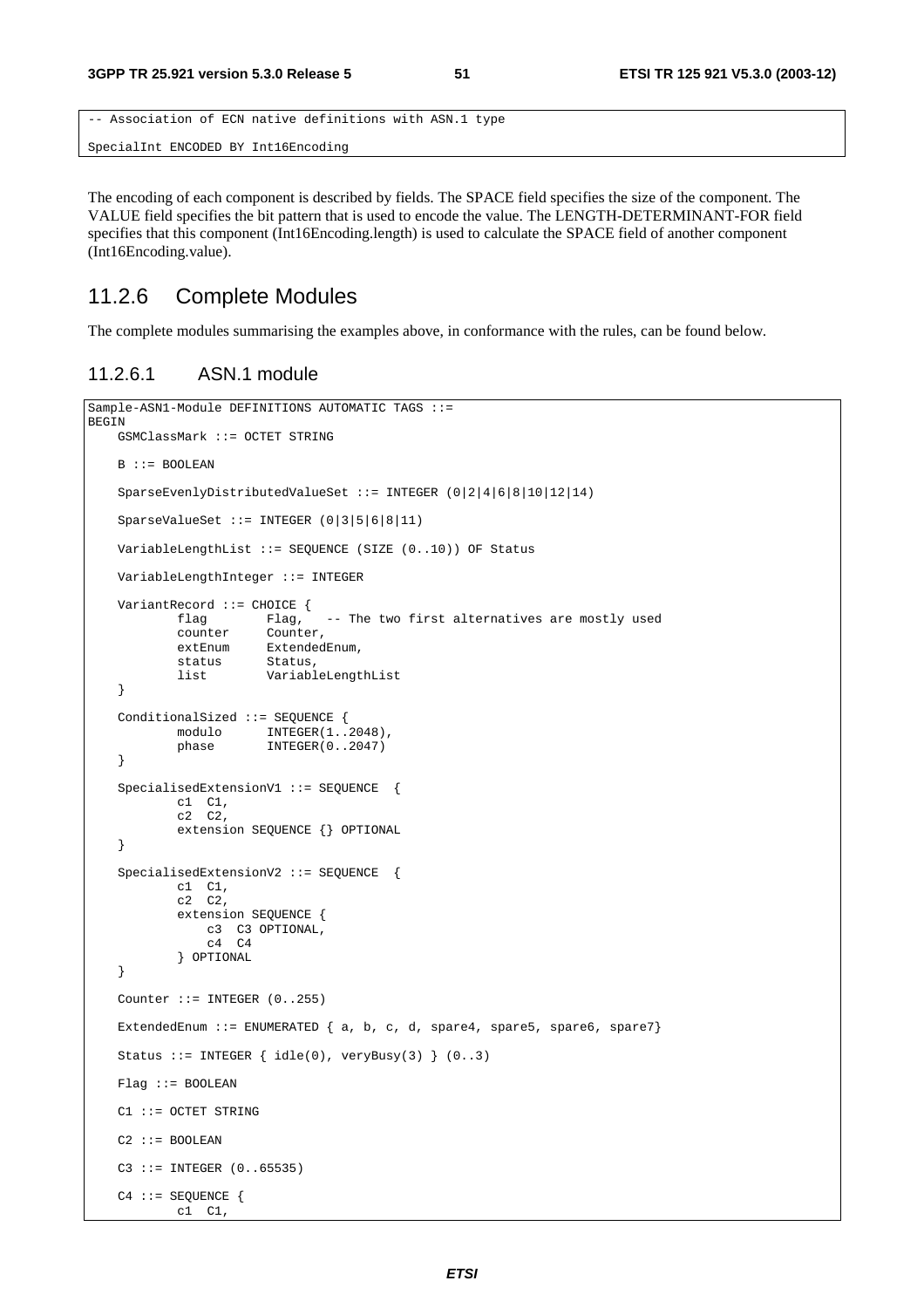```
c3 C3 } 
    SpecialInt ::= INTEGER (0..15)
     Int16Encoding {Dummy} ::= SEQUENCE { 
             length INTEGER (0..MAX),<br>value Dummv
             value
     }
END
```
#### 11.2.6.2 ECN module

```
Sample-ECN-Module ENCODING-DEFINITIONS ::= 
BEGIN 
 IMPORTS GSMClassMark, B, SparseEvenlyDistributedValueSet, SparseValueSet, 
 VariableLengthList, VariableLengthInteger, VariantRecord, 
        ConditionalSized, SpecialisedExtensionV1.extension, SpecialisedExtensionV2.extension,
         SpecialInt, Int16Encoding 
             FROM Sample-ASN1-Module; 
     -- Example encoding definition using GSM Mobile Station Classmark 2 
     GSMClassmarkProc ::= 
         USER-FUNCTION-BEGIN 
             --<ECN.Reference>-- 
                         GSM 04.08, version 7.0.0, Figure 10.7 "GSM 04.08 Mobile Station Classmark 2
information element", octets 2 to 5 
         USER-FUNCTION-END 
     -- Example encoding definition using CSN.1 
     CSN1Proc ::= 
         USER-FUNCTION-BEGIN 
             --<ECN.Encoding CSN1>-- 
             IMPORTS 
                  Flag, Counter, ExtendedNum, Status, VariableLengthList, 
                  C4, C3 
             FROM Sample-ASN1-Module; 
             <SpecialBoolean> ::= 0 | 1; 
             <SparseEvenlyDistributedValueSet> ::= bit(3); 
                  -- Representation: This represents the integer equal to 
                  -- half the binary encoding of the field 
                  -- e.g., 010 encodes integer 4 
             <SparseValueSet> ::= bit(3) exclude {110 | 111}; 
                  -- Representation : 
                 -- 0 \Rightarrow 000
                 -- 3 => 001-- 5 => 010-- 6 => 011-- 8 => 100-- 11 => 110 <VariableLengthList> ::= 
                  <Length : 1** 0> 
                  <V : <ASN1.Status>*(len(Length)-1)>; 
             <VariableLengthInteger> ::= 
                  <Length : 1** 0> 
                  <V : bit*3*(len(Length)-1)>; 
              -- This represents the integer encoded in binary by the V field 
              <VariantRecord> ::= 
 { 00 <flag : <ASN1.Flag>> 
 | 01 <counter : <ASN1.Counter>> 
                   | 100 <extEnum : <ASN1.ExtendedEnum>> 
                   | 101 <status> : <ASN1.Status>> 
                   | 110 <List : <ASN1.VariableLengthList>> 
                  }; 
              <ConditionalSized> ::= 
                 <math>modulo : bit(12)></math> <phase : bit*logval(modulo)>;
```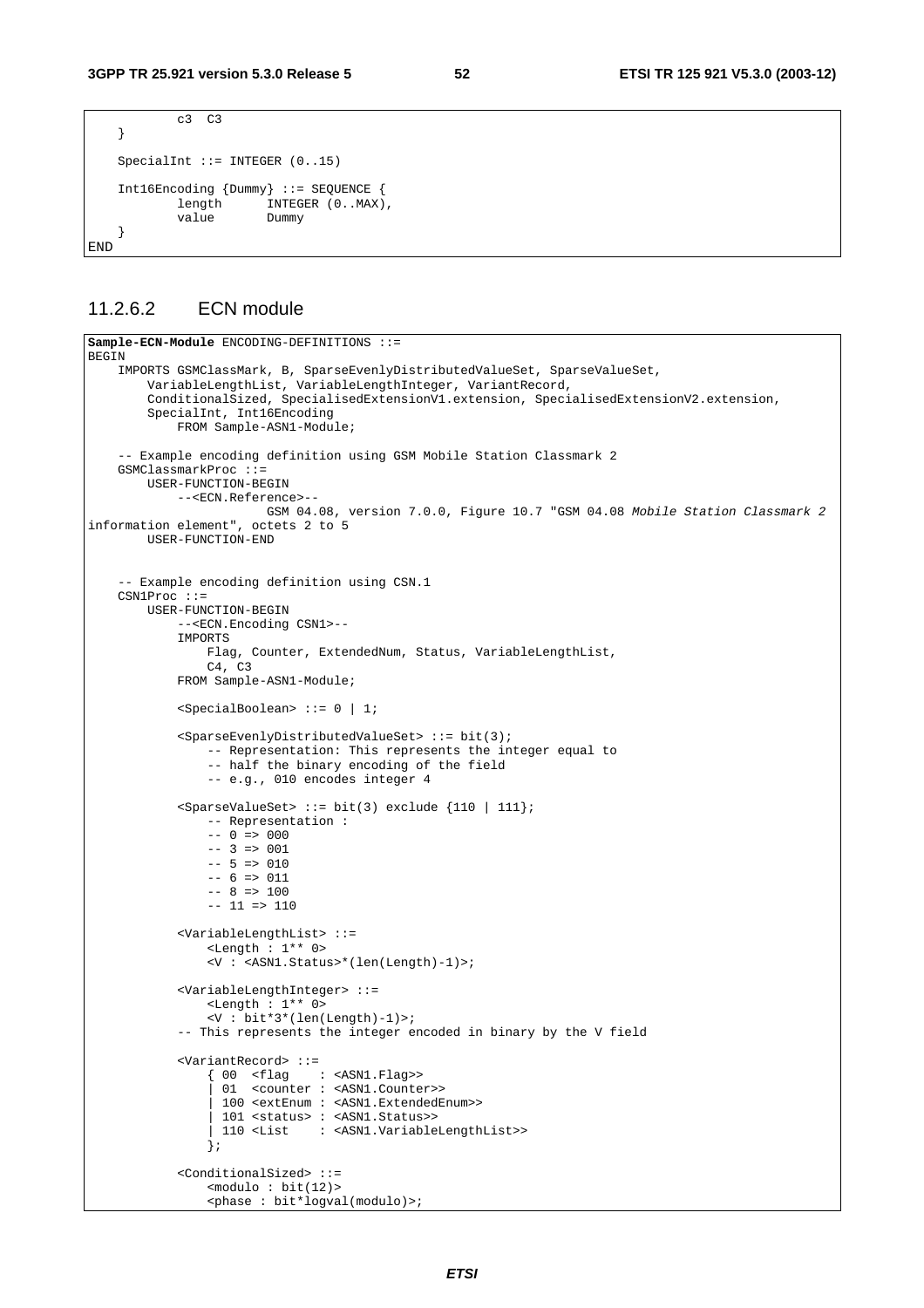```
 -- where logval is the function to the smaller integer higher or 
             -- equal to the logarithm in base 2 of 1 plus the integer 
             -- encoded in binary in the argument 
            -- e.g., logval(0101) = 3-- logval(00) = 0-- logval(10) = 2 -- this can be also described as the position of the last '1' in 
             -- the argument, starting from the end 
             <Empty Extension> ::= 
                  <Length : <Extension Length>> 
                 bit* lval(Length) & 
                \{\leqSpuriousExtension : bit(*) = null>;
             <Extension Length> ::= 
                                      -- lval = 0
1 <L : bit(3) – 111> | -- lval = val(L) + 1
1111 <L : bit(4)>; - - lval = 8*val(L)+8 < Extension of SpecialExtensionV2 > ::= 
                  <Length : <Extension Length>> 
                 bit* lval(Length) & 
                \{ \text{ c4 : } \text{cASN1.C4} \}\{0 \mid 1 \leq c3 : \text{GAN1.C3>>}\} <Spurious Extension : bit(*) = null> 
            \frac{1}{2}\mathbf{z} ; and \mathbf{z} is the set of \mathbf{z} USER-FUNCTION-END 
     -- Example encoding definition using native ECN 
     Int16Encoding.length ::= ENCODING 
                      {SPACE {variable-self-delim}, 
                               -- Represents values 1,2,3,4 etc 
                              -- 0 => 1, 10 => 2, 110 => 3, 1110 =>4
                       VALUE {bit-count-simple-0}, 
                      LENGTH-DETERMINANT-FOR Int16Encoding.value }
     Int16Encoding.value ::= ENCODING 
                     {Space {variable-min} UNITS bits(2) ,<br>VALUE {offset-sum}\{offset-suppress-zero\} -- Will encode the offset for lb 
                               -- into the minimum number 
                               -- of 2-bits (the number is determined 
                               -- by length - see later, with zero 
                               -- encoding into zero bits. -- } 
     -- Association of CSN.1 encoding definitions with ASN.1 types 
    GSMClassMark ENCODED BY GSMClassmarkProc 
    B ENCODED BY CSN1Proc."SpecialBoolean" 
     SparseEvenlyDistributedValueSet ENCODED BY 
         CSN1Proc."SparseEvenlyDistributedValueSet" 
     SparseValueSet ENCODED BY CSN1Proc."SparseValueSet" 
     VariableLengthList ENCODED BY CSN1Proc."VariableLengthList" 
    VariableLengthInteger ENCODED BY CSN1Proc."VariableLengthInteger" 
    VariantRecord ENCODED BY CSN1Proc."VariantRecord" 
     ConditionalSized ENCODED BY CSN1Proc."ConditionalSized" 
     SpecialisedExtensionV1.extension ENCODED BY CSN1Proc."Empty Extension" 
     SpecialisedExtensionV2.extension ENCODED BY CSN1Proc." Extension of SpecialExtensionV2" 
-- Association of ECN native definitions with ASN.1 type 
     SpecialInt ENCODED BY Int16Encoding 
END
```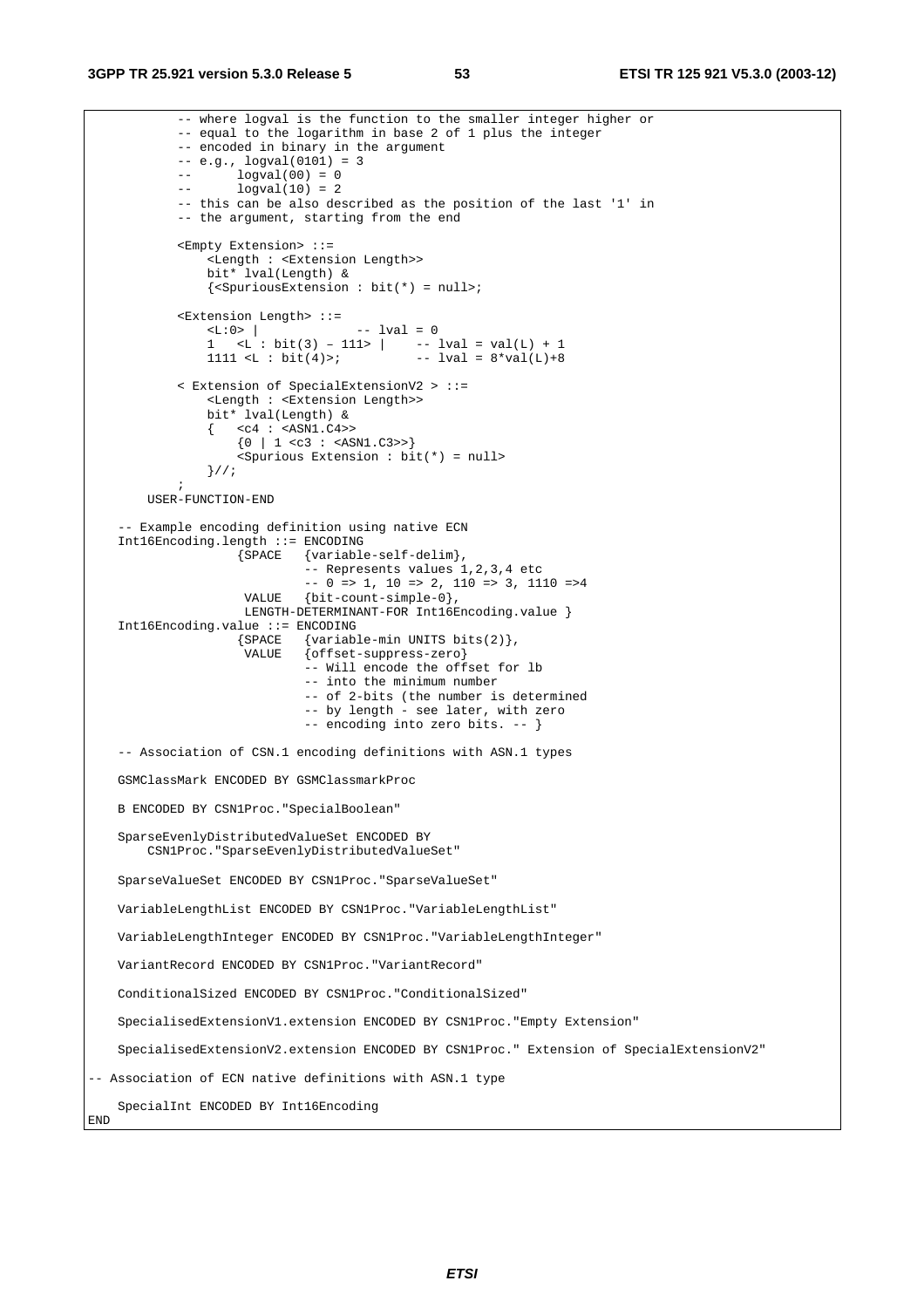### 11.2.6.3 Link Module

```
Sample-Link-Module LINK-DEFINITIONS ::= 
BEGIN
     Sample-ASN1-Module ENCODED BY perUnaligned WITH Sample-ECN-Module 
END
```
## 12 Guidelines involving different specification parts

## 12.1 Correction of inconsistencies between tabular and ASN.1 in RRC

This subclause includes guidelines describing how to correct inconsistencies between the tabular description and the ASN.1 message specifications of a protocol. The guidelines apply when the inconsistency is not corrected in a straightforward manner.

In some cases clarification should be added to the procedure specification. If the error is procedure specific, this clarification should be added to the procedure specification. Otherwise it should be added to section specifying the general actions upon reception of the concerned IE In case the message is sent from UE to UTRAN, the procedure specification part of the solution may not be needed because RRC specification focuses on UE requirements.

In case comments should be added to the tabular description, these are to be included in the semantics description column.

## 12.1.1 Correcting the "need" of an IE

#### 12.1.1.1 IE is optional in ASN.1 while it is correctly specified as mandatory in the tabular

The correction should involve the following elements:

- Add clarification to procedure specification, that if the information is absent, it shall be considered as a protocol error.
- Align the tabular description with the ASN.1 and add a comment that the IE is required but that the need is set to OP in order to align with the ASN.1.
- Add comments to ASN.1 that the IE should be mandatory in later versions of this message.

#### 12.1.1.2 IE is mandatory in ASN.1 while it is correctly specified as optional in tabular

The correction should involve the following elements:

- Add clarification to procedure specification concerning what information should be sent when the IE is not required from a functional point of view. Furthermore, clarify what shall be done upon reception of this information.
- Align the tabular description with the ASN.1 and add a comment that the IE is not required but that the need is set to MP in order to align with the ASN.1.
- Add comments to ASN.1 that the IE should be optional in later versions of this message.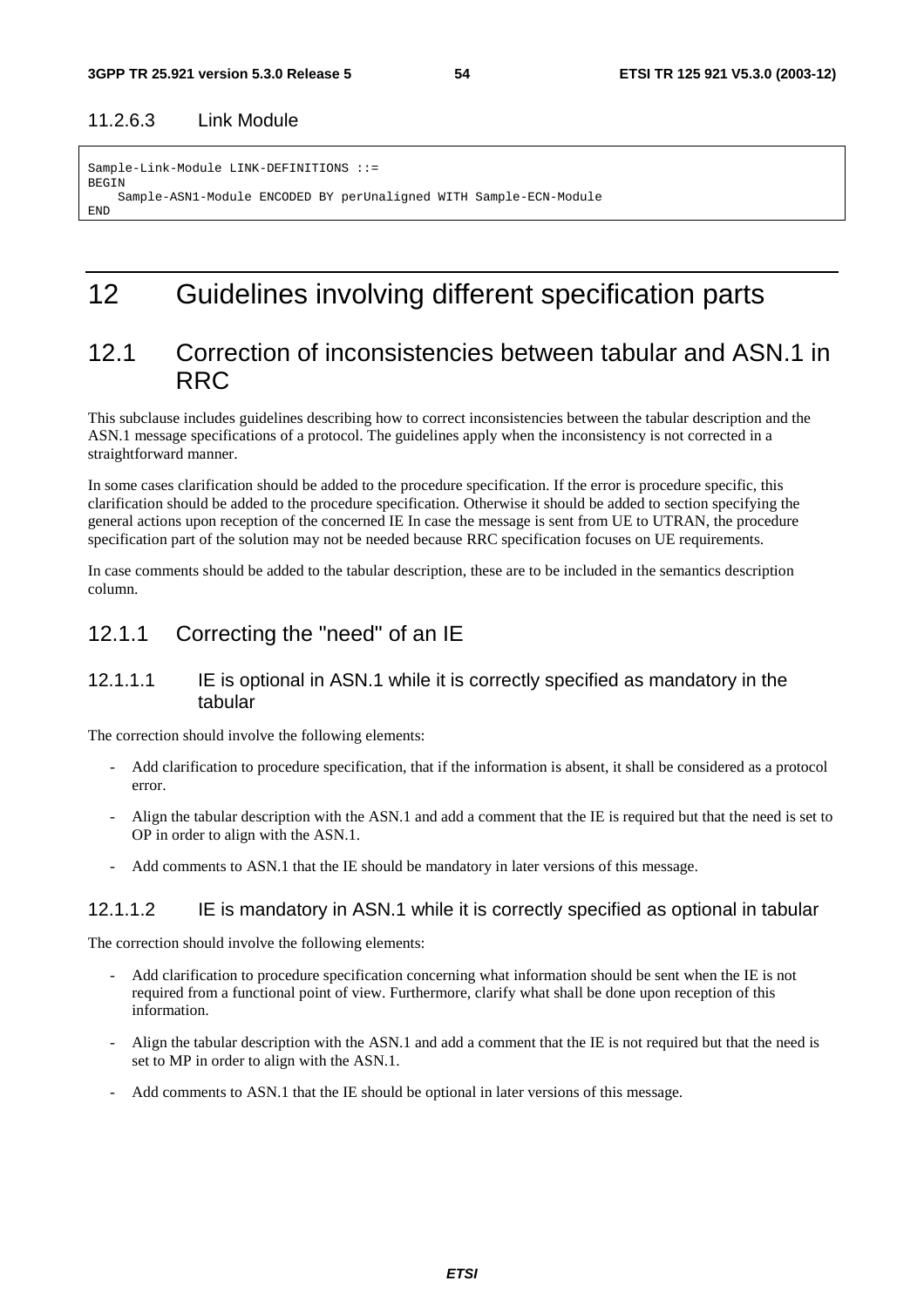## 12.1.2 Removing an IE

### 12.1.2.1 IE is optional in ASN.1 while it should be absent

The guidelines provided in this subclause apply in case it is not expected that the IE is to be used in a later release.

The correction should involve the following elements:

- Remove IE from procedure description (if applicable).
- Remove IE from tabular description (if applicable).
- In ASN.1, replace IE by dummy with same type. Add comment to ASN.1 that IE shall not be sent and shall be ignored, if received. Also add comment that the IE should be removed in later versions of this message.
- NOTE: There is no need for procedure specification additional to the general statement about ignoring of dummy IEs.

### 12.1.2.2 IE is optional in ASN.1 while the associated functionality should be removed from this release

The guidelines provided in this subclause apply in case the functionality is to be removed from the concerned release while it is likely that it is to be used in a later release.

The correction should involve the following elements:

- Add clarification to procedure specification that IE should not be sent and that if received, the configuration is considered either as invalid or as undefined is in this version.
- Add comment to tabular description that IE is not used in this version of the specification.
- Add comment to ASN.1 that, in this version of the specification, IE shall not be sent and shall be ignored, if received.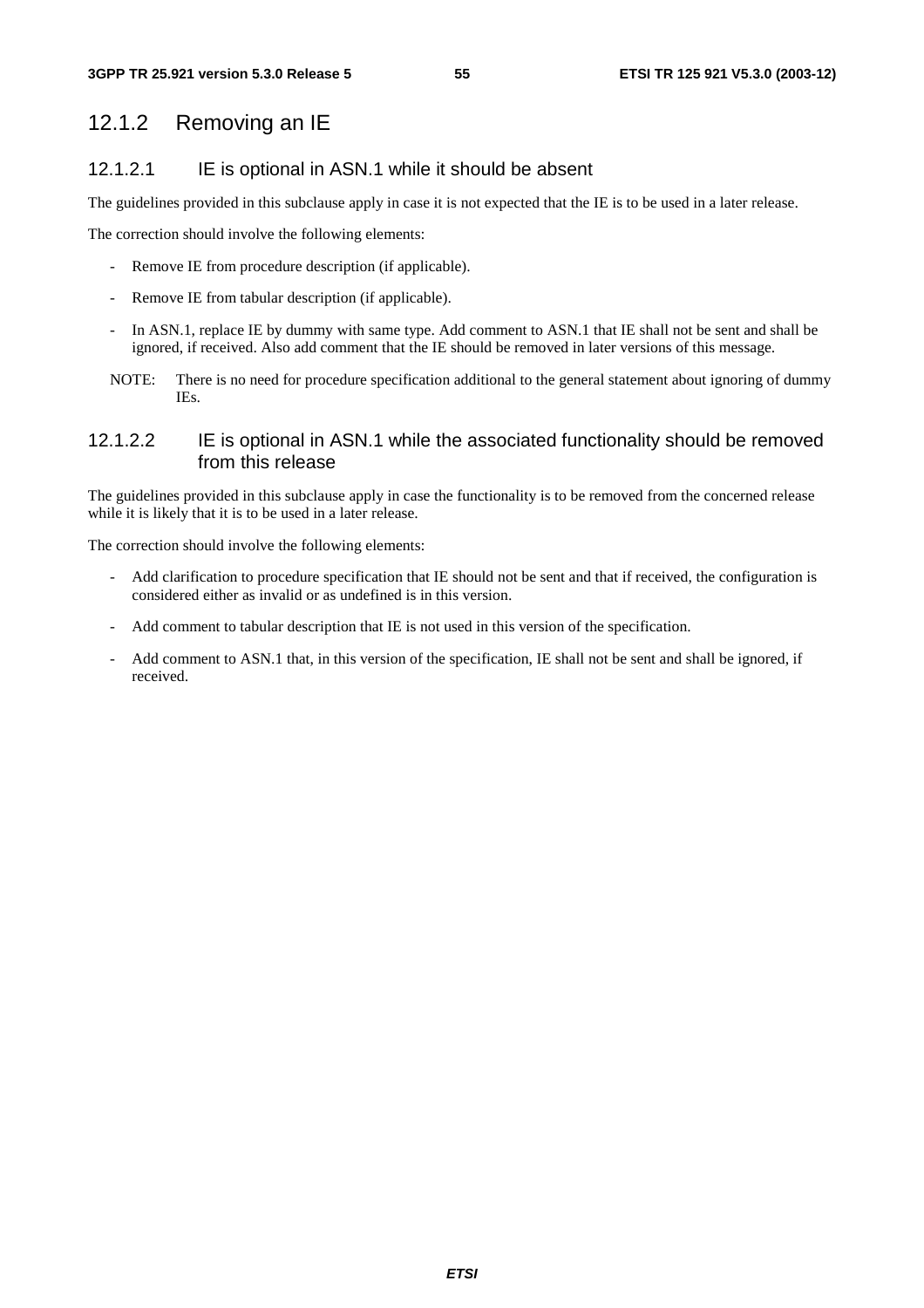## Annex A: Usage of ASN.1

NOTE: The text in this annex should be seen as illustration of how ASN.1 can be used and do not necessarily reflect how ASN.1 is used in the RAN specifications.

The following clauses contain guidelines for specification of protocol messages with ASN.1.The purpose of ASN.1 is to make it possible to specify message contents description of a message (i.e. what is the contents of a message) separately from its transfer syntax (i.e. how a message is encoded for transmission). The features that ASN.1 provides include specification of:

- Extensibility (both structural and extension of value set).
- Optional IEs and values (see the subclauses A.2.2 and A.3.10).
- Default values (see the subclauses A.2.2 and A.3.10).
- Comprehension required (see the subclause A.2.4).
- Inter/Intra IE dependency (see the subclause A.3.10).
- Specification of partial decoding (see the subclause A.2.5).

The clause 11 specifies how message transfer syntax is specified. It should be noted that importance of some transfer syntax properties must be determined early during specification because of their effect on message contents description specification possibilities. The properties are **compactness** and **extensibility.** If extreme compactness is required then extensibility must be restricted. If good extensibility is required then compromises must be done regarding compactness. The sections concerning these issues are marked in the following clauses as **COMPACTNESS** and **EXTENSIBILITY**.

Identifiers that could be keywords of another language (e.g.: SDL, C, ASN.1, JAVA, C++, …) should be avoided.

## A.1 Message level

### A.1.1 Messages

It is presumed that messages share the same structure, namely that they contain an identification part and a contents part. An identification part contains an IE that identifies a message among all messages in some context.

A contents part contains message specific IEs.

IE is a list of components.

Example: A protocol layer XYZ contains three messages: A, B and C. The structure of the messages is as presented in the figure A.1.1.1.

| Message A | ld<br>IF <sub>2</sub><br>IF 1            |
|-----------|------------------------------------------|
| Message B | IE <sub>3</sub><br>ld<br>IE <sub>4</sub> |
| Message C | ld<br>IE <sub>5</sub><br>IF 1            |

**Figure A.1.1.1: Three example messages** 

Messages are specified using ASN.1 [1]. There are three ASN.1 types, *MessageA*, *MessageB* and *MessageC*, which contain definitions for the contents of the above messages. The mapping between the message contents types and message identifiers is as follows:

**Message id Type of message contents**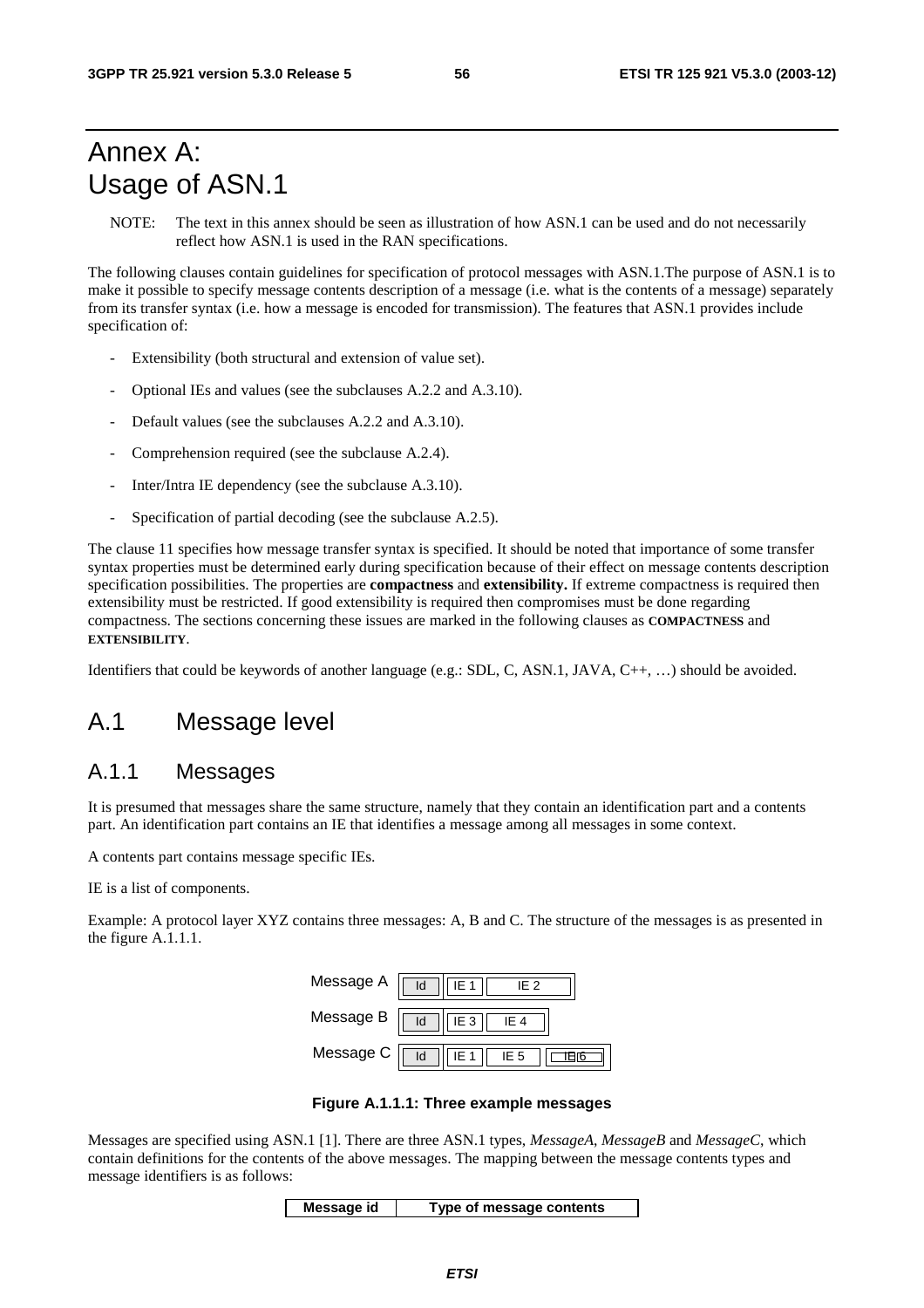| MessageA |
|----------|
| MessageB |
| MessageC |

New message types will be introduced in the future.

In cases where different PDUs have different identification schemes it is possible to apply this categorisation for a set of PDUs that share the same identification scheme.

## A.1.2 Message definition

In order to capture information in the previous clause the following three things must be defined:

- 1. A structure for the table.
- 2. The table itself.
- 3. A generic message structure that can contain both message identifier IE and message contents IEs (i.e. id  $1 +$  $MessageA$ , id  $2 + MessageB$ , id  $3 + MessageC$ .

The table structure is defined as follows using ASN.1 classes [2]:

```
XYZ-MERSSAGE ::= CIASS :
     &id MessageId UNIQUE, 
     &Type 
} 
WITH SYNTAX { 
     &id &Type 
} 
MessageId ::= INTEGER (0..63)
```
The table is defined as follows:

```
XYZ-Messages XYZ-MESSAGE ::= { 
     { messageA-id MessageA } | 
     { messageB-id MessageB } | 
     { messageC-id MessageC } , 
    ... -- Extension marker => additional messages
                     -- can be introduced. 
} 
messageA-id MessageId ::= 1 
messageB-id MessageId ::= 2 
messageC-id MessageId ::= 3
```
The following type represents the generic message structure that can carry values of the messages specified in the *XYZ-Messages* table.

```
XYZ-Message ::= SEQUENCE { 
 id XYZ-MESSAGE.&id ({XYZ-Messages)}, 
 -- MessageId: 1, 2 or 3 
    contents XYZ-MESSAGE.&Type ({XYZ-Messages}{@id}) 
          -- id=1 => MessageA, id=2 => MessageB, id=3 => MessageC
}
```
The above definition means that if *id* is 1 then the *Message* type could be interpreted as the following type:

**XYZ-Message** ::= SEQUENCE {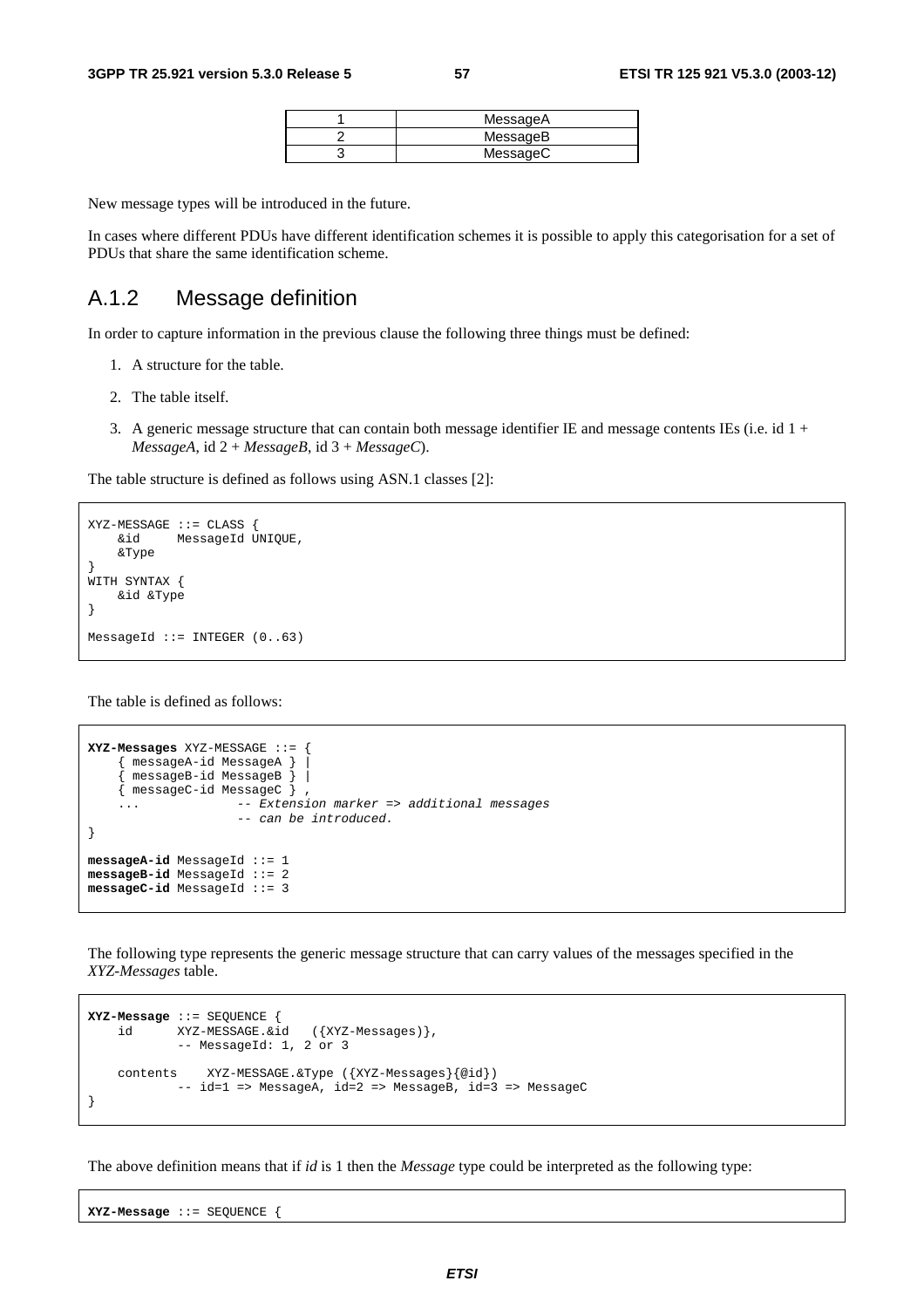```
 id MessageId, -- 1 
     contents SEQUENCE {<br>iel IE1,
           ie1 IE1,<br>ie2 IE2
                      ie2 IE2 
      } 
}
```
If *id* is 2 then the type could be interpreted as the following type:

```
XYZ-Message ::= SEQUENCE { 
         MessageId, -
    contents SEQUENCE { 
        ie3 IE3, 
        ie4 IE4 
    } 
}
```
## A.1.3 Messages and ASN.1 modules

ASN.1 definitions shall be placed in ASN.1 modules such that definitions in a module form a logical unit. For example PDUs definitions for one protocol layer could be in one ASN.1 module and IE definitions in another.

The tagging mode for the modules shall be "AUTOMATIC TAGS". Note that "AUTOMATIC TAGS" is not relevant for PER.

EXAMPLE: A message definition module for the XYZ protocol layer.

```
XYZ-Messages DEFINITIONS AUTOMATIC TAGS ::= 
BEGIN 
XYZ-Messages XYZ-MESSAGE ::= { 
     { messageA-id MessageA } | 
      { messageB-id MessageB } | 
    \overline{\{\n} messageC-id MessageC \overline{\}... \frac{3}{2} -- Additional messages can be introduced.
} 
MessageA ::= SEQUENCE { 
     -- Message contents 
} 
messageA-id MessageId ::= 1 
MessageB ::= SEQUENCE { 
     -- Message contents 
} 
messageB-id MessageId ::= 2 
MessageC ::= SEQUENCE { 
      -- Message contents 
} 
messageC-id MessageId ::= 3 
END
```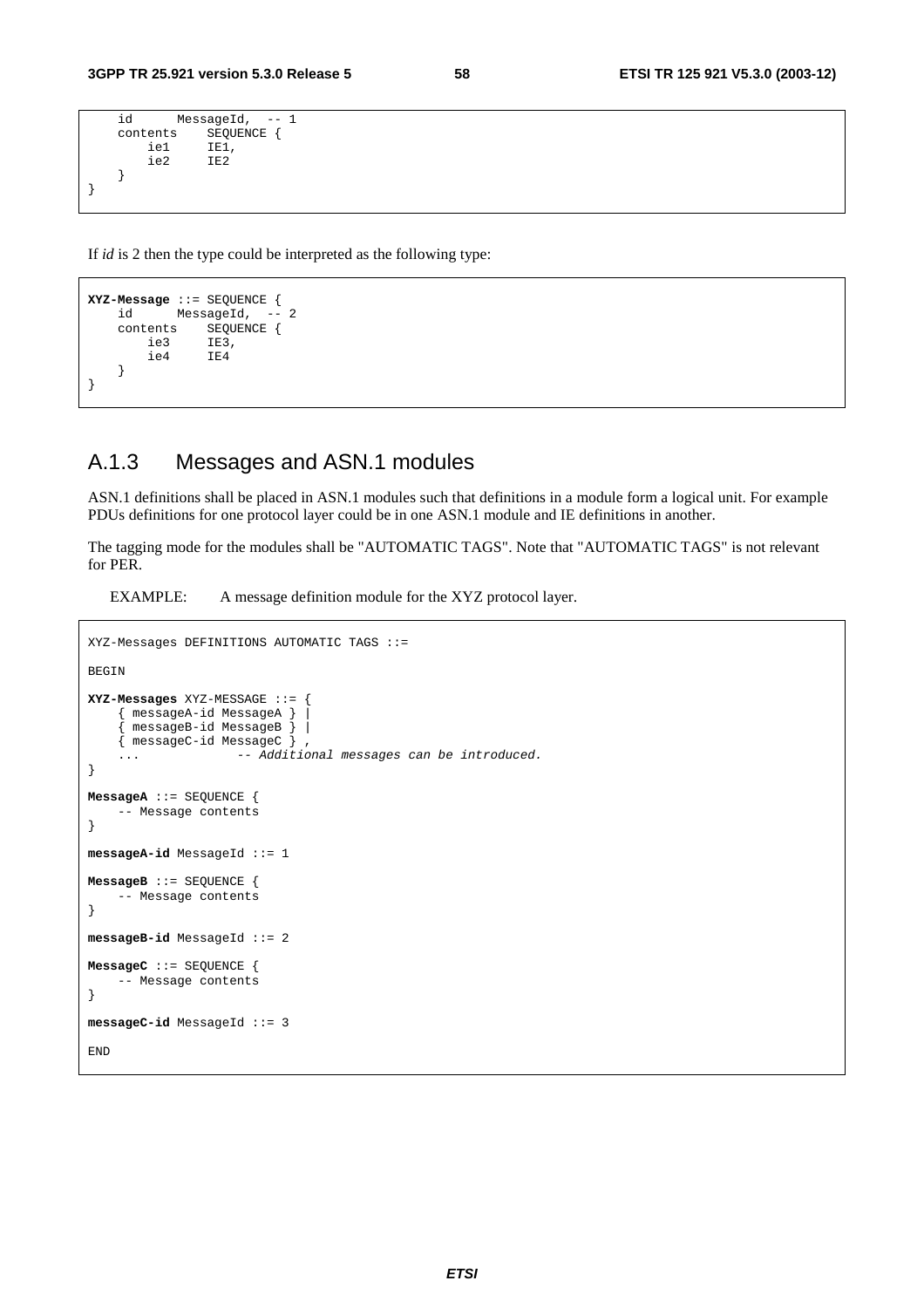### A.1.4 Messages and SDL

The identifiers *messageA-id*, *MessageA*, *messageB-id*, etc. can be used in descriptive SDL when protocol behaviour is specified. Note that classes and objects cannot be referenced in SDL96 but are allowed in SDL2000. Types and values however can be imported to SDL definitions. The figures below contain some examples about usage of ASN.1 in SDL specifications.



**Figure A.1.4.1: Import and use of ASN.1 definitions in SDL** 



#### **Figure A.1.4.2: Sending of a message id and contents**

## A.2 Information element level

Messages consist of information elements.

The following ASN.1 message types are used in the following clauses.

```
MessageA ::= SEQUENCE {<br>iel IEl,
                          -- A mandatory IE.
    ie2 IE2 OPTIONAL, -- An optional IE.
-- Extensions from there 
     ExtensionMarker SEQUENCE {} OPTIONAL 
} 
MessageB ::= SEQUENCE { 
     ie3 IE3 
         (CONSTRAINED BY {-- ComprehensionRequired(is for receiver) --} 
         !comprehensionRequiredFailure) , 
    ie4 IE4 DEFAULT 0, -- An optional IE with a default value.
-- Extensions from there 
     ExtensionMarker SEQUENCE {} OPTIONAL 
} 
MessageC ::= SEQUENCE { 
     ie1 IE1 
         (CONSTRAINED BY {-- PartialDecoding(OnErrorIgnoreRest) --} 
         !partialDecodingFailure) 
         OPTIONAL, 
     ie5 IE5 
         (CONSTRAINED BY {-- PartialDecoding(OnErrorIgnoreRest) --} 
         !partialDecodingFailure) 
         OPTIONAL, 
-- Extensions from there
     ExtensionMarker SEQUENCE {
```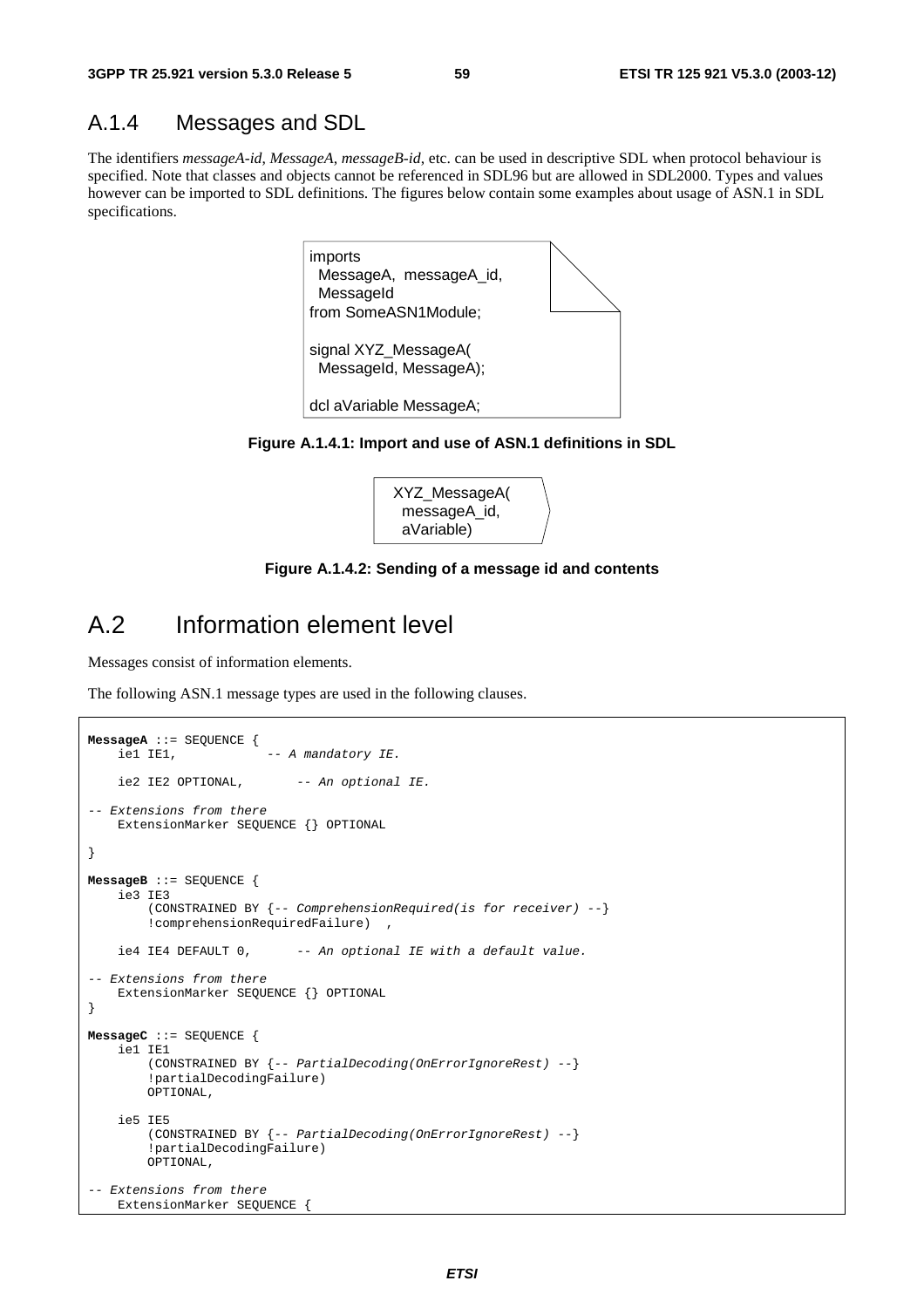```
 ie6 IE6 
               (CONSTRAINED BY {-- PartialDecoding(OnErrorIgnoreRest) --} 
              !partialDecodingFailure)<br>OPTIONAL -- A new
                                -- A new IE
   } OPTIONAL 
} 
   Error codes
comprehensionRequiredFailure INTEGER ::= 1 
partialDecodingFailure
```
## A.2.1 Message contents

A message contents structure is defined using a sequence type (subclause A.3.10).

EXAMPLE: *MessageA*, *MessageB* and *MessageC* are message contents structures.

### A.2.2 Optional IEs and default values

An IE can be marked as optional.

**COMPACTNESS:** Optional IEs shall be after mandatory ones. When ASN.1 is used with PER, this requirement is not relevant.

When the extension "SEQUENCE {} OPTIONAL" is used, the sender shall never indicate that the field is present.

EXAMPLE: *MessageA.ie2* is an optional IE.

|  | ie2 IE2 OPTIONAL |  |
|--|------------------|--|
|  |                  |  |

An IE can be marked as being optional and having a default value. In those cases a missing optional IE may be understood as having a certain value hence a defined meaning.

EXAMPLE: *MessageB.ie4* is an optional IE with a default value.

| IE4<br>1e4 | ו הי<br>the contract of the contract of the contract of the contract of the contract of the contract of the contract of |
|------------|-------------------------------------------------------------------------------------------------------------------------|
|            |                                                                                                                         |

## A.2.3 New IEs

**EXTENSIBILITY:** If new IEs will be added to a message then the message contents structure must be specified as extensible using the ellipsis notation (...). New IEs shall be added after the extension marker. New IEs shall be optional or shall have default values.

|          | --------------- |           |
|----------|-----------------|-----------|
| $\cdots$ | ie6 IE6         | OPTTONAT. |

## A.2.4 Comprehension required

EXAMPLE: *MessageC.ie6* is an additional optional IE

"Comprehension required" requirement can be associated with an IE. It means that after an IE value has been decoded then the value is validated. Failure in validation causes rejection of the message.

The requirement is specified as an extension to ASN.1 by using user defined constraints [3]. The comment part of the constraint shall be of the form:

*ComprehensionRequired(<additional constraint>)* 

where <additional constraint> specifies the rule that the IE must satisfy.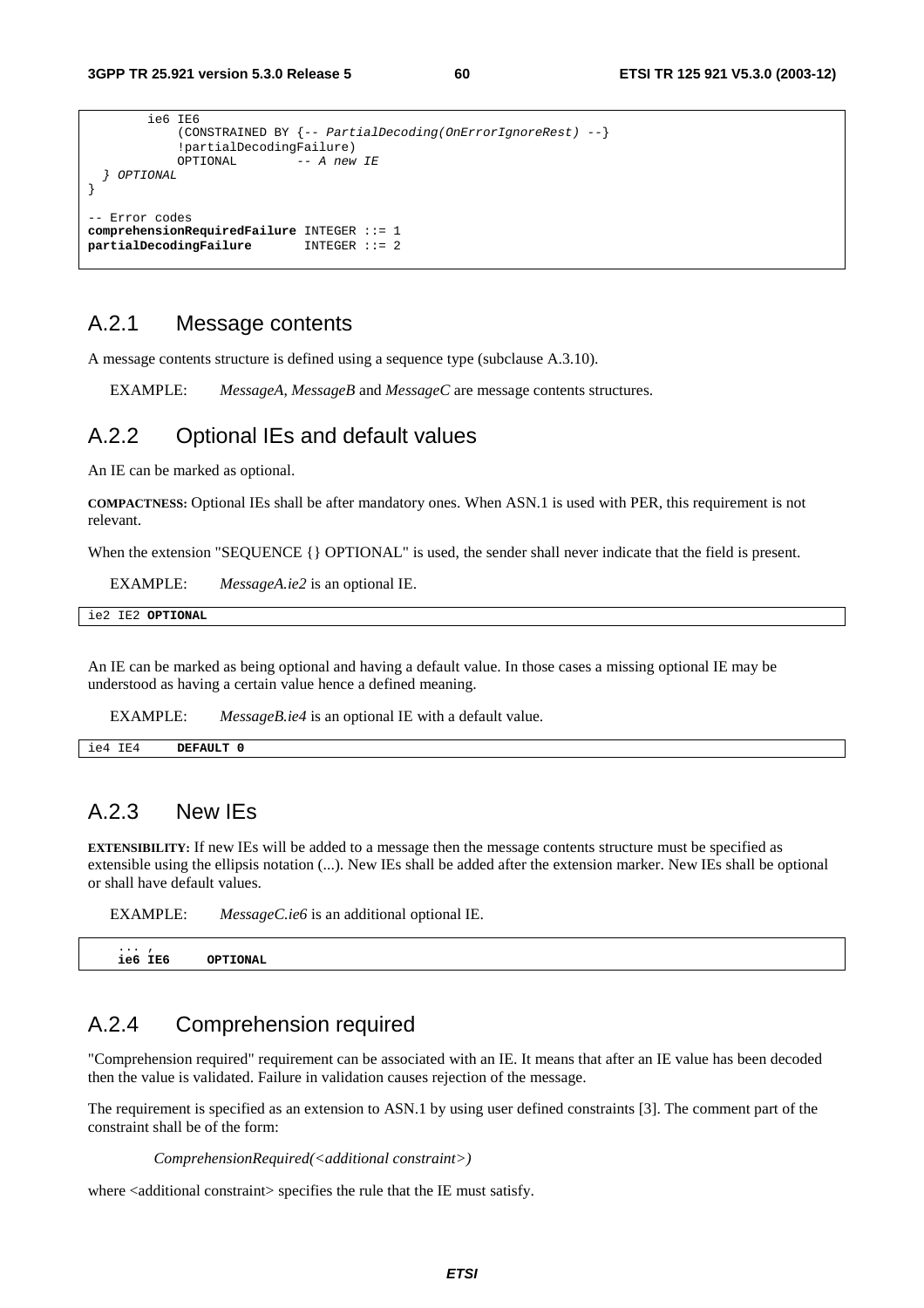EXAMPLE: The *MessageB* is a broadcast message. The *ie3* IE contains recipient addresses. It is not until the addresses have been decoded when a receiver can decide whether it should decode the rest of the message or not.

| ie3 IE3                                                            |
|--------------------------------------------------------------------|
| (CONSTRAINED BY $\{-\}$ ComprehensionRequired(is for receiver) --} |
| !comprehensionRequiredFailure)                                     |

## A.2.5 Partial decoding

"Partial decoding" means that a PDU can be decoded in parts. One part forms a complete value that can be separated from other parts. A decoding error in a part does not invalidate previously decoded parts. Subsequent parts are however invalidated.

"Partial decoding" is specified as an extension to ASN.1 using user defined constraints. The comment of constraint shall be of the form:

*PartialDecoding(<OnErrorClause>)* 

where <OnErrorClause> specifies action in case of a decoding error. The possible alternatives are:

- OnErrorIgnoreRest: End decoding, ignore rest of the message.

EXAMPLE: The *MessageC* is a multipurpose message. The IEs *ie1*, *ie5* and *ie6* are independent of each other.

```
 ie1 IE1 
     (CONSTRAINED BY {-- PartialDecoding(OnErrorIgnoreRest) --} 
     !partialDecodingFailure)
```
### A.2.6 Error specification

An error specification can be associated with user-defined constraints.

A simple integer value can be associated with an exception specification or as elaborate structured value as needed.

EXAMPLE: If decoding of *ie1* fails then decoder returns the error code *partialDecodingFailure*.

```
 ie1 IE1 
     (CONSTRAINED BY {-- PartialDecoding(OnErrorIgnoreRest) --} 
     !partialDecodingFailure)
```
## A.3 Component level

Information elements consist of components.

The following ASN.1 types shall be used at the component level:

| <b>Boolean</b> | (subclause $A.3.4$ );  |
|----------------|------------------------|
| Integer        | (subclause $A.3.5$ );  |
| Enumerated     | (subclause $A.3.6$ );  |
| Bit string     | (subclause $A.3.7$ );  |
| Octet string   | (subclause $A.3.8$ );  |
| Null           | (subclause $A.3.9$ );  |
| Sequence       | (subclause $A.3.10$ ); |
| Sequence-of    | (subclause $A.3.11$ ); |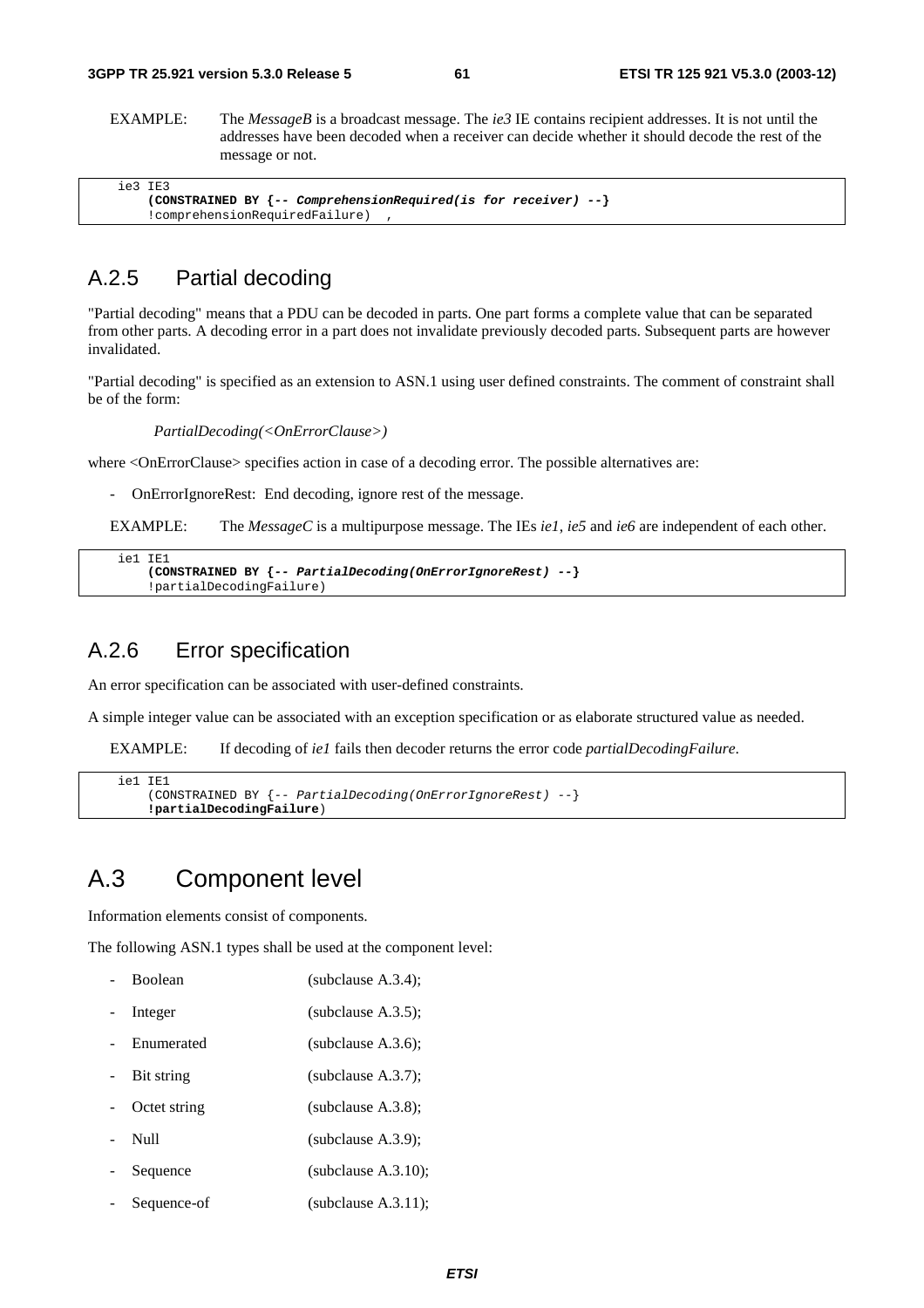- Choice (subclause A.3.12);
- Character string types (subclause A.3.13).

### A.3.1 Extensibility

**COMPACTNESS:** In the component level use of ASN.1 extensibility is forbidden unless otherwise stated in the following clauses.

### A.3.2 Comprehension required

"Comprehension required" can be applied to components of sequence types, alternatives of choice types and elements of sequence-of types. See subclause A.2.4.

## A.3.3 Partial decoding

"Partial decoding" can be applied to components of sequence types, alternatives of choice types and elements of sequence-of types. See subclause A.2.5.

### A.3.4 Boolean

EXAMPLE: A simple boolean type.

```
Flag ::= BOOLEAN 
setFlag Flag ::= TRUE
```
## A.3.5 Integer

An integer type should be constrained.

**COMPACTNESS:** An integer type shall be constrained to have a finite value set. The value set can be either continuous or non-continuous.

Named numbers can be associated with an integer type.

**COMPACTNESS, EXTENSIBILITY:** If an integer type needs to be extended in the future then two value sets must be defined:

- A value set that specifies the values that can be sent in the current protocol version.
- A value set that specifies all the possible values that can be received now and in the future.

The former value set is specified in a user-defined constraint. The comment part shall be of the form:

```
Send(<value set>)
```
The latter form is specified using a normal constraint, e.g. a value range constraint.

EXAMPLE: Integer types and values.

```
Counter ::= INTEGER (0..255) -- 0 <= Counter value <= 255 
SparseValueSet ::= INTEGER (0|3|5|6|8|11) 
SignedInteger ::= INTEGER (-10..10) 
-- idle stands for value 0.<br>Status ::= INTEGER
                 \text{SUS} = \text{INTER} \{ \text{ idle}(0), \text{veryBusy}(3) \} (0..3)-- Send values 0..3 but be prepared to receive values 0..15.
```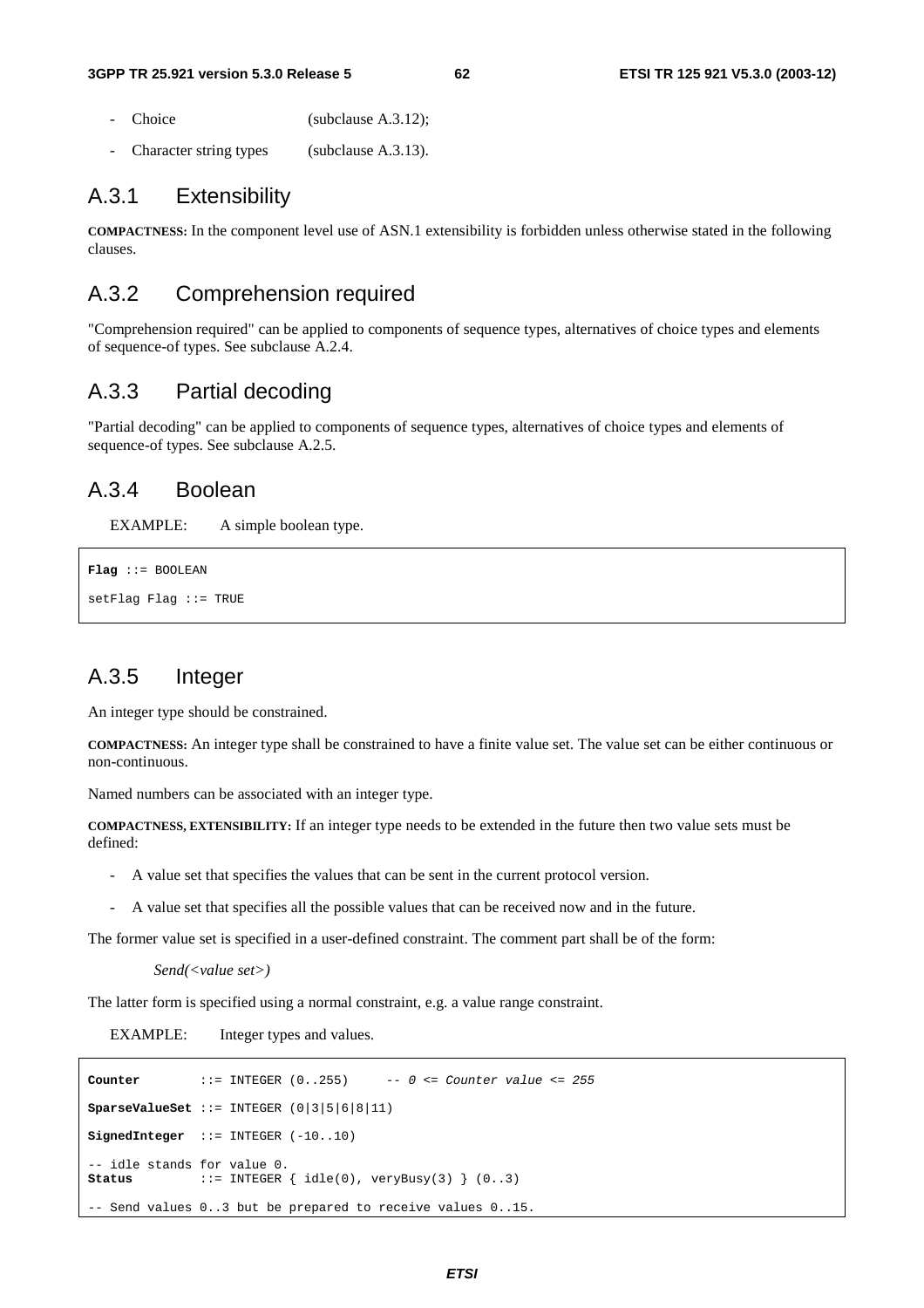```
Extensible ::= \text{INTER } (0..15)(\text{CONF} \text{REED BY } \{-\text{Send}(0..3) --\})initialCounter Counter ::= 0
zero SparseValueSet ::= 0 
initialStatus Status ::= idle
```
## A.3.6 Enumerated

The EnumerationItem shall not contain a named number (e.g.: foo (3)).

The list of enumerated values specifies the value set for an enumerated type.

**COMPACTNESS, EXTENSIBILITY:** If an enumerated type needs to be extended in the future then two value sets must be defined as in case of integer types.

NOTE: An integer type with named numbers can be used as on alternative to an enumerated type.

EXAMPLE: Enumerated types and value.

```
Enum ::= ENUMERATED \{a, b, c, d\}-- Send values a, b, c or d but be prepared to receive values 
-- a, b, c, d, spare4, spare5, spare6 and spare7. 
ExtendedEnum ::= ENUMERATED { a, b, c, d, spare4, spare5, spare6, spare7 } 
    (CONSTRAINED BY \{-\text{Send}(a/b|c/d) \ \text{--}\})
aEnum Enum ::= a
```
## A.3.7 Bit string

A size constraint shall be specified. It shall be finite.

Named bits can be associated with a bit string type.

EXAMPLE: Bit string types and values.

```
FixedLengthBitStr ::= BIT STRING (SIZE (10)) 
VariableLengthBitStr ::= BIT STRING (SIZE (0..10)) 
BitFlags ::= BIT STRING { a(0), b(1), c(2), d(3)} (SIZE (4)) 
fix FixedLengthBitStr ::= '0001101100'B 
var VariableLengthBitStr ::= '0'B 
flg BitFlags ::= { a, c, d } -- '1011'B
```
### A.3.8 Octet string

A size constraint shall be specified. It shall be finite.

EXAMPLE: Octet string types and values.

**FixedLengthOctetStr** ::= OCTET STRING (SIZE (10)) **VariableLengthOctetStr** ::= OCTET STRING (SIZE (0..10))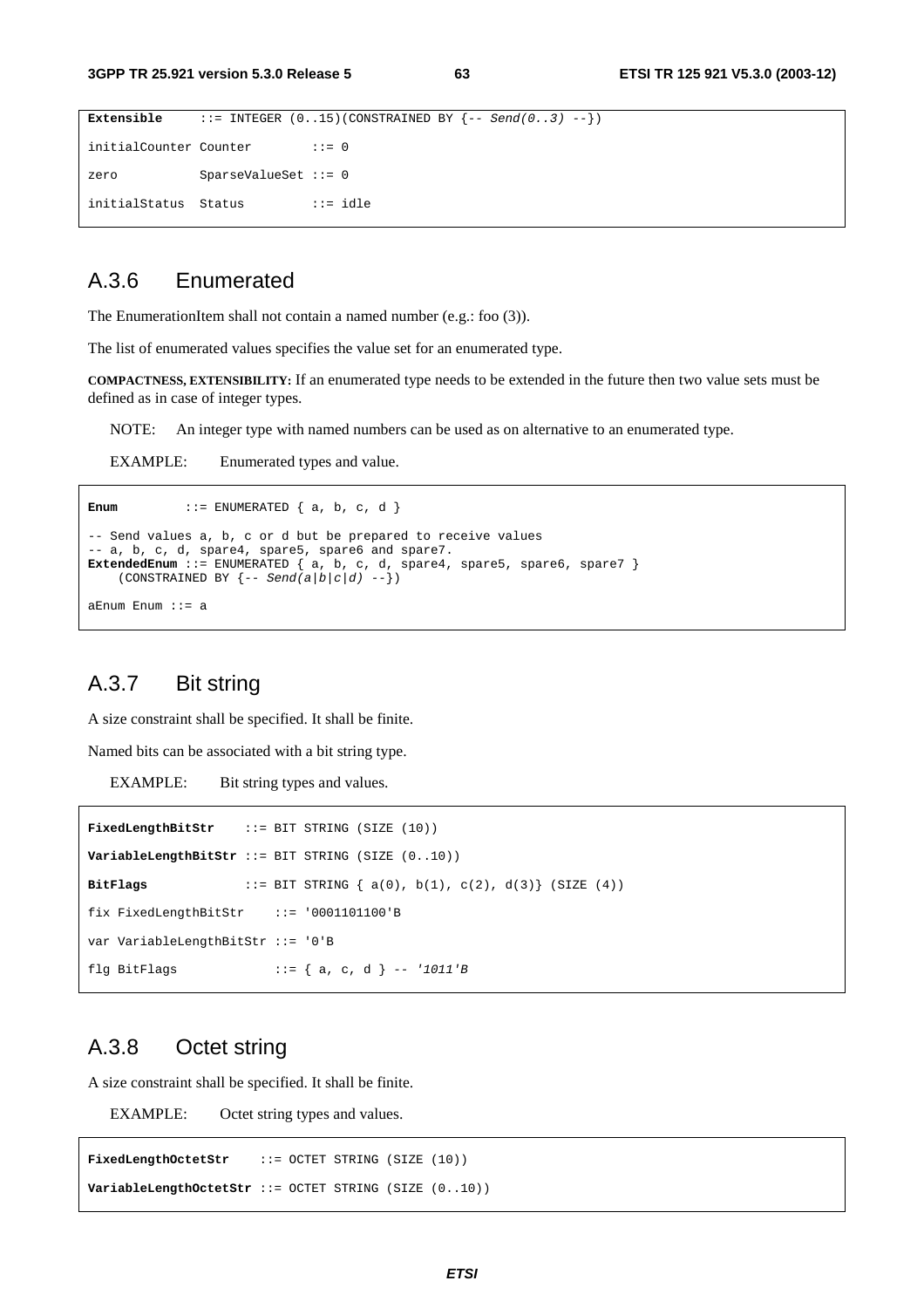```
UpperLayerPDUSegment ::= OCTET STRING (SIZE (1..512)) 
fix FixedLengthOctetStr ::= '0102030405060708090A'H 
var VariableLengthOctetStr ::= 'FF'H
```
## A.3.9 Null

A null type has only one value, NULL.

EXAMPLE: Null type as an alternative type of a choice type.

```
IE ::= CHOICE { 
 doThis ThisArg, 
 doThat ThatArg, 
    doNothing NULL 
}
```
### A.3.10 Sequence

A sequence type is a record. Components of a sequence type can be optional or they can have default values. Optional components and components with default values should be after mandatory components.

Inner subtyping can be used to force an optional component to be present or absent in a derived type.

If an optional component is conditionally present or absent then the condition shall be specified in a user defined constraint of the form:

*Condition(<condition expression>)* 

<condition expression> shall be such that both sender and receiver are able to evaluate it before a conditional component is encoded or decoded.

"Comprehension required" can be associated with a component of a sequence type.

"Partial decoding" can be associated with a component of a sequence type.

**EXTENSIBILITY:** A sequence type can be marked as extensible. Example: Sequence types and values.

```
Record ::= SEQUENCE {<br>flag Flag,
                Flag,
     counter Counter, 
    bitFlags BitFlags OPTIONAL,<br>extEnum ExtendedEnum DEFAULT a
    extEnum ExtendedEnum
} 
DerivedRecord ::= Record (WITH COMPONENTS { 
 ..., 
                  bitFlags PRESENT 
                   }) 
RecordWithConditionalComponent ::= SEQUENCE { 
    mand INTEGER (0..7),
    opt BOOLEAN OPTIONAL,<br>cond BOOLEAN OPTIO
              BOOLEAN OPTIONAL
} ( WITH COMPONENT {mand(7), cond PRESENT} | WITH COMPONENT {cond ABSENT} ) 
aRecord Record ::= { 
    flag TRUE,
     counter 100 
} 
anotherRecord DerivedRecord ::= { 
    flag TRUE,
     counter 100,
```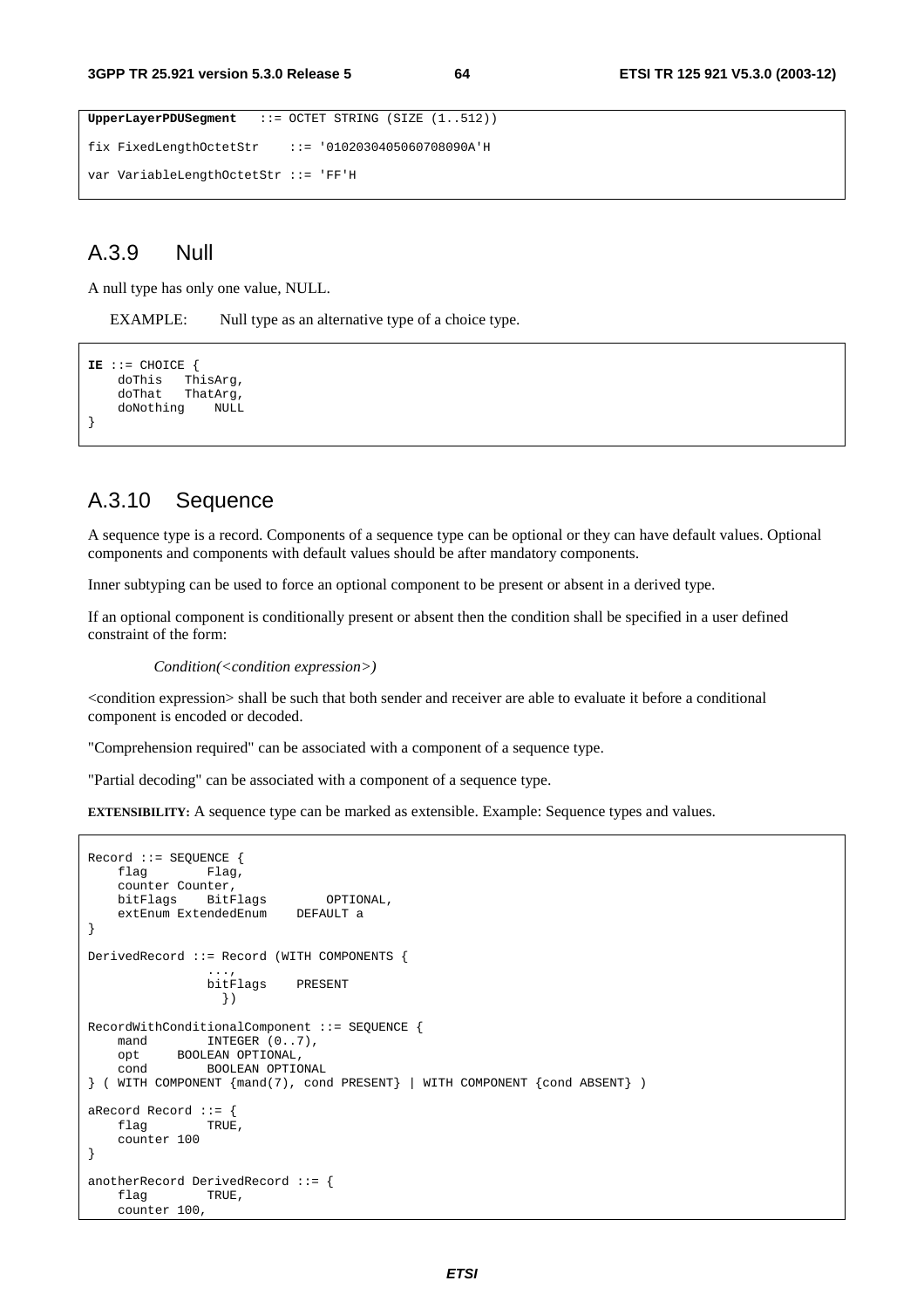bitFlags '0101'B -- bitFlags must be present

## A.3.11 Sequence-of

}

A sequence-of type is a list of some element type. A size constraint shall be specified. It shall be finite.

"Comprehension required" can be associated with an element of a sequence-of type.

"Partial decoding" can be associated with an element of a sequence-of type.

EXAMPLE: Sequence-of types and values.

```
FixedLengthList ::= SEQUENCE (SIZE (10)) OF Record
VariableLengthList ::= SEQUENCE (SIZE (0..10)) OF Status 
UpperLayerPDUSegments ::= SEQUENCE (SIZE (1..10)) OF UpperLayerPDUSegment 
aList VariableLengthList  ::= \{ idle, 1, 2, veryBusy, 2, 1, idle \}
```
## A.3.12 Choice

A choice type is a variant record. Only one alternative component can be selected.

Inner subtyping can be used to force an alternative to be selected in a derived type.

"Comprehension required" can be associated with an alternative component of a choice type.

"Partial decoding" can be associated with an alternative component of a choice type.

**EXTENSIBILITY:** A choice type can be marked as extensible.

EXAMPLE: Choice type and value.

```
VariantRecord ::= CHOICE { 
     flag Flag, 
     counter Counter, 
     extEnum ExtendedEnum 
} 
aVariantRecord VariantRecord ::= flag : FALSE
```
## A.3.13 Restricted character string types

A size constraint shall be specified. It shall be finite.

It should specified the permitted alphabet for compactness reasons (see examples in PER [5]).

EXAMPLE: Character string types.

```
FixedStr ::= IA5String (SIZE (10)) 
VarStr ::= IA5String (SIZE (1..10))
FixedWStr ::= BMPString (SIZE (10)) 
VarWStr ::= BMPString (SIZE (1..10))
```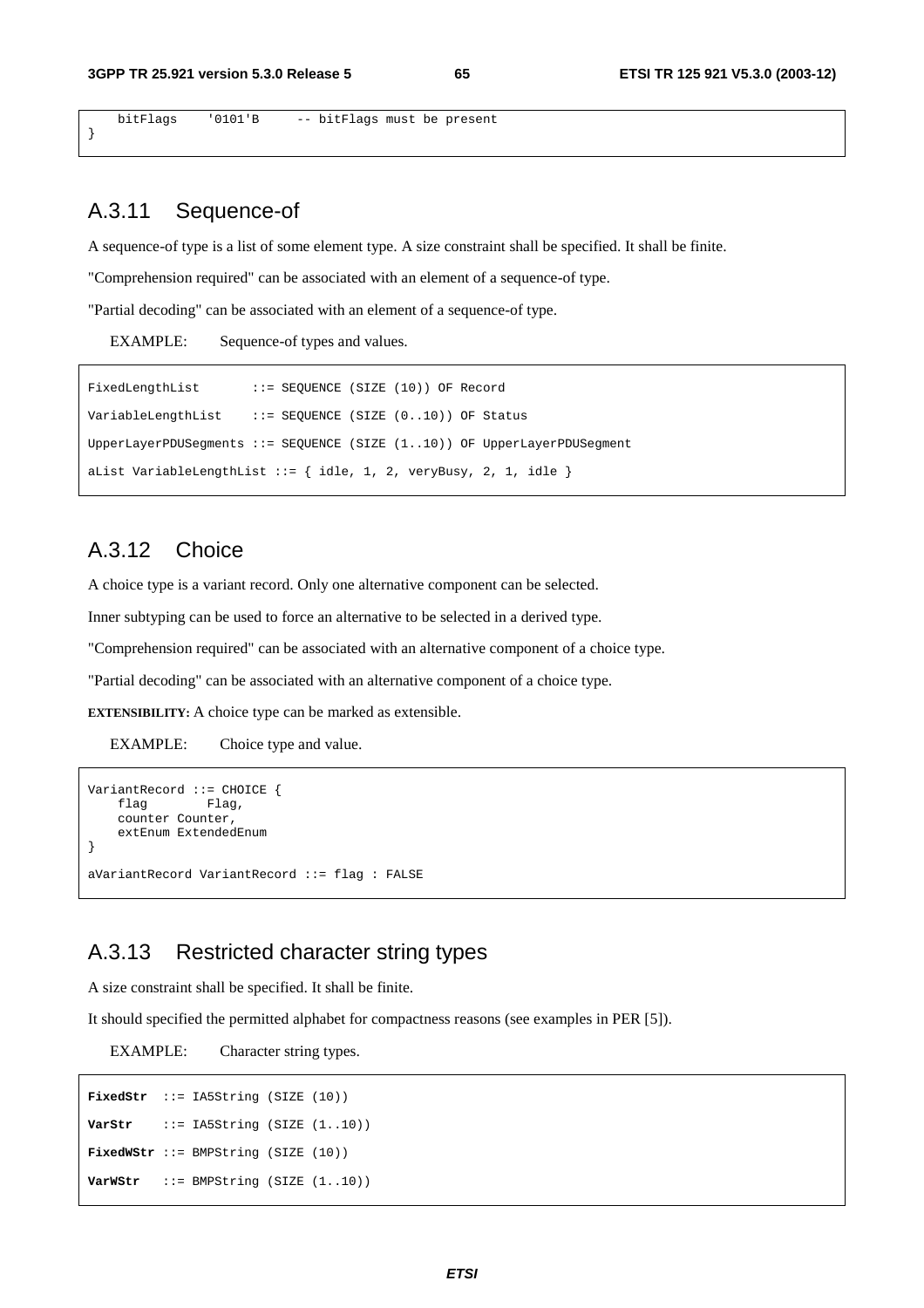## A.3.14 IEs and ASN.1 modules

If an IE or a component field within an IE is a parameter from another protocol layer then that type for such a field should be defined in another module. In this way there is a clear separation of definitions that are specific to different protocol layers.

EXAMPLE 1: The XYZ protocol message *MessageC* contains an IE, which contains an OPQ protocol layer specific field *parameter1*. Type for the field is imported from that OPQ specific module.

```
XYZ-Messages DEFINITIONS AUTOMATIC TAGS ::= 
BEGIN 
IMPORTS 
                    -- OPQParameter is not defined within XYZ-Messages
                -- module.
FROM OPQ-DataTypes; 
MessageC ::= SEQUENCE { 
     - Other IEs.
     ie6 IE6 OPTIONAL
} 
 -- Other definitions ... 
IE6 ::= SEQUENCE { 
   parameter1 OPQParameter, -- Imported definitions can be
                              -- referred to. 
     parameter2 XYZParameter 
} 
XYZParameter ::= INTEGER (0..255) 
END
```
EXAMPLE 2: The OPQ protocol layer specific module exports *OPQParameter* type so that other modules can refer it.

```
OPQ-DataTypes DEFINITIONS AUTOMATIC TAGS ::= 
BEGIN 
OPQParameter ::= INTEGER (0..7) 
END
```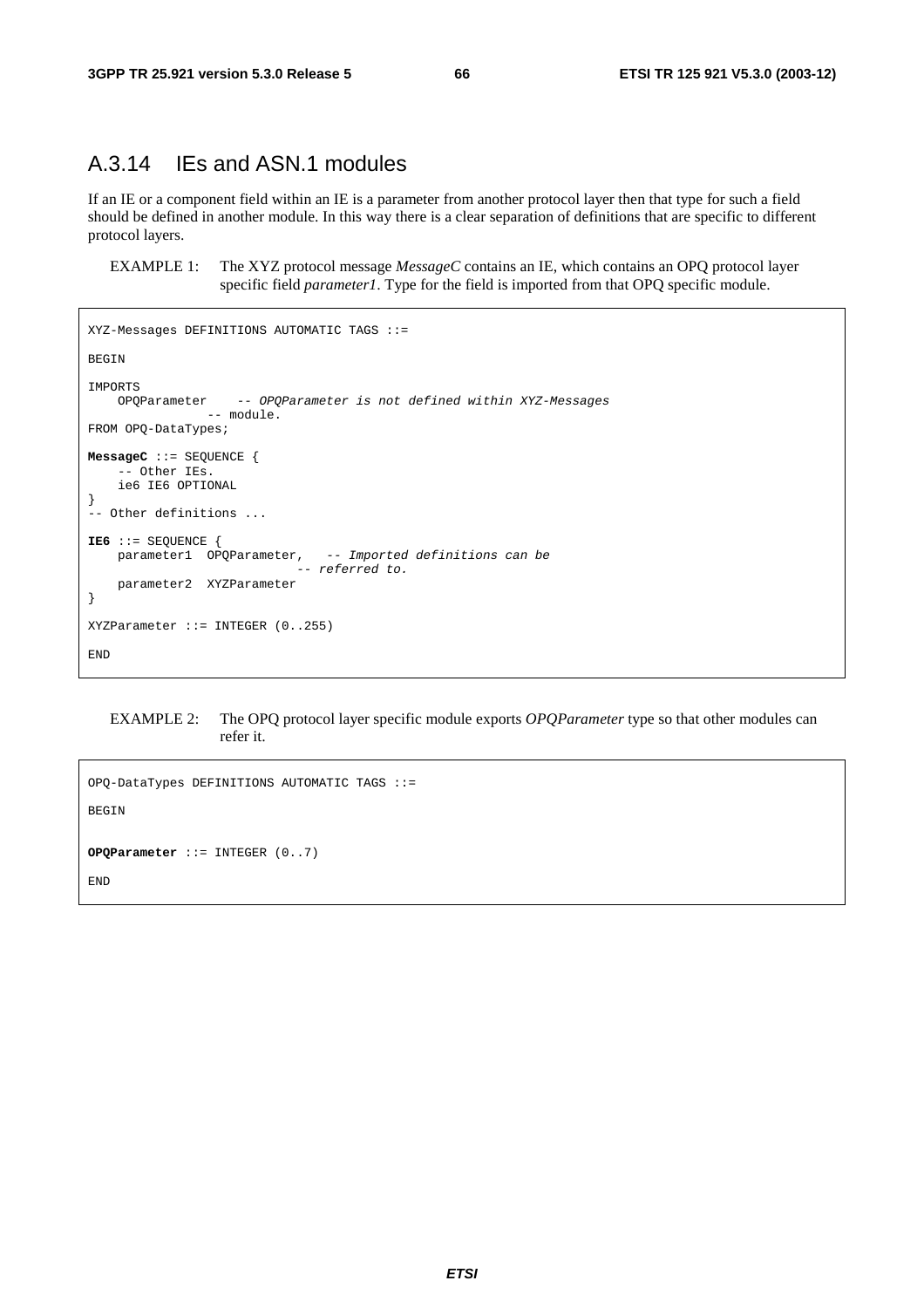## Annex B: Handling of DS-41

- Modelling of RRC services is provided by means of primitives.
- RRC CN dependent info.
- In broadcast message, neighbour cells are described the same way as for GSM neighbour cells (i.e.: in the same SystemInformationBlock but with a tag to indicate CN type or RTT).
- In dedicated messages:
	- a transparent container as NAS info is used to carry ANSI-41;
	- for PLMN Id and Identities used by the RRC, the CN Type info is used;
	- NAS binding info is used.
- In Paging messages, a tag to indicate CN type is used.
- Extensions like handover message to Multicarrier is handled the same way as GSM.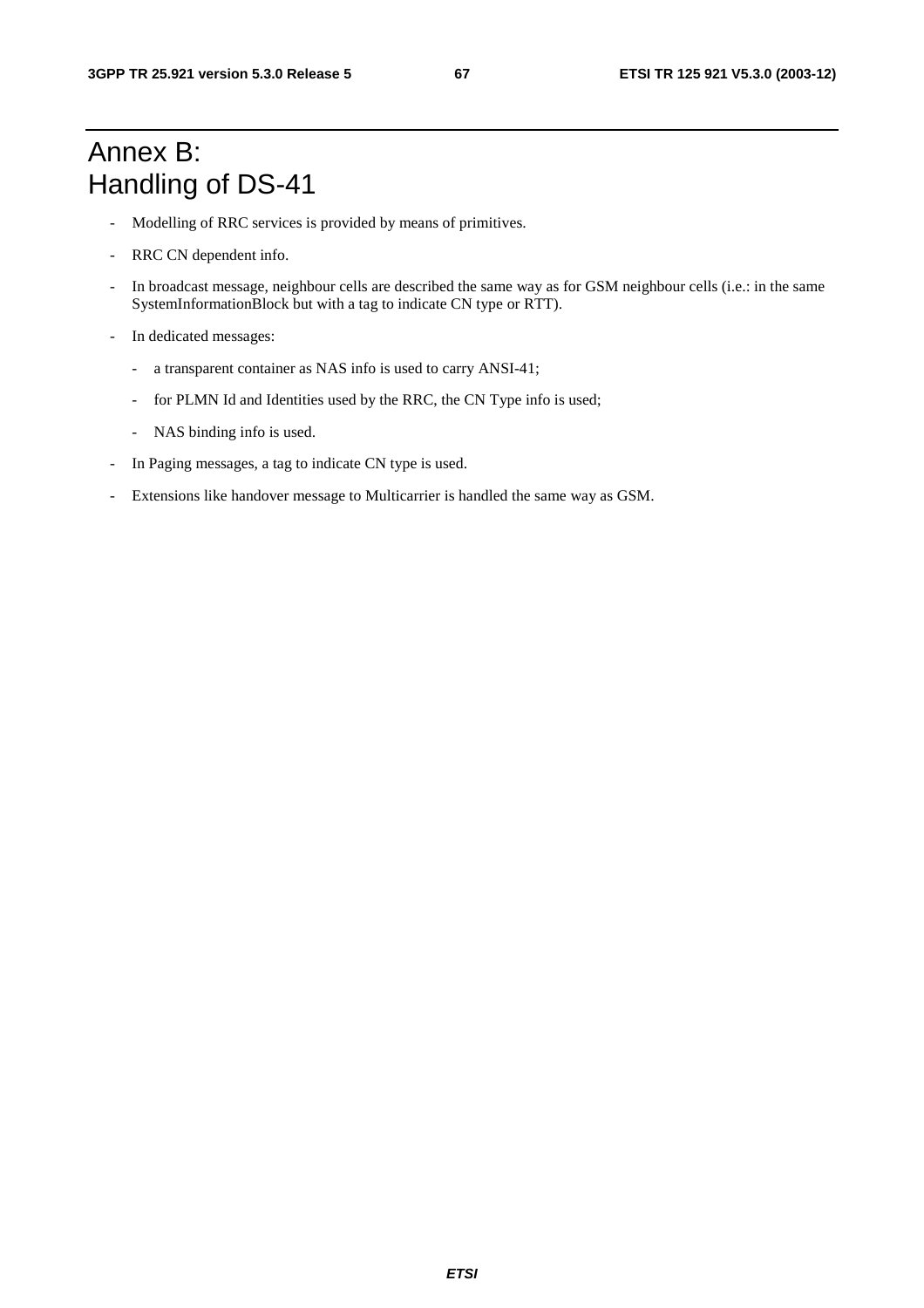## Annex C: Change history

| <b>Change history</b> |              |                 |           |              |                                                                                                   |       |            |
|-----------------------|--------------|-----------------|-----------|--------------|---------------------------------------------------------------------------------------------------|-------|------------|
| <b>Date</b>           | TSG#         | <b>TSG Doc.</b> | <b>CR</b> | Rev          | Subject/Comment                                                                                   | Old   | <b>New</b> |
| 12/1999               | <b>RP-06</b> | RP-99659        |           |              | Approved at TSG-RAN #6 and placed under Change Control                                            |       | 3.0.0      |
| 03/2000               | <b>RP-07</b> | RP-000048 001   |           | 2            | Further clarifications on specialised encoding                                                    | 3.0.0 | 3.1.0      |
|                       | <b>RP-07</b> | RP-000048 003   |           | $\mathbf{1}$ | Modification of the 'presence' column specification in tabular                                    | 3.0.0 | 3.1.0      |
|                       |              |                 |           |              | format, and other editorial modifications                                                         |       |            |
|                       | <b>RP-07</b> | RP-000048 005   |           |              | Editorial corrections on subclause 11.2                                                           | 3.0.0 | 3.1.0      |
|                       | <b>RP-07</b> | RP-000048 006   |           |              | Improvement of integers and enumerated, and introduction of reals<br>and octet strings            | 3.0.0 | 3.1.0      |
| 12/2000               | <b>RP-10</b> | RP-000575 007   |           |              | Extension rules for supporting future releases                                                    | 3.1.0 | 3.2.0      |
| 03/2001               | <b>RP-11</b> | RP-010033 008   |           |              | Description of backward compatibility consideration rule for<br>RANAP, SABP, RNSAP and NBAP ASN.1 | 3.2.0 | 3.3.0      |
|                       | <b>RP-11</b> | RP-010033 009   |           |              | Usage of the Version column                                                                       | 3.2.0 | 3.3.0      |
|                       | <b>RP-11</b> | RP-010033 010   |           |              | Clean-up                                                                                          | 3.2.0 | 3.3.0      |
|                       | <b>RP-11</b> | RP-010033 011   |           |              | Recommendations on the use of the extension mechanism                                             | 3.2.0 | 3.3.0      |
|                       | <b>RP-11</b> |                 |           |              | Upgrade to Release 4 - no technical change                                                        | 3.3.0 | 4.0.0      |
| 06/2001               | <b>RP-12</b> | RP-010318 015   |           |              | Clean up                                                                                          | 4.0.0 | 4.1.0      |
|                       | $RP-12$      | RP-010318 017   |           |              | Usage of spare values in future releases                                                          | 4.0.0 | 4.1.0      |
|                       | <b>RP-12</b> | RP-010318 019   |           |              | Structure and naming of extensions in ASN.1                                                       | 4.0.0 | 4.1.0      |
|                       | <b>RP-12</b> | RP-010318 021   |           |              | Addition of Recommendations for Extensions in RANAP, RNSAP,<br>NBAP, and SABP                     | 4.0.0 | 4.1.0      |
|                       | $RP-12$      | RP-010318 023   |           |              | Clean-up with regard to RAN WG3 Practise of Specifying Control<br><b>Plane Protocols</b>          | 4.0.0 | 4.1.0      |
| 09/2001               | <b>RP-13</b> | RP-010551       | 025       |              | Guidelines concerning conditions, spares, defaults and correction<br>of inconsistencies           | 4.1.0 | 4.2.0      |
|                       | <b>RP-13</b> | RP-010551       | 027       |              | Naming convention for non-critical extensions                                                     | 4.1.0 | 4.2.0      |
|                       | <b>RP-13</b> | RP-010551       | 029       |              | Introduction of procedure specification guidelines specific to RLC                                | 4.1.0 | 4.2.0      |
|                       | <b>RP-13</b> | RP-010551       | 031       |              | RAN3 usage of 1994 ASN.1 feature set                                                              | 4.1.0 | 4.2.0      |
| 12/2001               | <b>RP-14</b> | RP-010768 033   |           |              | Modulo formula                                                                                    | 4.2.0 | 4.3.0      |
|                       | <b>RP-14</b> | RP-010768 035   |           |              | Use of extensions in a backward compatible way                                                    | 4.2.0 | 4.3.0      |
|                       | <b>RP-14</b> | RP-010768 037   |           |              | Extensions of IE value ranges in tabular                                                          | 4.2.0 | 4.3.0      |
| 03/2002               | <b>RP-15</b> | RP-020075 039   |           |              | Additional guidelines on ASN.1 comments                                                           | 4.3.0 | 4.4.0      |
|                       | <b>RP-15</b> | RP-020075       | 041       |              | RRC specific rules for procedure text                                                             | 4.3.0 | 4.4.0      |
|                       | <b>RP-15</b> |                 |           |              | Upgrade to Release 5 - no technical change                                                        | 4.3.0 | 5.0.0      |
| 12/2002               | <b>RP-18</b> | RP-020725 044   |           |              | Introduction of backwards compatible correction mechanism                                         | 5.0.0 | 5.1.0      |
| 09/2003               | <b>RP-21</b> | RP-030488 047   |           |              | Guideline on introducing additional SIB types                                                     | 5.1.0 | 5.2.0      |
| 12/2003               | <b>RP-22</b> | RP-030626 048   |           |              | Incorporation of PCAP                                                                             | 5.2.0 | 5.3.0      |